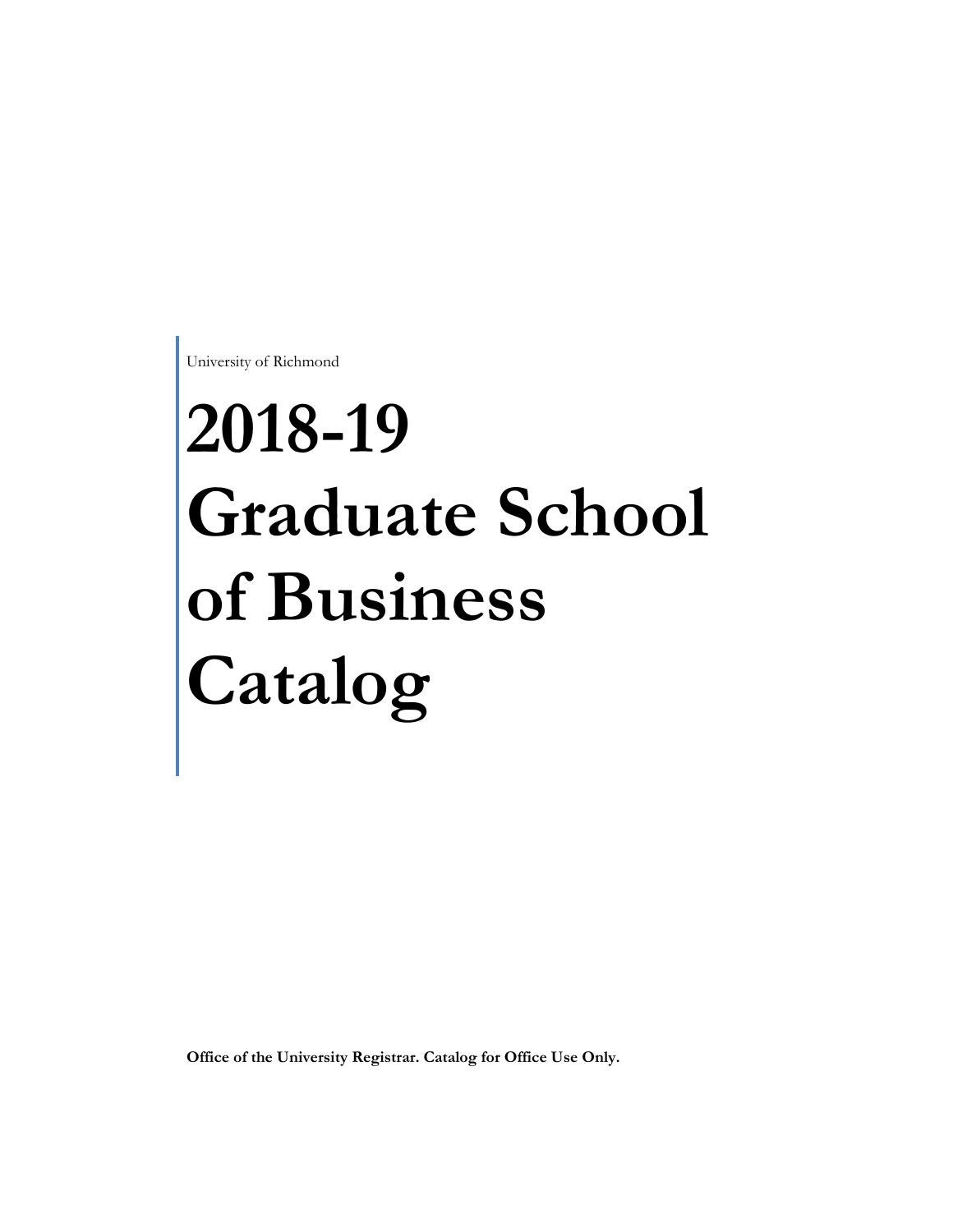### **To Potential MBA Applicants**

Thank you for your interest in the Richmond MBA. We hope you will consider joining our talented and motivated student body, which includes professionals from a variety of organizations across central Virginia. Our MBA students hold undergraduate degrees from leading universities and have an average of five years full-time work experience prior to enrolling in the program. The average Graduate Management Admission Test score of recently admitted classes was 600 and the average undergraduate grade-point average exceeded 3.20.

In addition to the MBA program, we offer a JD/MBA program in conjunction with the University of Richmond School of Law.

Each course in the MBA curriculum is designed to help students develop a strategic mindset. Our classrooms are filled with rich discussion focused on the major challenges of businesses today. All classes take place during the evening in the Robins School's state-of-the-art classrooms on our picturesque campus. The faculty of the Richmond MBA includes award-winning teachers and scholars who provide individualized attention in small-class settings.

The Richmond MBA includes many innovative features not found in most part-time programs. These include an opening residency that centers on a live case study, an international experience that includes a consulting project with a foreign firm, and a capstone project that allows students to conduct meaningful research in conjunction with a local organization just before graduation. These features, coupled with core and elective courses across the business disciplines, equip the Richmond MBA student with the decision-making tools necessary to become an effective leader.

Please feel free to contact the MBA Office if you have any questions..

#### **Randle Raggio, Ph.D.**

*Associate Dean, The Richmond MBA* 

#### **Non-Discrimination Policy**

The University of Richmond prohibits discrimination and harassment against applicants, students, faculty or staff on the basis of race, religion, national or ethnic origin, age, sex, sexual orientation, gender identity, gender expression, disability, status as a veteran or any classification protected by local, state or federal law. Copies of the complete "Harassment and Discrimination Policy (including Sexual Harassment)" are included in student handbooks, faculty handbooks and in the published guidelines for University of Richmond support staff. Copies are also available at the dean's office of each college and school and the Department of Human Resource Services. For further information, students should contact the dean of their school or residential college; staff should contact the director of Human Resource Services; and faculty should contact the dean of their school. Any inquiries regarding the University's policies in these areas should be directed to the Office of the Vice President for Student Development, University of Richmond, Virginia 23173. Telephone: (804) 289-8032.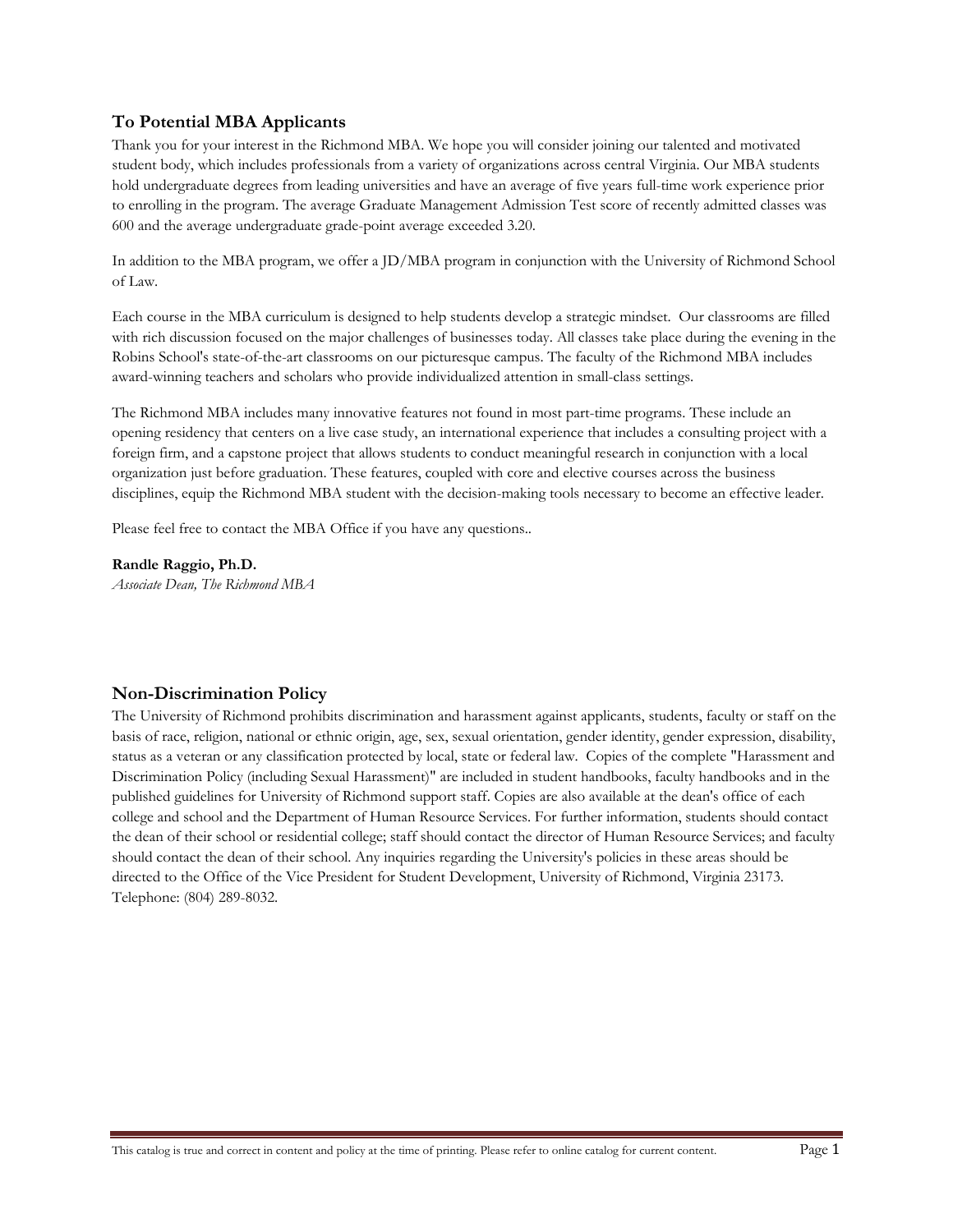## **Table of Contents**

| 33 |
|----|
| 36 |
|    |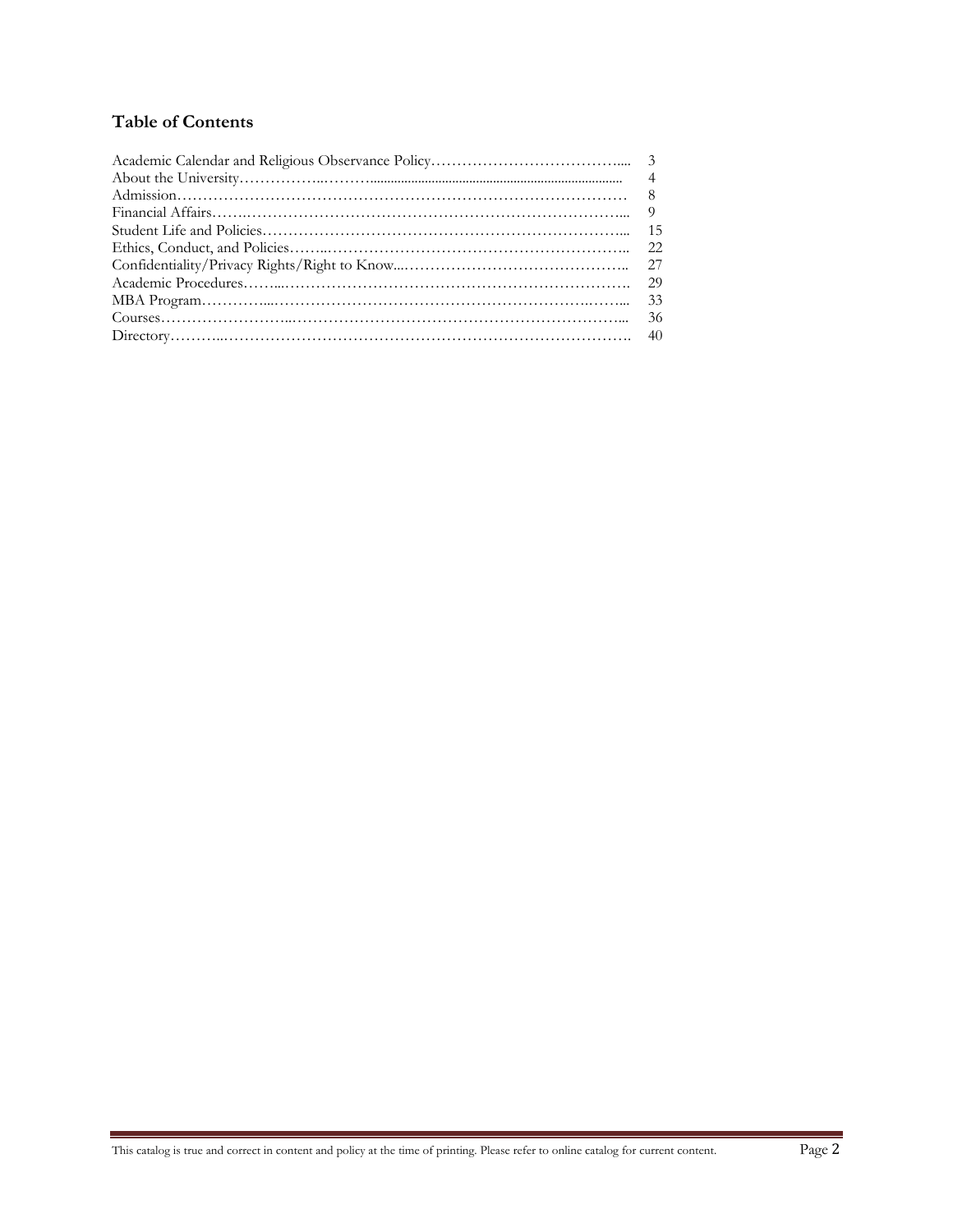## **Academic Calendar**

#### **Fall Semester 2018**

Classes begin - Monday, August 27, 2018 Labor Day (class) - Monday, September 3, 2018 Last day to file for May/August graduation - Friday, September 21, 2018 Fall break begins after last class - Thursday, October 11, 2018 Classes resume - Wednesday, October 17, 2018 Thanksgiving break begins after classes - Tuesday, November 20, 2018 Classes resume - Monday, November 26, 2018 Examination period - Monday, December 10, 2018 through Thursday, December 13, 2018 Term ends - Thursday, December 13, 2018

#### **Spring Semester 2019**

Classes begin - Monday, January 14, 2019 Last day to file for December graduation - Friday, February 8, 2019 Spring break begins after classes - Friday, March 8, 2019 Classes resume - Monday, March 18, 2019 Examination period - Monday, April 29, 2019 through Thursday, May 2, 2019 Term ends - Thursday, May 2, 2019 Commencement - Friday, May 10, 2019 Baccalaureate Service - Sunday, May 12, 2019

#### **University of Richmond Religious Observance Calendar**

#### **Religious Observance Policy**

The University is a secular institution that values a diversity of religious expression. The University is also an active community with a wide range of personal commitments and academic and extracurricular activities.

Planning for academic and extracurricular activities should be done with sensitivity to the diverse religious commitments of the community and an awareness of religious holidays. Scheduling large-scale, one-time academic or extra-curricular events on a religious holiday should be avoided whenever possible.

Any student may be excused from class or other assignments because of religious observance. A student who will miss an

academic obligation because of religious observance is responsible for contacting his or her professor within the first two weeks of the semester. The student is responsible for completing missed work in a timely manner.

Faculty are expected to be mindful of potential conflicts with religious observances and should make reasonable accommodations when students' religious practices conflict with their academic responsibilities.

The religious observance calendar is meant to serve as a scheduling guide. It lists significant holidays from the five largest global faith traditions. However, it is not comprehensive and students may choose to observe a holiday not included on the calendar.

The holidays listed are those which occur during the academic year when the University is open.

Buddhist 2018-19 Buddha's Enlightenment Day - Saturday, December 8, 2018 Buddha's Birthday - Monday, April 8, 2019

Christian 2018-19 Ash Wednesday - Wednesday, March 6, 2019 Good Friday - Friday, April 19, 2019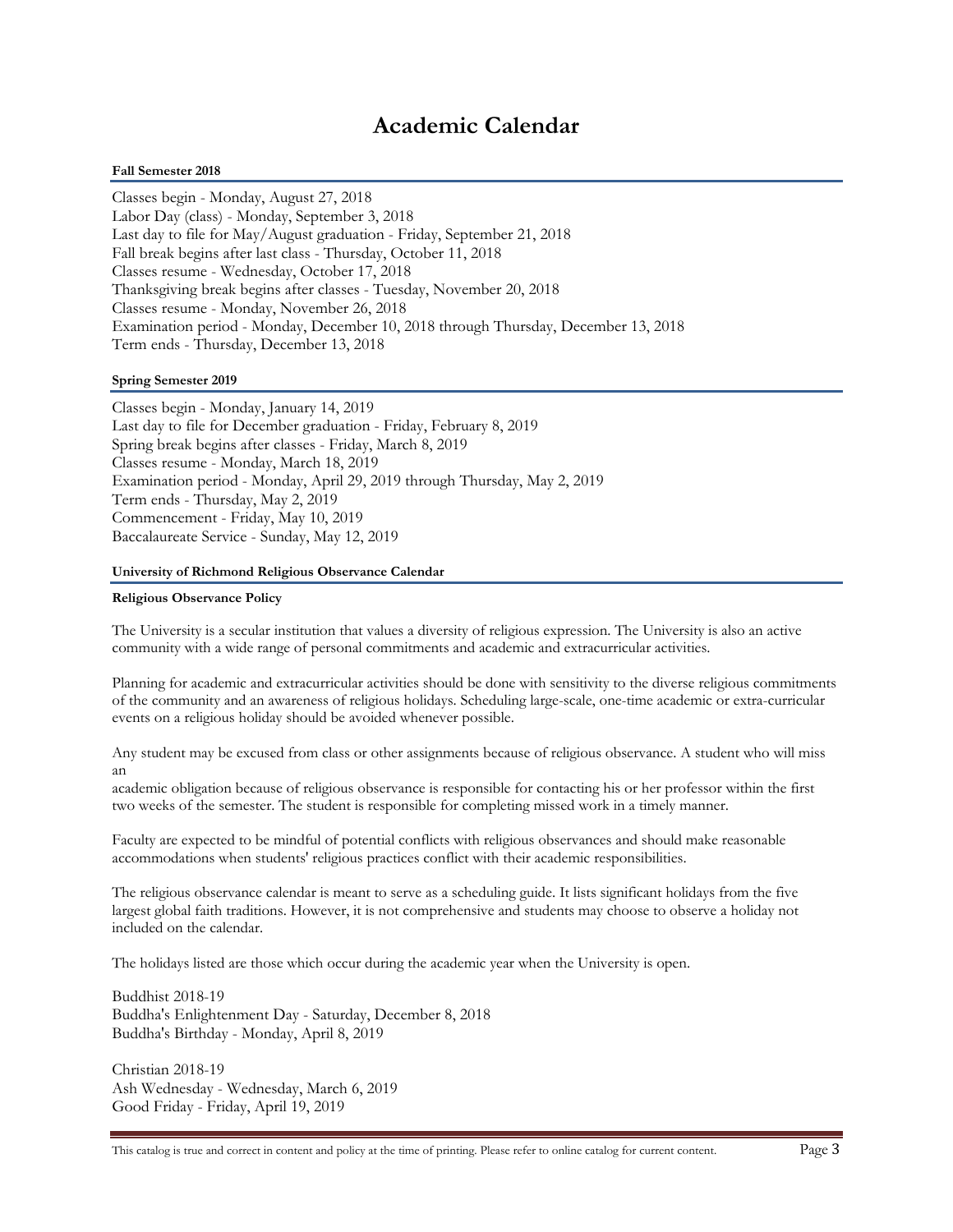Easter - Sunday, April 21, 2019

Eastern Orthodox 2018-19 Christmas - Monday, January 7, 2019 Good Friday - Friday, April 26, 2019 Easter - Sunday, April 28, 2019

Jewish - 2018-19 Rosh Hashanah, first two days - Monday, September 10, 2018 through Tuesday, September 11, 2018 Yom Kippur - Wednesday, September 19, 2018 First day of Sukkot - Monday, September 24, 2018 First day of Passover - Saturday, April 20, 2019

Muslim - 2018-19 Eid al-Fitr - Friday, June 15, 2018 Eid al-Adha - Wednesday, August 22, 2018 Ashura - Thursday, September 20, 2018

Hindu 2018-19 Diwali - Wednesday, November 7, 2018

# **About the University**

#### **University Mission Statement**

The mission of the University of Richmond is to educate in an academically challenging, intellectually vibrant, and collaborative community dedicated to the holistic development of students and the production of scholarly and creative work. A Richmond education prepares students for lives of purpose, thoughtful inquiry, and responsible leadership in a diverse world.

#### **Robins School of Business**

The Robins School of Business is among a select group of business schools that are fully accredited by The Association to Advance Collegiate Schools of Business (AACSB International). The University of Richmond also is accredited by the Commission on Colleges of the Southern Association of Colleges and Schools.

The Robins School of Business offers the following graduate programs Master of Business Administration (MBA) degree through two options

- 1. The Master of Business Administration program
- 2. The Juris Doctor/Master of Business Administration program (offered jointly with the University of Richmond School of Law)

These programs are administered by the faculty of the Robins School of Business. There are 51 full-time school of business faculty members, 96 percent of whom possess terminal degrees.

#### **Robins School of Business Mission Statement**

The mission of the Robins School of Business is to develop an active learning community in which teaching, scholarship, and service are integrated to stimulate intellectual inquiry as the foundation for responsible leadership in the global business environment. In order to teach in the graduate business programs, faculty members are required to hold a terminal degree, such as the Ph.D., D.B.A. or, in certain cases, the J.D. or a master's degree with professional certification, such as the C.P.A., and to demonstrate a record of scholarly productivity in their area of competency. The director of the program and the chair of the department must approve each faculty member teaching a course in the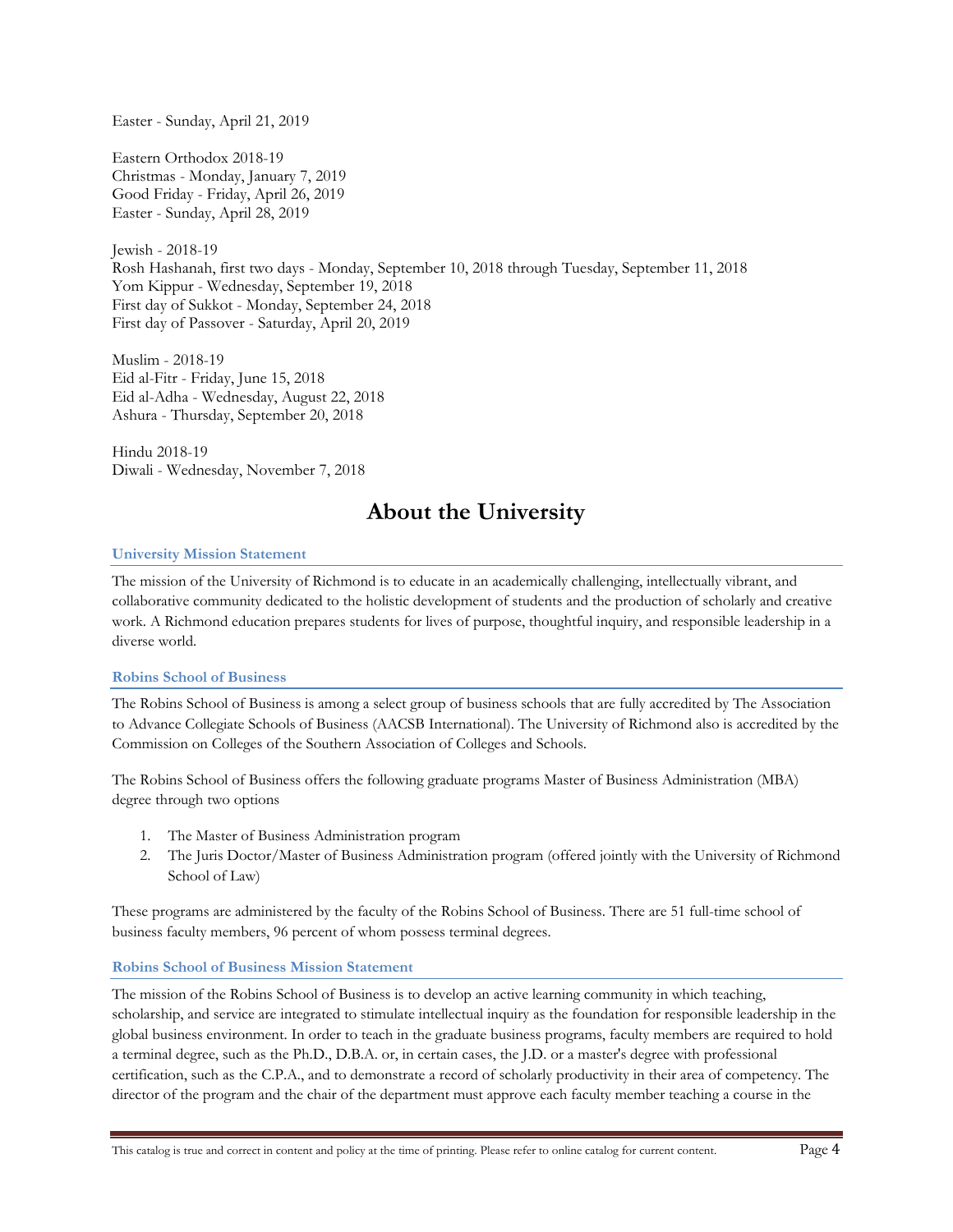department's area. The Robins School is advised by the executive advisory council, which is composed of business executives occupying policy-level positions in their organizations. The corporations represented in the executive advisory council are a cross-section of firms located in central Virginia. Through the merger of thought among business academicians and business practitioners, the graduate business programs are dynamic, challenging, and practical.

#### **Organization and Accreditation**

Five academic schools and two coordinate colleges form the University of Richmond, with authority and responsibility vested legally in the Board of Trustees and the president of the University. The several colleges and schools award no degrees individually, but all degrees for work done in any one of them are conferred by the University of Richmond.

The University enrolls approximately 2,900 full-time undergraduates, 92 percent of whom live on campus; 600 full-time law and graduate students; and 1,300 part-time students, largely from Richmond and the surrounding community.

#### **SACSCOC Accreditation**

The University of Richmond is accredited by the Commission on Colleges of the Southern Association of Colleges and Schools to award associate, baccalaureate, masters, and juris doctor degrees. Contact SACSCOC at 1866 Southern Lane, Decatur, Georgia 30033-4097 or call 404-679-4500 for questions about the accreditation of the University of Richmond.

To request a copy of our letter of accreditation, contact: Office of Institutional Effectiveness, 28 Westhampton Way, University of Richmond, VA 23173; Phone: (804) 484-1595; FAX (804) 484-1596.

#### **AACSB Accreditation**

The Robins School of Business is fully accredited at the undergraduate and graduate levels in Business and Accounting by the Association for the Advancement of Collegiate Schools of Business International (AACSB).

#### **ABA Accreditation**

The T.C. Williams School of Law is fully accredited by the recognized standardizing agencies in the United States. It is a member of the Association of American Law Schools; it is on the approved lists of the American Bar Association and the Virginia State Board of Bar Examiners; and its Juris Doctor degree is fully accredited by the Regents of the University of the State of New York. Although each state has its own requirements for admission to the bar, a law degree from the School of Law qualifies the holder to seek admission to the bar in any state in the nation and in the District of Columbia. Additional information about accreditation may be found at abanet.org/legaled/resources/contactus.html.

#### **Virginia State Board of Education Certification**

The University also is approved by the Virginia State Board of Education to offer teacher licensure programs.

#### **Teacher Education Accreditation Council Accreditation**

The University of Richmond's undergraduate teacher preparation programs and the graduate certificate in teacher licensure program are accredited by the Teacher Education Accreditation Council.

#### **American Chemical Society Accreditation**

The University of Richmond's chemistry program is accredited by the American Chemical Society.

#### **Environment and History**

The University of Richmond campus consists of about 50 major buildings of Collegiate Gothic architectural style set amid 350 acres of lawns, lake, and woodlands. The beautiful and harmonious setting has been recognized nationally by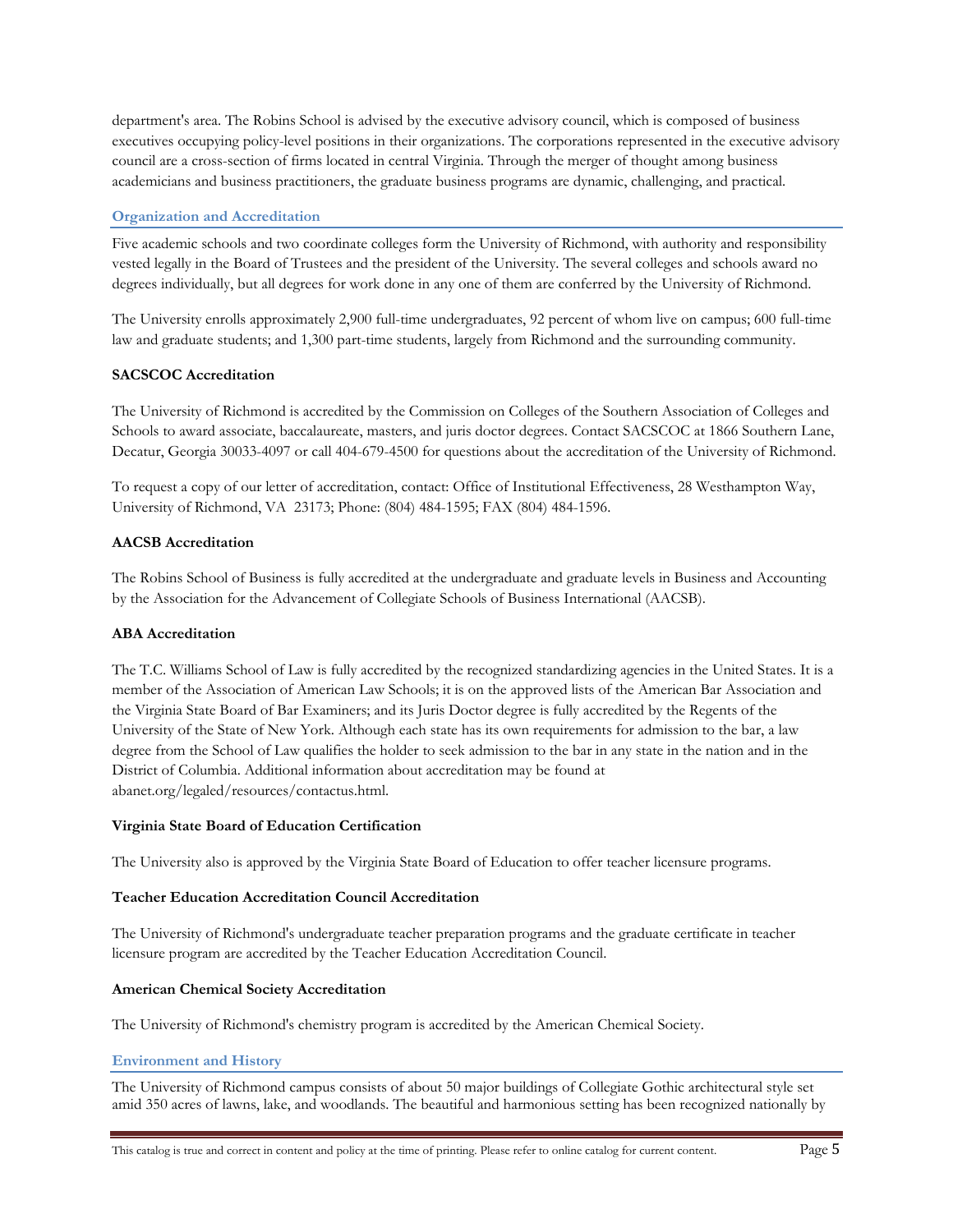college guides. Richmond's history began almost two centuries ago with Richmond College, founded in 1830 by Virginia Baptists as a college of liberal arts and sciences for men. Around this nucleus were established the T.C. Williams School of Law (1870); Westhampton College, a college of liberal arts and sciences for women (1914); the Graduate School of Arts and Sciences, for advanced study in the liberal arts and sciences (1921-2009); the E. Claiborne Robins School of Business, for undergraduate and graduate study in business (1949); University College, University College, now known as the School of Professional and Continuing Studies, for evening, summer, and continuing education (1962); and the Jepson School of Leadership Studies, the first school of leadership studies in the United States (1992). In 1992, the academic missions of Richmond College and Westhampton College were combined in a separate school, the School of Arts and Sciences. Richmond College and Westhampton College are the coordinate colleges for men and women respectively, providing special programming and leadership opportunities in student life.

Richmond benefits from a heritage of ethical and religious values, a residential character, and a commitment to liberal and general education through intimate schools and colleges joined into a substantial whole.

#### **Library Resources**

Boatwright Memorial Library, facing Westhampton Lake, is the main library. It includes collections and services for the humanities, social sciences, sciences, and business. Boatwright is also home to the Media Resource Center and the Digital Scholarship Lab. The Parsons Music Library is in the Modlin Center for the Arts. The Science Reading Room in the Gottwald Science Center holds a small collection of key science reference books, offers access to online resources, and provides opportunities for consultations with the science librarian. The Muse Law Library in the Richmond School of Law serves the special needs of law students and faculty. The libraries' collections have been developed to meet the needs of students and faculty. Those collections, not including those in the Law Library, consist of more than 500,000 volumes, access to more than 30,000 print and online journals, 65,000 electronic books, more than 230 online databases and a wealth of resources in media such as sheet music, DVD, audio CD, microfilm and audio books. Since 1900, the University of Richmond has enjoyed status as a depository for U.S. government publications. Boatwright Memorial Library holds more than 500,000 government documents in print and microform and provides electronic access to thousands more. The Galvin Rare Book Room contains nearly 25,000 rare books, first editions, maps, photographs and manuscripts. The online library catalog (library.richmond.edu) provides access to the collections. The libraries participate in local and state consortia as well as national networks to obtain access to databases and to borrow items not held in the University's collections. The University's libraries are open to the entire University community.

The libraries offer group and individual instruction in how to use these resources effectively. Group instruction is offered in the Boatwright Computer Classroom and other locations. A formal introduction to library services and resources is a part of every First Year seminar. Individual assistance is available in person and online through various means described at library.richmond.edu/help/index.html.

Boatwright Memorial Library offers a mix of study space suitable for individuals working alone or in groups as well as AV viewing/listening carrels and rooms and more than 120 public computer workstations. Laptop computers are loaned for in-building use and connect to the University's wireless network. When classes are in session, the first and second floors of Boatwright Library are open 24 hours a day.

A separate wing of Boatwright Memorial Library houses the Virginia Baptist Historical Society, a memorial to the Virginia Baptists who struggled to secure religious liberty in America. The library holds thousands of books, church records, manuscripts, and personal papers related to Virginia Baptist history and heritage. The Society also manages the University's archives, a large collection of books, photos, and memorabilia related to the University's rich history. Boatwright Library is also home to the Eight Fifteen at Boatwright coffee shop.

#### **Computing Facilities**

The University of Richmond has a strong commitment to prepare students to work in technology- and informationcentered environments. The University provides computers, software, and specialized equipment for student use in labs, public areas, classrooms, and residence hall lounges. All students in the residence halls have their own wired network connections, and the entire campus is blanketed with a high-speed wireless network that provides students, faculty, staff, and guests with secure access to a wealth of resources.

The University maintains a robust network infrastructure. A wireless network supports mobile computing in every building on campus, and provides coverage in most outdoor locations and public gathering spaces. Information Services maintains University-owned systems loaded with up-to-date versions of the latest software tools and anti-virus software.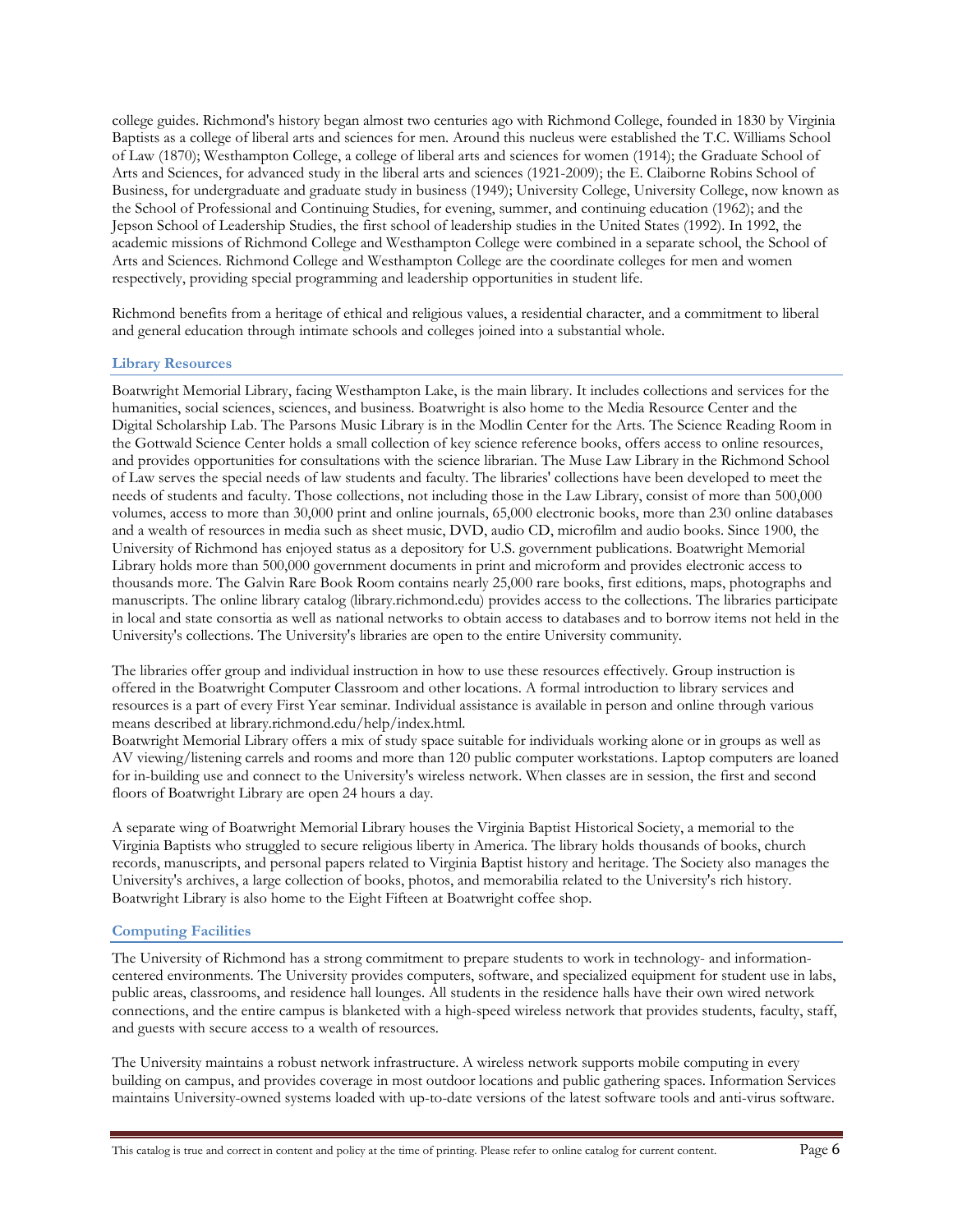All users must have an active University computer account to log into any lab machine. To help ensure the security of the University systems and network, the University requires all users to change passwords regularly in order to maintain an active account. Policies regarding the use of technology and information resources are posted on the Information Services Policies website.

The ground floor of Jepson Hall houses many computing resources, including a general purpose computer lab; five PC classrooms with full multimedia capabilities; and two computer classrooms running Windows, Linux, and Unix designated for use by the math and computer science department. When classes are not in session, the Jepson Hall computer classrooms are open for student use. Jepson Hall is also the location of the Computer Help Desk, a resource that provides assistance with computing-related issues for the entire campus. A listing of the current hours of operation for all of these resources may be found on the Information Services website.

The Center for Technology Learning Center (CTLC) is a unique resource located on the third floor of Boatwright Memorial Library. It is devoted to servicing the multimedia needs of students, faculty, and staff. This area offers PC and Mac workstations equipped with high-end Web development, multimedia, animation, 3-D modeling, and audio-video recording and editing software. Scanners, high quality printers, large-format plotters, digitizers, and digital video and still cameras also are available. In addition, the CTLC contains a photography studio and a small recording studio. The CTLC also supports media production in the Media Resource Center on the second floor of Boatwright Library. Most importantly, the CTLC is staffed by professionals and well-trained student assistants are available to assist students, faculty and staff. Students not only have access to the hardware and software, but also to experts who can help them effectively use the specialized tools.

Technology training for students, faculty, and staff is available in a variety of formats, including books and CDs available in the CTLC and searchable through the Library catalog; online video tutorials; technology training classes offered throughout the school year; and one-on-one training sessions available through appointments at the CTLC. CTLC hours of operation and current technology training classes may be found on the Information Services website.

#### **Spiritual Life**

This mission of the Office of the Chaplaincy is Inspiring Generous Faith; Engaging the Heart of the University.

The Office of the Chaplaincy consists of five full-time staff members and eighteen affiliated campus ministers. Together, we focus on five strategic goals to advance our mission:

- Creating structures of inclusion for the diversity of faith traditions present on campus.
- Including our eighteen partner campus ministries more robustly in the mainstream of campus life.
- Providing pastoral care to all members of the university community, particularly students.
- Developing programming for students to pursue spiritual renewal, reflection, and critical engagement with their own experience and that of others.
- Animating conversations of meaning across many lines of difference to cultivate our highest ideals of responsible living and learning.

Some of our yearly highlights include the Pilgrimage program to Israel; our Multifaith Student Council; the Weinstein-Rosenthal Forum on Faith, Ethics, and Global Society; our One Book, One Campus program; our Consider This dinner series; the annual Iftar, Seder, Thanksgiving, and December Candlelight services.

In addition, a wide range of worship and fellowship opportunities are offered such as weekly Catholic Mass; Kairos, a Christian contemplative service; Shabbat services; Muslim prayer; and Zen Meditation. Additional worship and study opportunities are offered through our campus ministry team.

Visit our website for detailed information: chaplaincy.richmond.edu.

The Office of the Chaplaincy is located in the Wilton Center, between Cannon Memorial Chapel and Tyler Hanes Commons. We look forward to meeting you.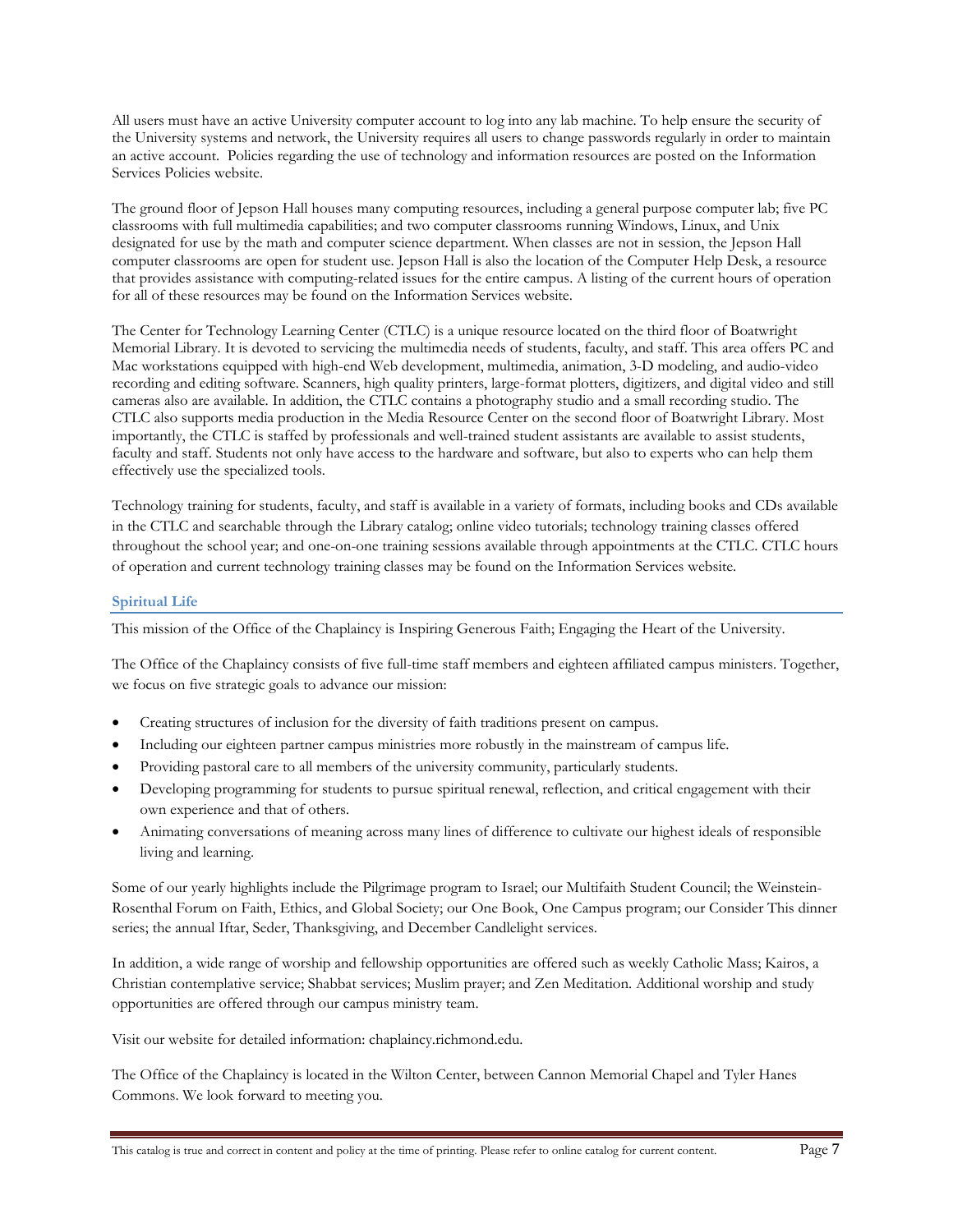## **Admission**

Applicants must meet the specified admission requirements to be eligible for admission to one of the programs offered by the Robins School of Business. However, meeting these requirements does not ensure acceptance. Acceptance is determined by the Director of the Reynolds Graduate School of Business in consultation with the Robins School's Graduate Council. Equal opportunity for admission is assured to all applicants subject to qualifications, space, and class-size limitations.

Application for admission to the MBA Program or the JD/MBA program must be made on the MBA application form. A \$50 nonrefundable fee must be submitted with the application.

Applicants for the JD/MBA program are required to meet the admission standards of both the MBA program (as set forth in this bulletin) and the University of Richmond School of Law. Applications must be made separately to the MBA program and to the school of law. A bulletin and application form for the school of law may be obtained from: Director of Admissions, University of Richmond School of Law, University of Richmond, Virginia 23173.

**Admission Requirements** 

Applicants for the MBA are expected to have at least two years of relevant work experience after completion of the baccalaureate degree. The two-year work experience requirement is waived for JD/MBA students. Before an applicant will be considered for admission, the following documents must be on file in the graduate business office:

- 1. A completed application form available on the MBA website
- 2. \$50 application fee made payable to "University of Richmond"
- 3. Official transcripts of all college and university work attempted from each college and university attended. Each applicant must Hold a baccalaureate degree from an accredited college or university and have an acceptable grade point average (GPA) on all college and university work. An applicant whose prior experience in higher education includes work taken at a non-United States college or university may be required to have the academic record evaluated by an independent credentials evaluation service. In addition, non-United States citizens are required to submit additional documents to meet U.S. Citizenship and Immigration Service requests. Such students should contact the director at least six months prior to the application deadline to determine if a transcript evaluation will be required and/or what additional documents must be submitted.
- 4. Official score report for either the Graduate Management Admission Test (GMAT) or the GRE. The score must be no more than five years old at the time of application. Information on the GMAT may be obtained from www.mba.com, and information on the GRE may be obtained from ets.org/gre. In recent years, the average GMAT score for incoming students has been approximately 605.
- 5. Current resume

Official documents verifying college and university work and test scores must be sent from the institution or agency responsible for the information directly to the MBA Office.

**Note:** Students whose native language is not English, or whose collegiate-level instruction was not in English, must submit a TOEFL score report with a score of at least 600 on the paper based test or 100 on the Internet based test. If submitting an IELTS score, it must be 7 or higher. Information about the TOEFL may be obtained from the Educational Testing Service, Princeton, New Jersey 08541 or ets.org/toefl.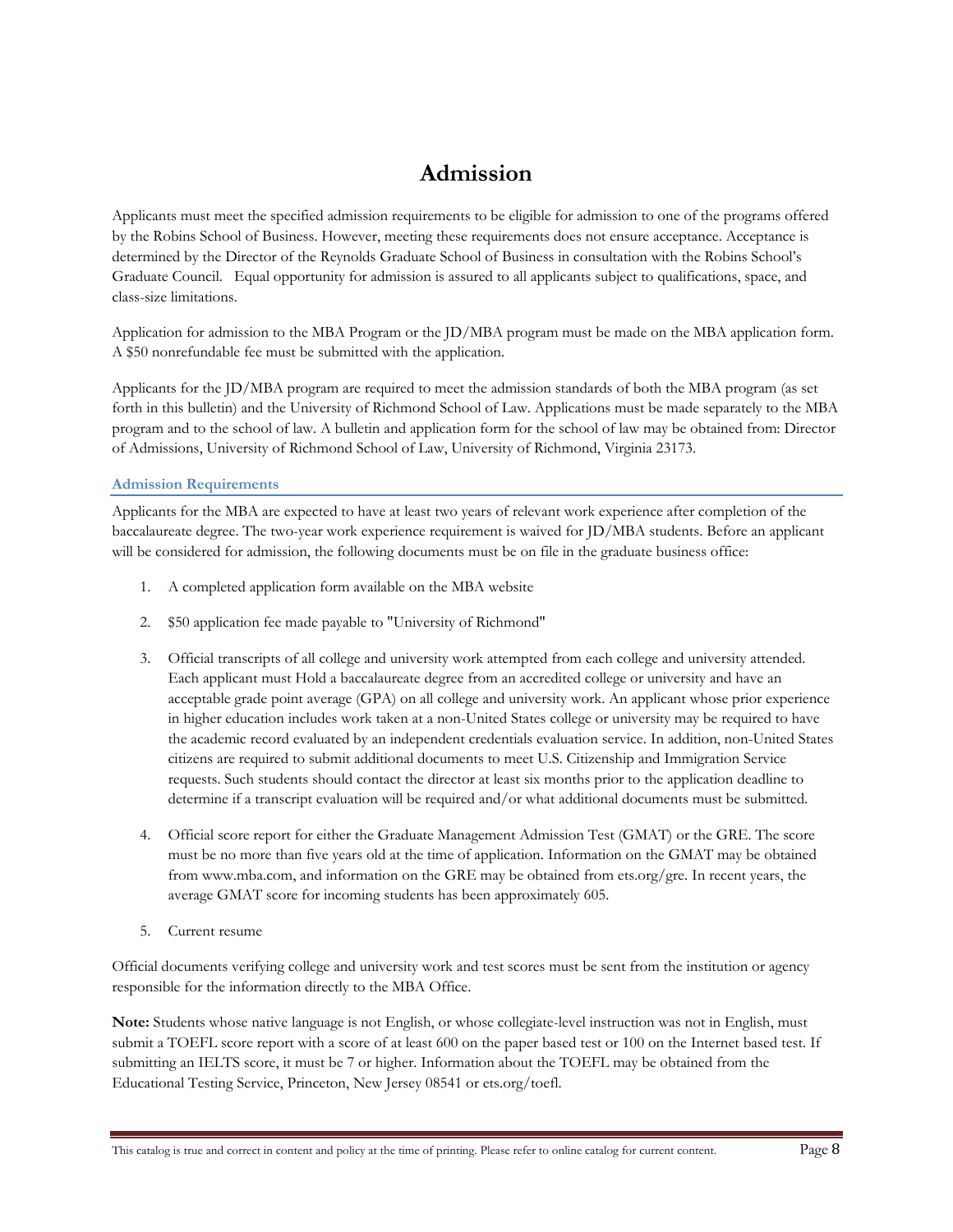#### **International Students**

It is advised that international applicants contact the MBA office to discuss application requirements

In addition to the other requirements for admission to The Richmond MBA, the following is required:

- 1. Copy of Passport and Visa
- 2. An evaluation of your undergraduate diploma and transcript by Global Credential Evaluators if your degree was obtained outside of the U.S. (gceus.com). It is necessary to request a course-by-course evaluation and a calculated GPA. (An applicant whose prior experience in higher education includes work taken at a non-United States college/university is required to have the academic record evaluated by an independent credentials evaluation service)
- 3. Completed Certification of Finances form with official bank certification and I-20 authorization form. Submit the I-20 Authorization Form and the Certificate of Finances Form to the MBA office.

Students are admitted in both the spring and fall semesters. All application materials must be in the MBA Office by the deadline posted on the MBA website to be considered for admission for the upcoming spring or fall semester. The address for all application materials is:

**Director** MBA Program Robins School of Business University of Richmond, Virginia 23173

## **Financial Affairs**

#### **Tuition, Room and Board**

#### **Tuition**

The Richmond MBA offers a tuition rate lock for all students based on your admit term. We guarantee you will pay the same tuition from the start of your education to graduation.

For 2018-19, the tuition for graduate business program students is \$1,440.00 per credit hour

JD/MBA students who take in excess of 19 credit hours in a term will be charged at the MBA rate of \$1,440 per credit rate. The only exception to this policy is JD/MBA students enrolled in Opening Residency (2 credits), which occurs prior to the start of fall classes but which is included in the fall semester credit total. In that semester only, the overage limit will be at 21 credit hours.

#### **Regardless of the University division in which a course is taken, the student pays the tuition and fees of the school to which he or she has been admitted and which is considered the school of record.**

The University reserves the right to increase the fees listed herein if conditions should make such changes necessary or advisable. The changes will be announced as far in advance as possible.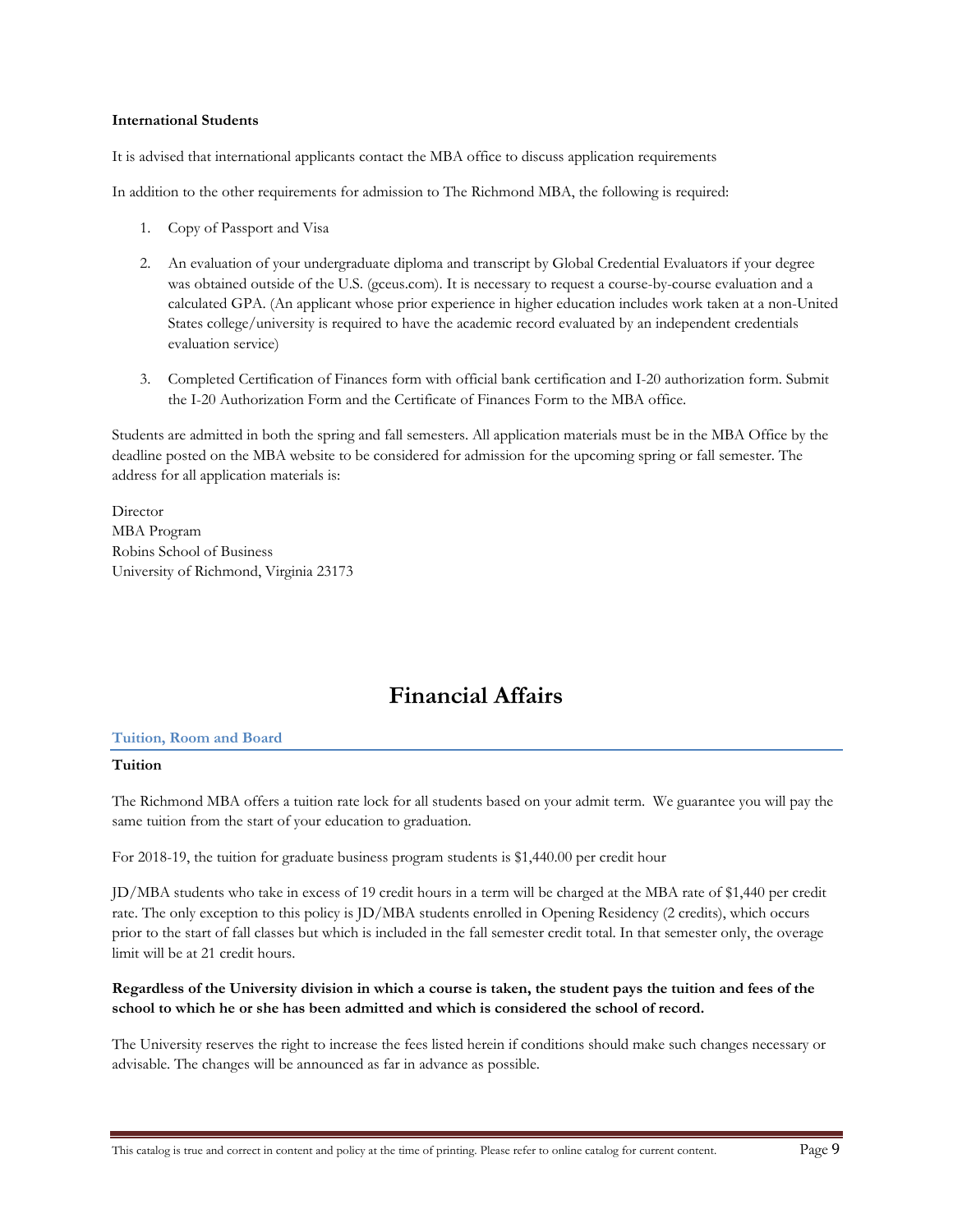|             |                                                                  | Semester | Year    |
|-------------|------------------------------------------------------------------|----------|---------|
| Spider 40   | 40 block meals with 1,010 dining dollars                         | \$1,420  | \$2,840 |
| Spider Blue | 930 dining dollars (undergraduate A&S commuter students<br>only) | \$930    | \$1,860 |
| Spider Red  | 465 dining dollars (Law/SPCS/MBA commuter students<br>only)      | \$465    | \$930   |

#### **Payments**

Electronic checks (eCheck) is the preferred payment method, is convenient, and generates no additional fee. Checking and savings account information from a bank within the United States is entered through the QuikPAY website, and payments will be transferred electronically to the University of Richmond. The site can retain your bank account information for future convenience, by building a profile, or you may enter it each time you make an eCheck payment.

Payment by traditional check may be mailed or made in person at the Cashier's Office in the Queally Center. To mail a check or money order to the university, please print a copy of the PDF invoice, detach the bottom portion of the statement, and mail with the payment payable to the University of Richmond.

*Office of Student Accounts* Box R *University of Richmond, VA 23173* 

Cash payments are accepted in the Student Accounts office in Queally Center.

The University of Richmond also accepts MasterCard, Visa, Discover and American Express via QuikPAY. This service will generate a vendor fee of 2.75% of the amount charged. This will appear as an additional fee on your credit card statement.

If the University deems it necessary to engage the services of a collection agency or attorney to collect or to settle any dispute in connection with an unpaid balance on a student account, the student will be responsible for reimbursing the University of Richmond the fees of any collection agency, which may be based on a percentage at a maximum of 33.3% of the debt, and all costs and expenses including reasonable attorney's fees that are incurred. By registering for classes you are acknowledging receipt of this information and your acceptance of the associated responsibilities.

No credit is given for a term's work nor a degree conferred until all charges have been satisfactorily settled. Failure to make satisfactory financial arrangements can result in delay of graduation, denial of registration privileges, removal from classes, and/or the withholding of transcripts.

#### **Installment Payment Plans**

University of Richmond students may set up an installment payment plan through Tuition Management Systems, TMS. TMS offers a payment schedule choice of three or four payments per semester. There is a \$35.00 nonrefundable enrollment fee per semester.

Please visit the website for more information or to enroll in a plan, richmond.SPCSMBA.afford.com or call 1 (800) 722-4867

**Third Party Invoicing-Employer Tuition Benefit**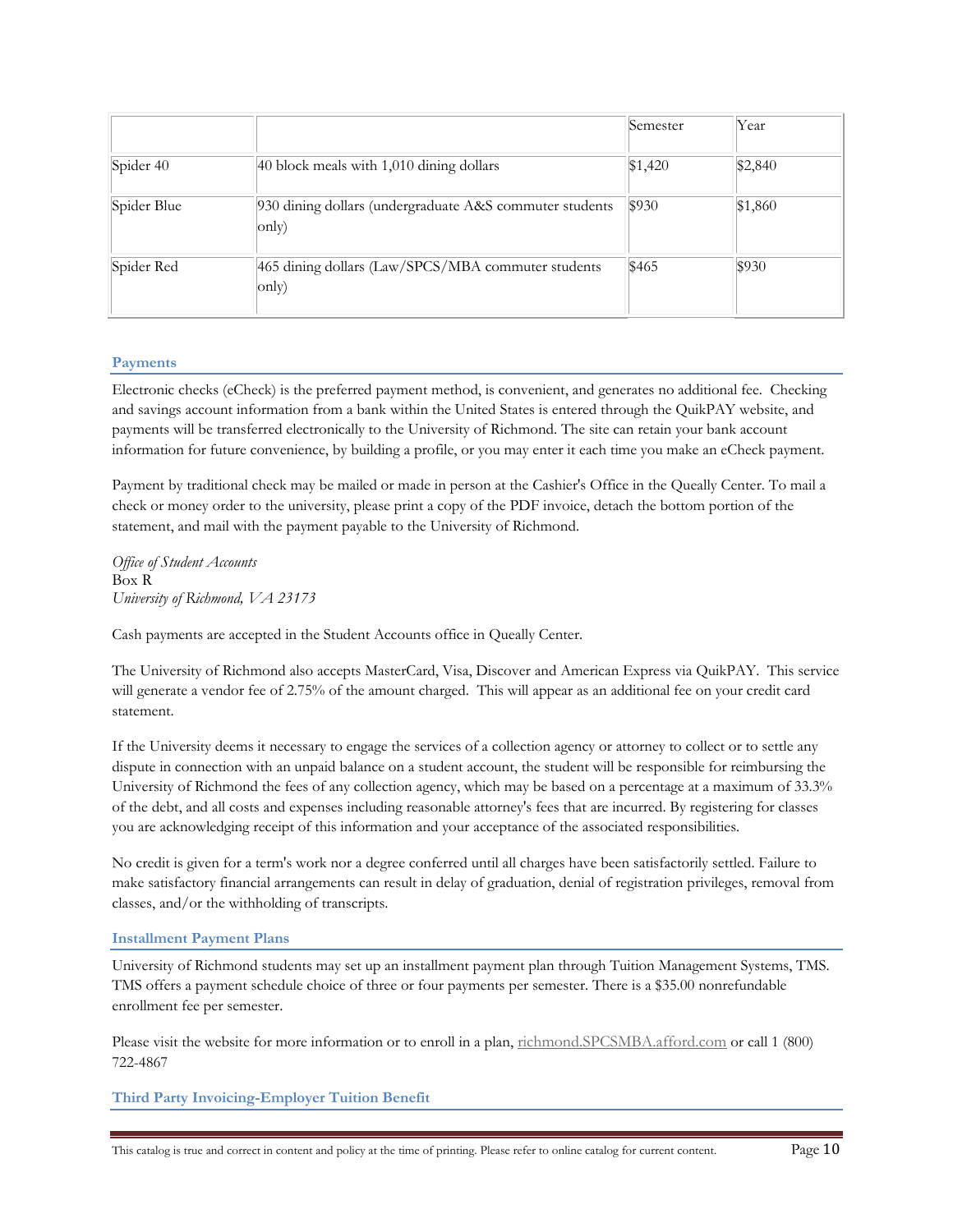If your employer is paying for your classes, please submit your tuition benefit authorization form to Student Accounts as soon as possible. Email your form to bursar@richmond.eduor fax to 804-289-6862. Your form should include Student Name, 8 digit UR ID number, classes you are attending, your employer identification number, and how much your employer will be covering. If your employer benefit is contingent on your grades, you will be responsible for paying for your cost of attendance when payment is due, and you will be refunded when your benefit is received.

#### **Late Payment Fee**

A late payment fee will be assessed on any unpaid balance. Students who fail to make satisfactory arrangements for their semester fees will be charged a late payment fee of up to \$70.

#### **Tuition Insurance Plan**

Tuition withdrawal insurance plans are available through Allianz Global Assistance. Information is available at allianztuitioninsurance.com/ur or by calling (888) 427-5045.

#### **Refunds**

Inquiries concerning credit balances on student's accounts should be directed to the Office of Student Accounts, (804) 289-8147 or toll free (866) 241-8893 or bursar@richmond.edu.

Refunds can be issued by check or direct deposit. With a check refund, it is the student's responsibility to ensure the address on record is correct. With direct deposit, your refund will be automatically deposited to the bank account you specify, eliminating trips to the bank and the risk of your check being lost or stolen. It may take up to two business days for a direct deposit to post to your bank account. To participate, log onto BannerWeb and click on Manage/Sign Up for Direct Deposit. When you are finished click submit and your direct deposit form will be sent automatically to Accounts Payable. If you have any questions please call Accounts Payable at (804) 289-8179.

#### **Withdrawal Refund Policy**

Students are matriculated by semester. If a student withdraws from classes or is dropped from the University for whatever cause, a refund of fees for a semester shall be made in accordance with the University's refund policy, based on the following schedules. Failure to attend class does not constitute a withdrawal. Students who withdraw from the University and who are receiving any financial assistance may be required to return such assistance per Public Law 668.22 and institutional policy. The University complies with all federal regulations governing recipients of federal Title IV funds. Information regarding financial aid refund policies is available in the Office of Financial Aid. The amount of the refund is based on the date that the written withdrawal notification is received in the Office of the Dean. Any special fee associated with a particular course is non-refundable after the first day of term.

#### **Refund Schedule (Spring and Fall Semesters Only)**

| Withdrawal on or before the first day of term | $100\%$ less deposits |
|-----------------------------------------------|-----------------------|
| Withdrawal during the first week of term      | $100\%$               |
| Withdrawal during the second week of term     | 70%                   |
| Withdrawal during the third week of term      | 50%                   |
| Withdrawal during the fourth week of term     | 25%                   |
| Withdrawal during the fifth week of term      | 25%                   |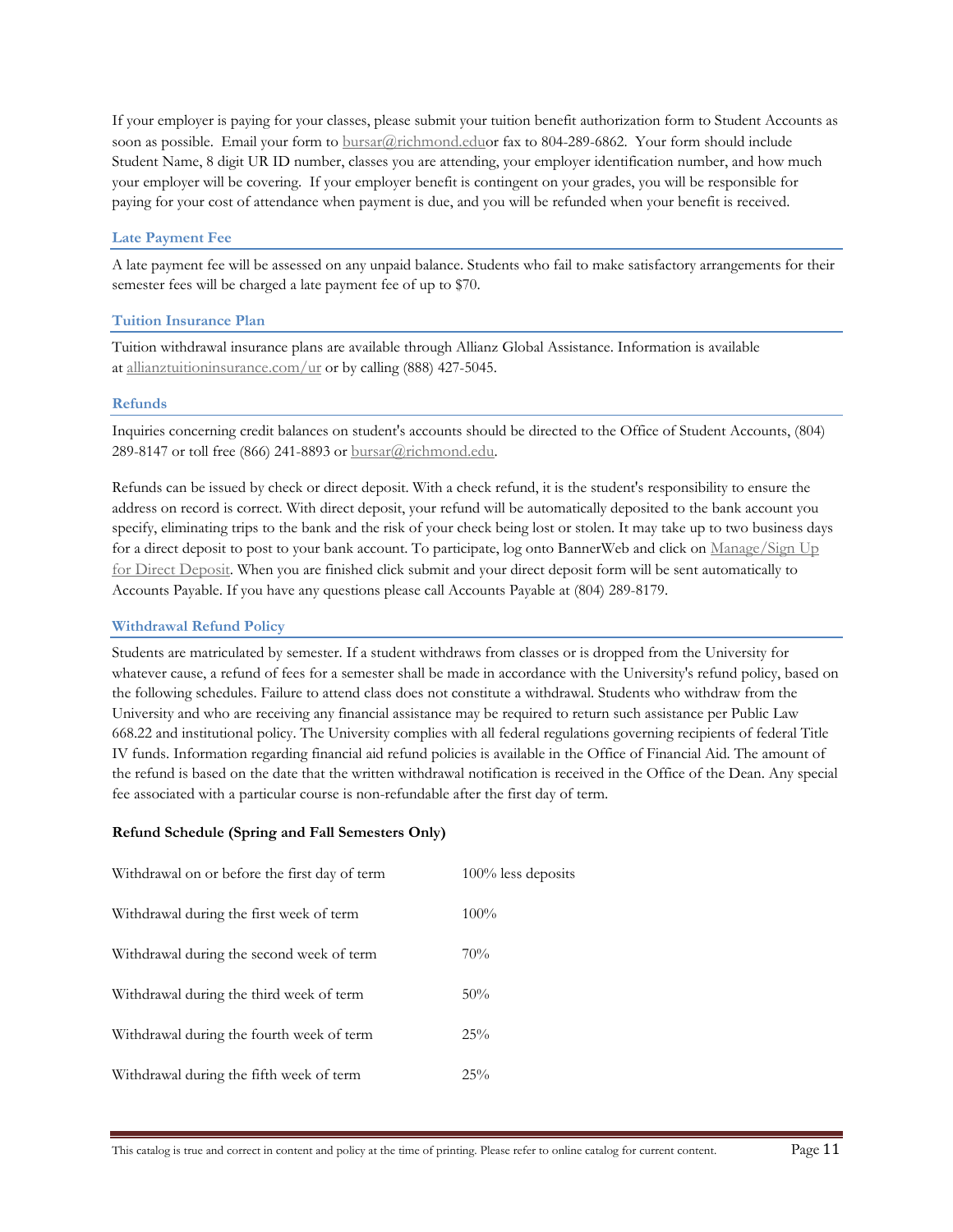| Withdrawal during the sixth week of term           |      | 25%  |
|----------------------------------------------------|------|------|
| Withdrawal after the sixth week of term            |      | None |
| <b>Refund Schedule (Summer Sessions</b><br>Only)   |      |      |
| Withdrawal on or before the third day of term 100% |      |      |
| Withdrawal during the 4th - 7th day of term        | 50%  |      |
| Withdrawal during the second week of term          | 25%  |      |
| Withdrawal during the third week of term           | 25%  |      |
| Withdrawal after the third week                    | None |      |

#### **Appeals Process**

The University of Richmond has an appeals process for students and parents who believe individual circumstances warrant exceptions from published policy. A student or parent has six weeks from the time of withdrawal to appeal the University's refund policy. All appeals must be in writing and directed to:

Annemarie Weitzel Bursar's Office, Box R, University of Richmond, Virginia 23173. bursar@richmond.edu

#### **Financial Aid**

#### Financial Aid Overview

The University of Richmond offers graduate students various forms of financial assistance from federal and institutional resources. Financial aid recipients must be enrolled or unconditionally accepted for enrollment on at least a half-time basis in a degree program at the University. Details on the specific aid programs are outlined below. For more information, contact the Financial Aid Office (telephone: (804) 289-8438, email: finaid@richmond.edu, or financialaid.richmond.edu/grad/index.html).

#### **Federal Loans**

The Federal Direct Loan program allows graduate students to borrow federal loans to assist with educational expenses. Students must be U.S. citizens or permanent residents, be enrolled at least half-time, and be making satisfactory academic progress.

The Free Application for Federal Student Aid (FAFSA) and the appropriate Federal Direct Loan application must be filed at least six weeks prior to the start of the term. Visit financialaid.richmond.edu/grad/loans/index.html or contact the Financial Aid Office at (804) 289-8438 or finaid@richmond.edu for more information and applications.

#### **Student Employment**

This catalog is true and correct in content and policy at the time of printing. Please refer to online catalog for current content. Page 12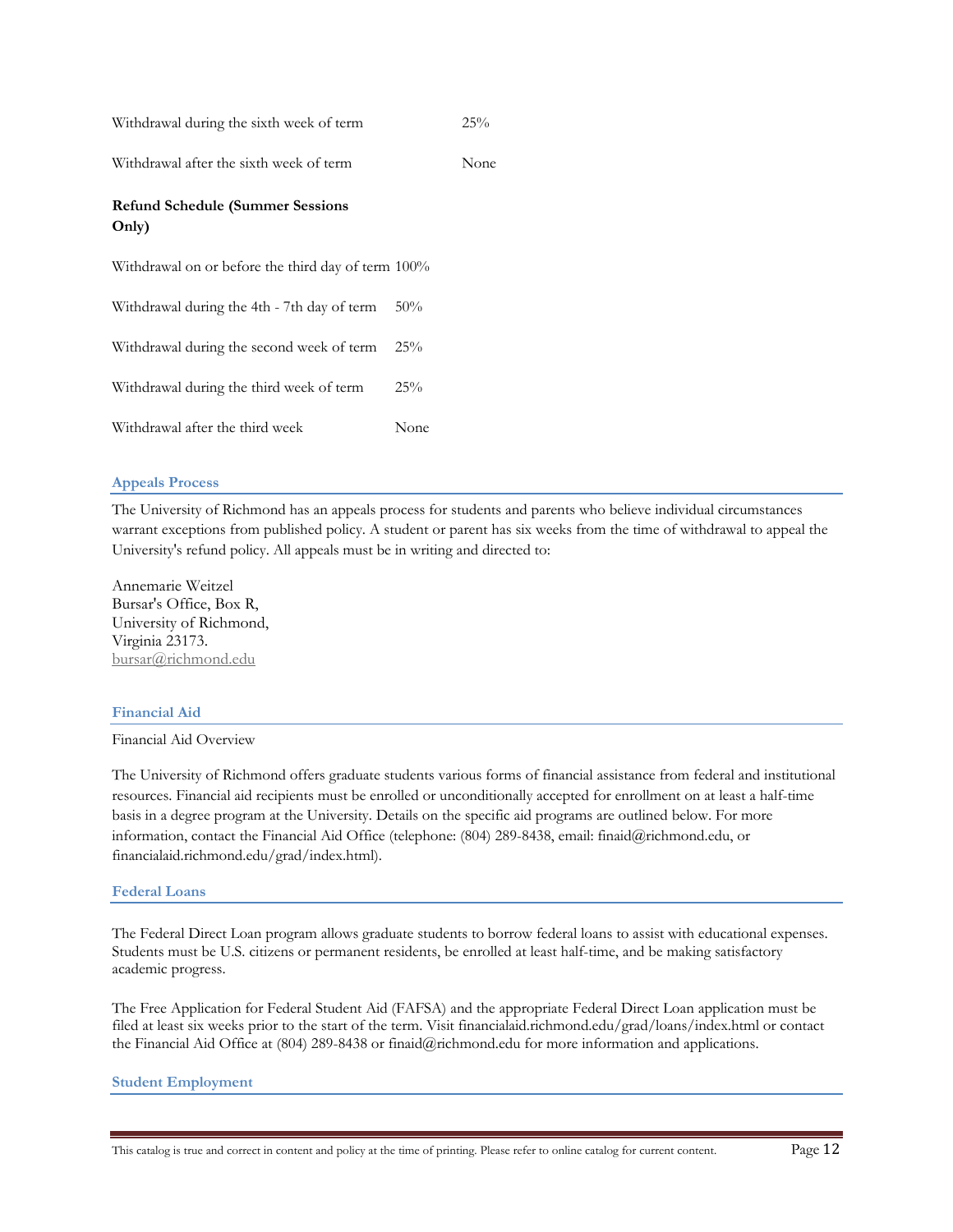On-campus employment opportunities may be available to graduate students enrolled at least half-time through the Federal Work-Study program (FWS) or the University Work Program (UWP). FWS is a need-based program. Students interested in this program must complete the FAFSA and demonstrate eligibility for need-based aid. The UWP program is available to students who do not apply for or qualify for need-based aid. For more information and for job opportunities, please visit the student employment website at studentjobs.richmond.edu or contact the Financial Aid Office at (804) 289-8438 for more information.

#### **Veterans Benefits**

Students eligible to receive tuition benefits administered by the U.S. Department of Veterans Affairs (VA) must apply for benefits through the VA. Students should forward Certificates of Eligibility to the Veterans Certifying Official, Registrar's Office, University of Richmond, VA 23173 to have enrollment certified. In addition to the tuition benefits offered under the Post 9/11 GI Bill program, the University participates in the Yellow Ribbon program. For details regarding eligibility for the Yellow Ribbon program at Richmond, go to financialaid.richmond.edu/yellowribbon.html.

#### **Satisfactory Academic Progress**

According to federal regulations and University of Richmond (UR) policy, students must maintain Satisfactory Academic Progress (SAP) to receive federal and institutional financial aid. Some private loan programs also require SAP. Evaluation of students' progress for financial aid purposes is made annually at the end of the spring term to determine financial aid eligibility for the following year (summer term, fall term, and spring term). When assessing SAP, the University will review all terms of enrollment at UR as well as transfer work accepted toward UR degree requirements, whether or not the student received financial aid during those terms.

The standards of academic progress outlined here are solely for the purpose of evaluating eligibility to continue receiving federal financial aid. They do not replace or modify academic standards required for continued enrollment at the University of Richmond. The effect of incomplete coursework, withdrawals, and course repetitions impacts SAP in the following ways:

- Incomplete coursework is not included in the GPA or in the number of credits earned but is counted as attempted credit.
- Courses from which a student withdraws are not included in the GPA or in the number of credits earned but are counted as attempted credit.
- Repeated courses are counted only one time as earned credits. However, credits for each course taken, including all repeated courses, are counted as attempted credit. Both grades will be calculated in the cumulative GPA.

At the end of the spring term, Graduate Business students must meet both of the following requirements:

- Have completed 67% of all attempted coursework, (including transfer work and pass/fail courses) AND
- Have achieved a cumulative grade point average of at least a 3.0

In addition, students must complete degree requirements within the 150% maximum timeframe allowed. That is, as the MBA degree program requires 45 hours to complete, the maximum number of hours attempted to complete the program cannot exceed - 67 hours, including transfer work and pass/fail courses. Successful completion of a class means receiving one of the following grades for the class: A, B, C, D.

Students not meeting the SAP requirements for federal financial aid at the end of the spring term will not be eligible for any additional federal financial aid until the standards are met. Denial of aid under this policy may be appealed by the student, in writing, to the Director of Financial Aid within 30 days of notification that the student is no longer eligible for aid. Appeals will be considered for the following circumstances: the death of a relative of the student; an injury or illness to the student; or other special circumstances. A student's request must include information regarding why the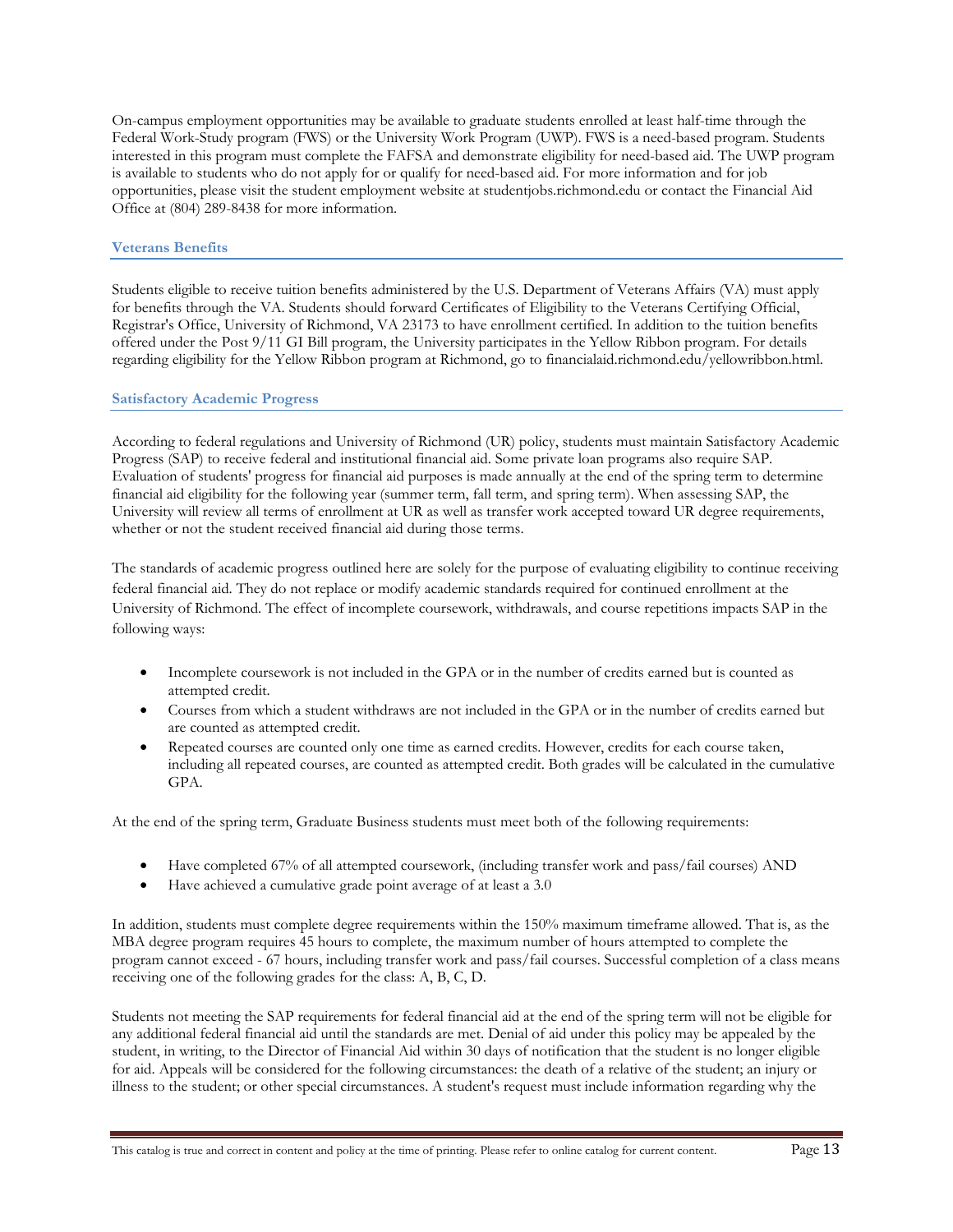student is not meeting the SAP standards and what factors have changed that will allow the student's academic progress to improve by the next evaluation.

Successful appeals will lead to one of two SAP statuses: Financial Probation or Eligible for Financial Aid. A student may be placed on 'Financial Probation' for the subsequent term if it is determined that he/she can regain eligibility after one term. A student may be found 'Eligible for Financial Aid' based on an academic plan that outlines future academic progress for the student as established by the Director of Financial Aid. The student will be notified of their SAP status based on the merits of the appeal. If the appeal is not granted, the student will be notified of the decision and will be financially responsible for their educational expenses.

#### **Return of Financial Aid When a Student Withdraws**

A student who withdraws during a semester may be entitled to a refund of certain charges as outlined in the Refund Policy. Withdrawal may also affect a student's financial aid eligibility for the semester as outlined in the federal Return of Title IV Program Funds Policy and the Return of Non-Title IV Program Funds Policy.

#### **Return of Title IV Program Funds Policy**

The 1998 amendments to the Higher Education Act (HEA) of 1965 and subsequent regulations issued by the Department of Education (43 CFR 668.22) establish a policy for the return of Title IV grant and loan funds for a student who withdraws. Title IV grant and loan funds include the following programs: Federal Direct Loans, Federal Pell Grant, Federal Supplemental Educational Opportunity Grant, Federal Perkins Loan, Federal Work-Study, Federal Stafford Loans, Federal PLUS Loans, Federal Teach Grant and the Iraq and Afghanistan Service Grant.

The amount of Title IV funds the student earns, up to the withdrawal date, is based on a daily proration determined by dividing the total number of calendar days completed by the total number of calendar days in the semester (excluding breaks of five or more consecutive days). Adjustments must only be done up to and including the 60 percent point in time for the semester. After the 60 percent point in time, the student is considered to have earned all of the Title IV funds awarded for that semester.

Unearned Title IV funds must be returned to the Title IV programs. If the amount earned is greater than the amount that has been disbursed, the difference is treated as a late disbursement to the student. Unearned funds, up to the amount of total institutional charges (tuition, room, and board) multiplied by the unearned percentage of funds, are returned to the Title IV programs by the University of Richmond. The student must return any portion of unearned funds not returned by the school. For grants, regulations limit the amount a student must repay to the amount by which the original overpayment amount exceeds 50 percent of the total grant funds received by the student. Title IV loan funds that must be returned by the student are repaid per the loan terms. Unearned Title IV funds are returned to the Title IV programs in the following order: Unsubsidized Direct Stafford Loans, Subsidized Direct Stafford Loans, Perkins Loans, Direct PLUS Loans, Federal Pell Grants for which a return of funds is required, Federal Supplemental Educational Opportunity Grants for which a return of funds is required, TEACH Grant for which a return of funds is required, and the Iraq and Afghanistan Service Grant for which a return of funds is required.

#### **Return of Non-Title IV Program Funds Policy**

Non-Title IV financial aid will be adjusted for a withdrawing student based upon the University's Refund Policy. Adjustments will be made through the sixth week of classes. The amount to be returned to the non-Title IV financial aid program is the same percentage that will be refunded to the student for tuition and room charges. After the sixth week, the student is considered to have earned all of the non-Title IV aid. Non-Title IV financial aid funds are returned in the following order: institutional grants/scholarships, nonfederal loans, agency scholarships.

Students who are receiving financial aid and who are planning to withdraw from the University during a semester are strongly encouraged to meet with a financial aid advisor to review the impact that their withdrawal will have on their institutional charges and on their financial aid for the semester.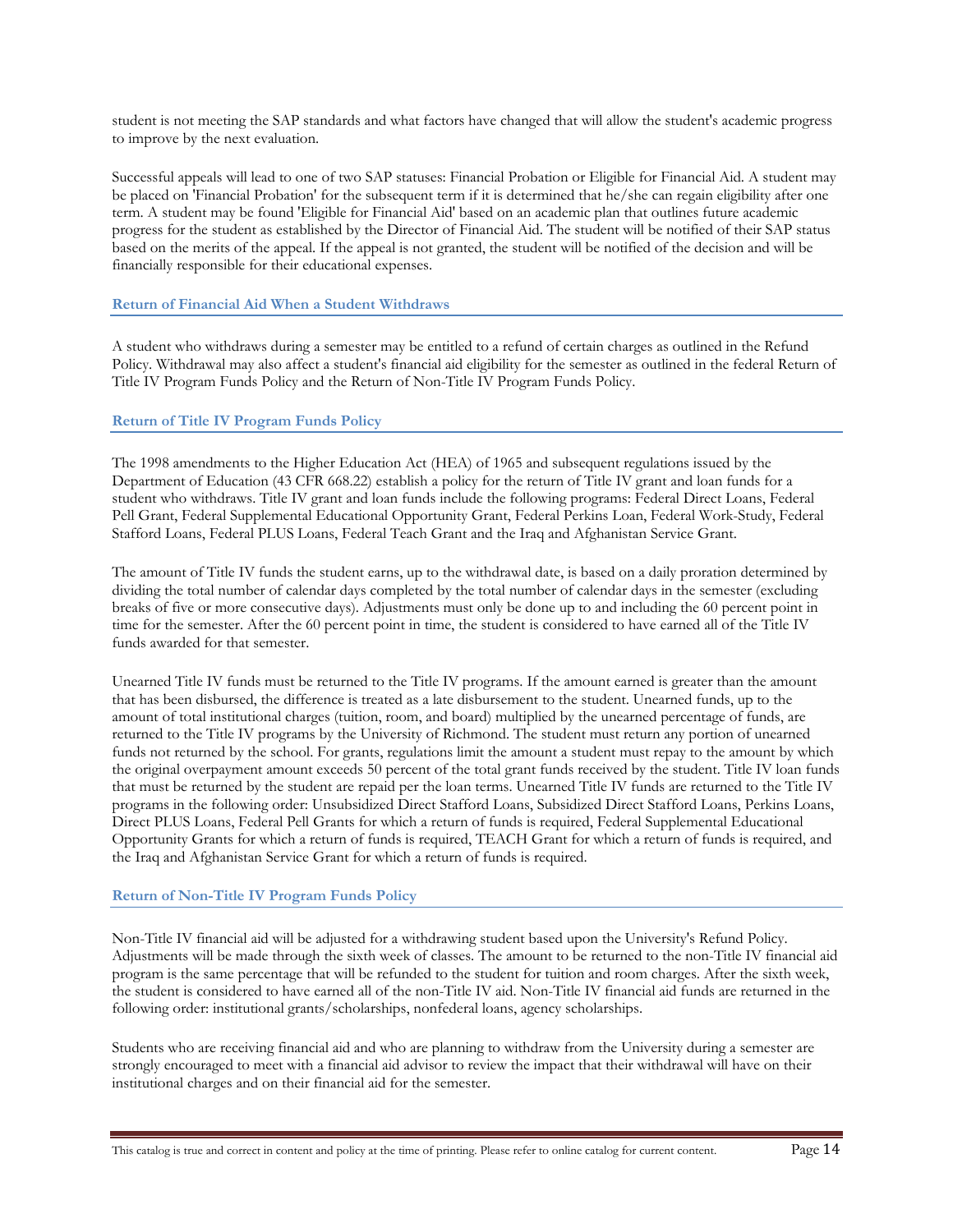## **Student Life and Policies**

#### **Resources and Services**

#### Counseling and Psychological Services

CAPS staff members are licensed doctoral-level mental health professionals who help students derive the greatest benefit from the educational opportunities at UR. Services offered include short-term individual psychotherapy, crisis intervention, outreach, training, consultation, and referral to other on- or off-campus resources as needed. Services are offered from about mid-August to about mid-June and are available to full-time students (except for SPCS students). Common reasons students come to CAPS include stress, anxiety, depression, relationship concerns, academic difficulties, grief, family concerns, traumatic events, eating problems, substance abuse, and sleep disturbance. Appointments can be made by visiting the CAPS office (201 Richmond Hall) Monday through Friday from 8:30 a.m. to 5 p.m. Confidentiality is assured to the full extent allowed by law. The CAPS website (wellness.richmond.edu/offices/caps/) has additional information on CAPS services, links to anonymous online screening surveys, and a variety of other mental health information. Phone: (804) 289-8119; FAX: (804) 287-1227.

#### **Dining Services**

University of Richmond Dining Services is a multi-operation department consisting of dining locations, snack shops, and retail stores. The E. Bruce Heilman Dining Center is a state-of-the-art facility overlooking Westhampton Lake that serves approximately 3,000 students and guests daily. A retail market is located off the main lobby and the upper level of the facility houses the Department of Food and Auxiliary Services and the campus post office.

The centrally located Tyler Haynes Commons (THC) houses Tyler's Grill, an eat-in or carry-out operation with a dining area that faces Westhampton Lake and gazebo. The campus smoothie bar, Freshens, and the Cellar, a late-night gathering space, are also located in THC. For late-night studying at Boatwright Library, gourmet coffee, hot drinks, and snacks are available at Eight Fifteen at Boatwright. Sodas, snacks, and grocery items also are available at the Dean's Den, located in the Whitehurst building near the Richmond Dean's office.

#### **Meal Plans**

Off campus and commuting students have meal plan options including the Spider Flex and the Spider Blue. Both plans offer on-campus convenience, meal discounts, and flexibility. Meal plan information is available on the Dining Services website at dining.richmond.edu.

#### **Hours of Operation and Other Services**

Students can find something to eat somewhere on campus whenever classes are in session, from 7:15 a.m. to midnight Monday through Thursday, Fridays from 7:15 a.m. until 1:00 a.m. and Saturday and Sunday from 10:30 a.m. until 1:00 a.m. Dining services maintains an up-to-date schedule of menus and operational hours for all campus locations on its Web page. Meal plans follow the undergraduate academic calendar, and service and hours may be limited during academic breaks and holidays.

Catering and a wide variety of additional services, including nutrition counseling and meals-to-go, are also available through University Dining Services. Additional information is available upon request or can be viewed at dining.richmond.edu.

#### **Special Dietary Needs**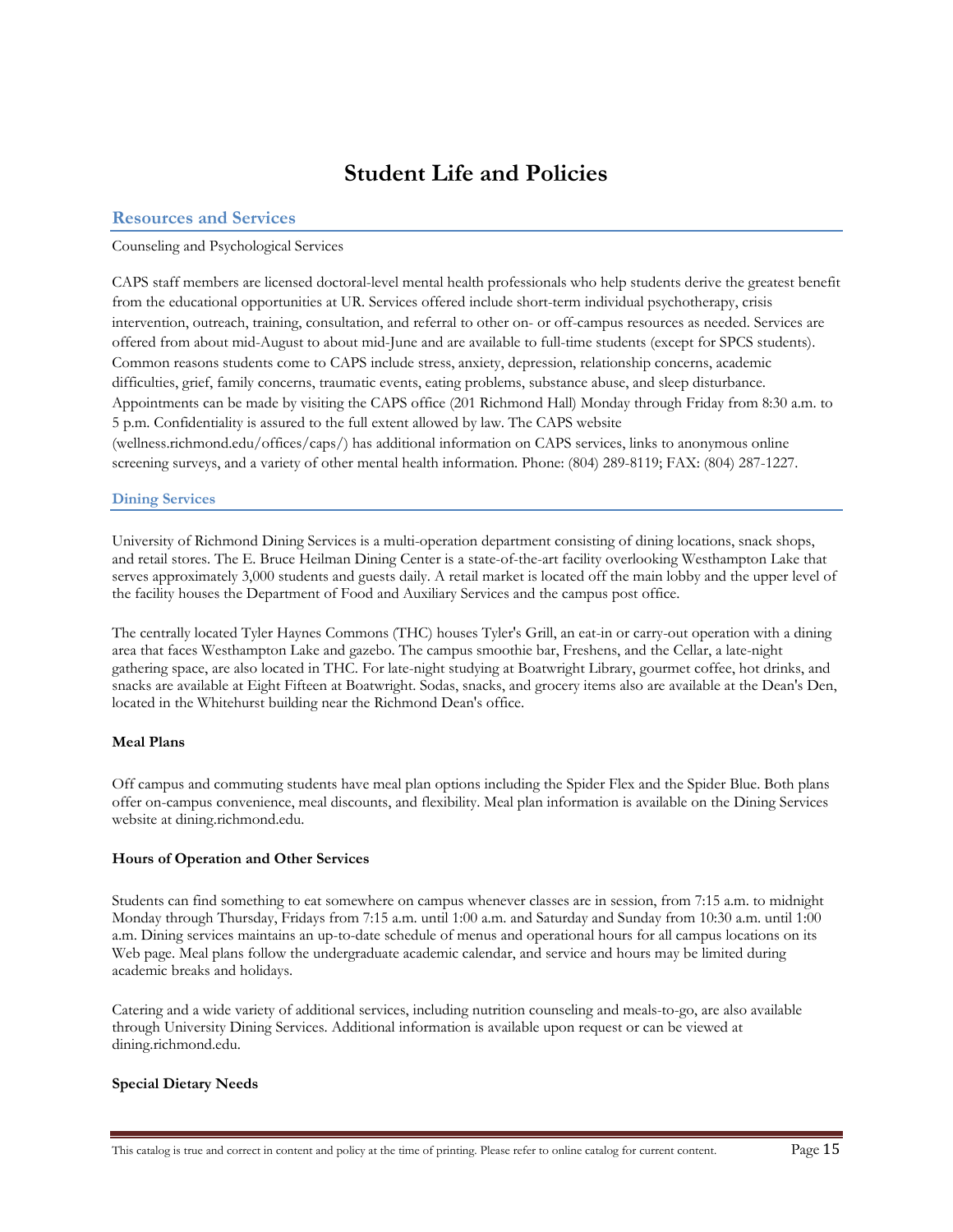With a registered dietician as a member of the University dining services team, every effort is made to support special dietary needs that are medically based. Medical documentation is required, and students with dietary restrictions or special needs are asked to make an appointment to see our nutrition professional. Students will be required to sign an informational release so that their situation can be discussed with their physician or medical professional as needed. In addition, dining services may require that students consult the University's physicians regarding their dietary requests.

The University does not have designated facilities to accommodate religion-based dietary needs on a daily basis. However, we do work closely with the campus ministry to provide kosher meals for Passover selections and carry-out meals during Ramadan. Please contact the associate director of dining services if you have questions regarding available services.

#### **Emergency Information**

To report an emergency, call 911 or 289-8911 (cell phone). The non-emergency number is 289-8715

#### **Getting Information**

During an emergency, UR will distribute information to the campus community via:

- Audio–Tornado siren and PA system
- Web–This website, alert.richmond.edu
- Email–Blast email to '@richmond.edu' accounts
- Text/voice messages–UR Alert text messages and/or voice messages to faculty, staff, and students who register a cell or home phone through BannerWeb
- Campus phones–Telephone messages to campus telephones
- TV–UR TV channel 16 broadcasts
- People–Resident assistants and area coordinators
- Hotline–UR Emergency Hotline: (804) 289-8760 or toll free at (866) 386-0403

#### **Emergency Terms**

Shelter in Place: Choose an interior room or one with as few doors and windows as possible. Remain there until the danger has passed. Examples: Tornado or other severe weather, nuclear alert, or hazardous materials spill.

Seek Secure Shelter: Get into a lockable space, like an office or classroom, and remain there. Lock and barricade doors, turn off lights, and turn cell phones to silent or vibrate mode. Get under a desk or other surface to hide. Wait for further instruction from law enforcement. If the threat is in your building and you can safely flee, then do so. Examples: Active shooter or dangerous person immediately threatening the campus.

Evacuate: Immediately leave the building that you are in, exiting through the nearest and safest exit. If the fire alarm has not been activated, do so. Examples: Fire, smoke.

Avoid Area, Warn Others: In these types of incidents, the emergency is localized on campus. University officials do not want anyone near the area and want you to alert others of the emergency. Examples: Hazardous materials spill, flooded roads, aircraft accident, bomb threat, civil disturbance, fire, gas leak, or power lines down.

#### **What to Do**

Tornado

- Listen for the tornado siren. A single siren blast will sound continuously until the danger has passed.
- Seek shelter inside a building until notified by University officials that it is safe to leave.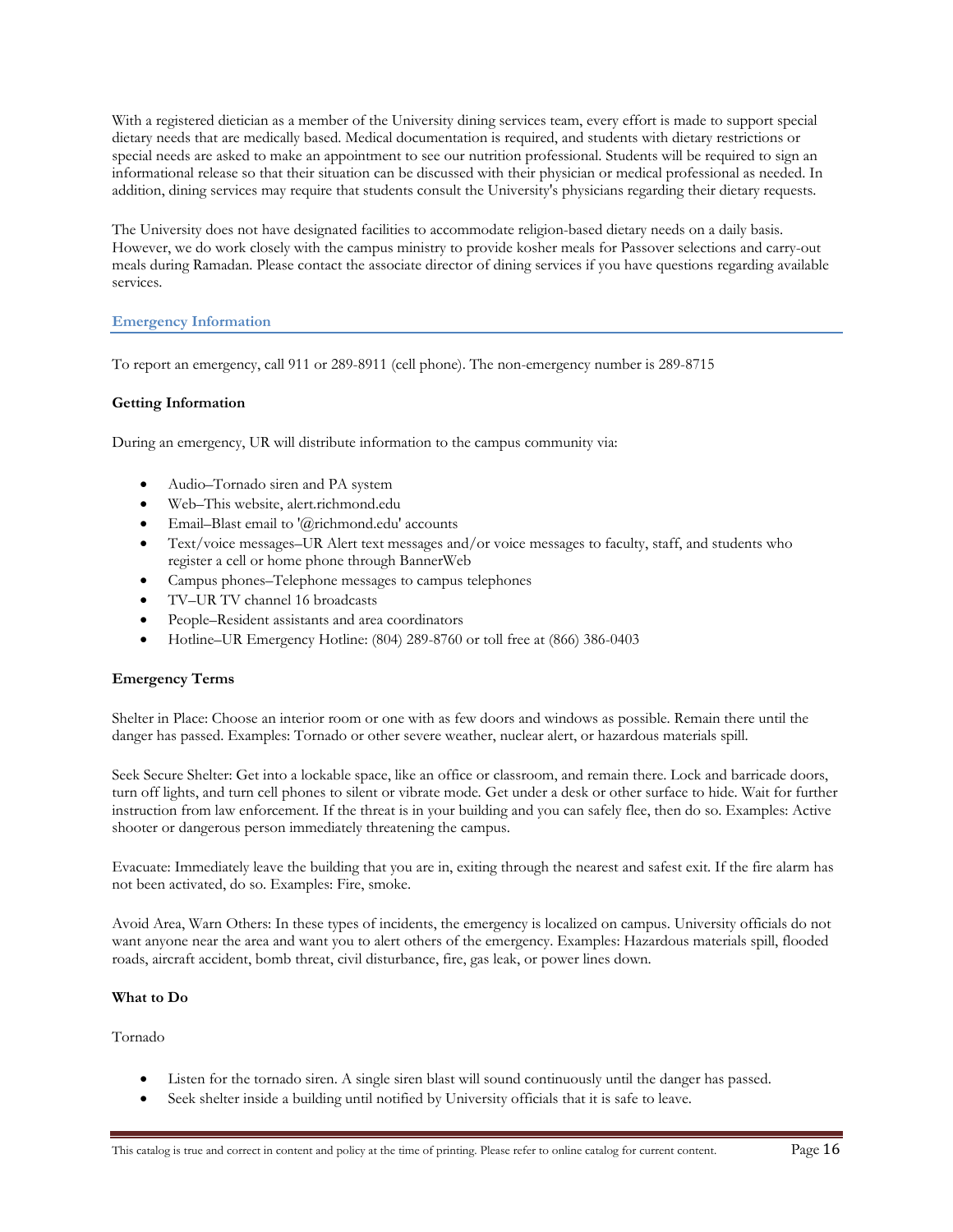- Stay away from electrical lines and devices.
- There is no "all-clear." The danger has passed when the siren silences.

Fire

- Activate the nearest fire alarm and call 289-8911 if possible to report the location and cause of the fire.
- Everyone must leave immediately when a fire alarm is activated, even if there are no obvious signs of an emergency.
- Do not use the elevator.
- Remain calm and assist others in safely getting out.
- Confine the fire by closing all doors and windows if possible. Follow directions given by emergency personnel and go to the location designated by your building coordinator to await further instructions.

#### Earthquake

- Stay inside the building until the shaking stops. Don't run downstairs or rush outside while the building is shaking.
- Stay away from glass, windows, outside doors and walls, and anything that could fall.
- A sturdy table or desk can provide cover.
- Once the building stops shaking, exit the building calmly and check for others in need.
- Do not use elevators.
- If outdoors, stay in the open until the shaking stops, avoid any falling debris fields such as buildings, power lines, etc.

#### Active Shooter/Dangerous Person

- Remain calm, do not engage the intruder.
- A quick and quiet escape is suggested, if it can be done safely.
- If attempting to escape, keep your hands elevated with open palms visible, especially if encountering law enforcement officers. Follow all instructions officers may give you.
- If you cannot safely exit the building, seek secure shelter.
- Close and lock windows, lower blinds, remain out of sight, and turn off lights.
- Once secured inside, take cover behind concrete walls, thick desks, and filing cabinets that are away from windows and doors.
- Remain quiet, and turn off cell phone ringers.
- Only one person from the room should call police at 289-8911 and tell them where you are, where the dangerous person is, and the condition of others with you. Follow their instructions. If you cannot speak, leave the line open so the dispatcher can hear what is going on.
- Assist others if they are injured.
- Do not respond to any unfamiliar voice commands until you can be sure they are coming from a police officer.

#### **Housing**

The University does not provide on-campus housing for graduate students.

#### **International Students and Study Abroad**

The Office of International Education, located in Puryear Hall, serves all students, undergraduate and graduate, in arts and sciences, business, leadership studies, continuing studies, and law. It offers advising on opportunities and procedures for study, internships, and work abroad; a wide variety of services for international students such as orientation, visas, work, health insurance, and taxes; and a broad range of cultural and social activities focused on cultures and countries around the world as well as cross-cultural issues.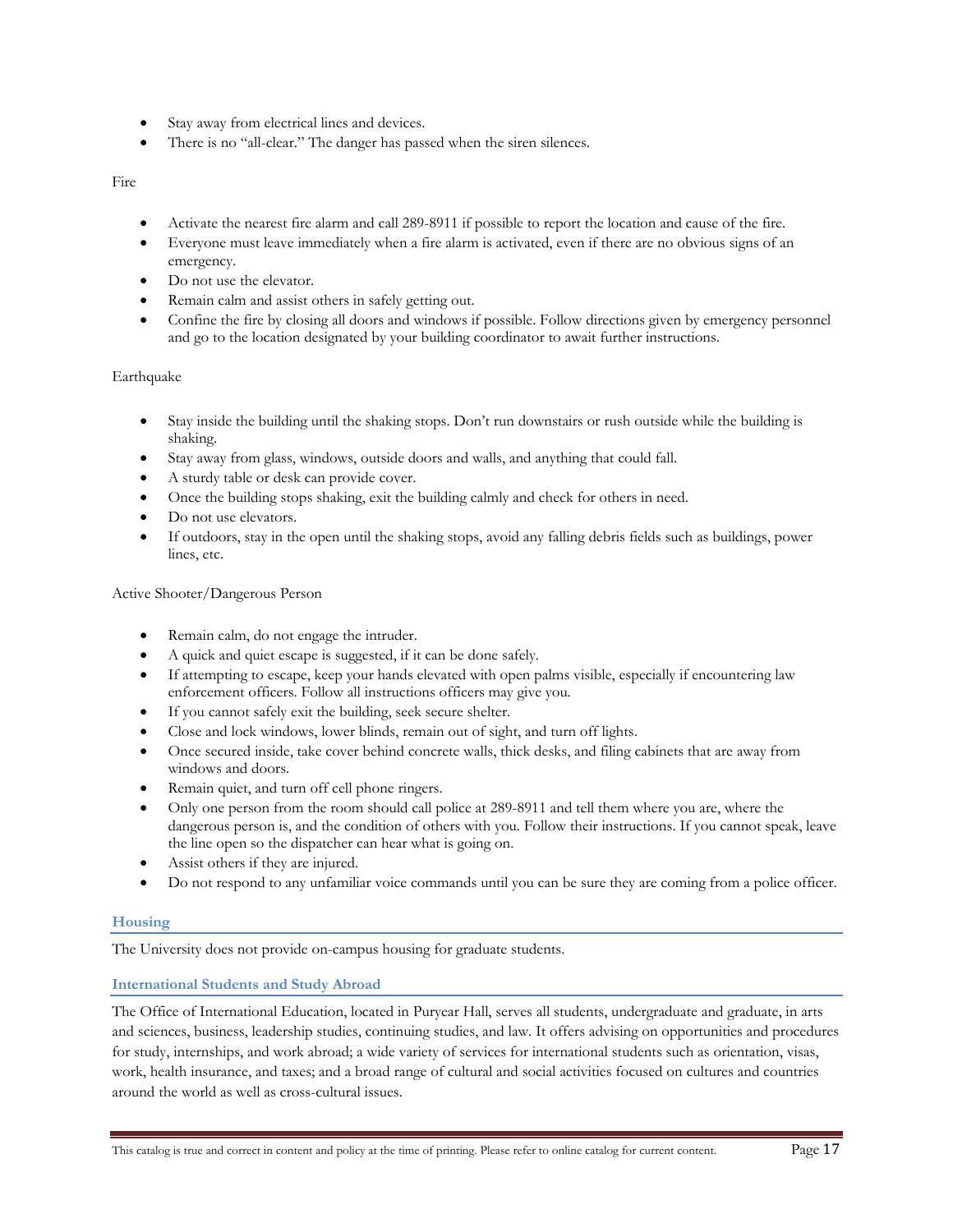#### **Multicultural Affairs**

The mission of the Office of Multicultural Affairs is to support the ongoing enrollment and retention of ethno-culturally and socio-culturally diverse American students and promote a campus climate that celebrates diversity. Working in collaboration with a variety of other offices and departments campus-wide, the Office of Multicultural Affairs develops, implements, and advocates for programs that are designed to enhance the overall personal development and growth of University students.

#### **Official University Communications**

The University of Richmond uses email as an official means of communication within the University. Examples include notification of financial aid, tuition bills, academic or disciplinary action, instructor feedback, and correspondence from University offices. Students are required to activate their @richmond.edu email account and to check it regularly. Students are responsible for reading the content of University communications sent to their email account. If students choose to forward their University emails to an external email provider, they are responsible for ensuring that the external email account remains active.

#### **Recreation and Wellness**

The mission of the Department of Recreation and Wellness is to enhance the lives of its members by providing quality recreational and educational programs in an environment that promotes healthy lifestyles, academic productivity, and personal growth.

The Weinstein Center for Recreation and Wellness provides a comprehensive facility that includes a two-level fitness and wellness center, three-court gymnasium with an elevated walking and jogging track, two multipurpose rooms, pool, game room, and racquetball and squash courts, as well as locker room and sauna facilities. Participants have the opportunity to experience a full range of cardio and strength equipment, in addition to a wellness resource center and computer lab. Outdoor playing fields and lighted basketball and sand volleyball courts are available for recreational use. Thirteen tennis courts, a 400-meter track, and cross country trails are also available for recreational use when not scheduled for intramurals, intercollegiate athletics, or special events. The campus recently added an 18 hole disc golf course available for recreational use.

The fitness and wellness program offers group exercise, indoor cycling, and other fitness programs throughout the day. In addition, special screenings, assessments, and services are offered to address health and wellness topics. Services often include massage therapy, personal training, cholesterol screenings, blood pressure checks, and fitness assessments.

The intramural sports program offers a wide range of major and minor sports at a variety of skill levels. More than 25 sport clubs provide student leadership opportunities as well as competitive options for students who are not part of the varsity athletic program. The Natural High and Outdoor Adventure programs offer activities and trips throughout the year, often including whitewater tubing and rafting, camping, skiing, rock climbing and hiking. The Odyssey high ropes course is one component of a much larger and long term departmental goal for developing a comprehensive Outdoor Experiential Education program.

For more information about recreation and wellness programs or the Weinstein Center, please visit recreation.richmond.edu or call Member Services at (804) 289-8361.

#### **Student Health Center**

The Student Health Center offers a comprehensive program in health education and health maintenance, as well as treatment for illness and injury. The Health Center staff includes board-certified family practice physicians and registered nurses. Services include acute care for illness and injury, general medical care, women's health, men's health, allergy shots, and immunizations. The telephone number is (804) 289-8064 and FAX is (804) 287-6466. Students and parents are encouraged to visit the Health Center's website for general information and timely messages: healthcenter.richmond.edu and the Health Center can be reached by email at healthcenter@richmond.edu.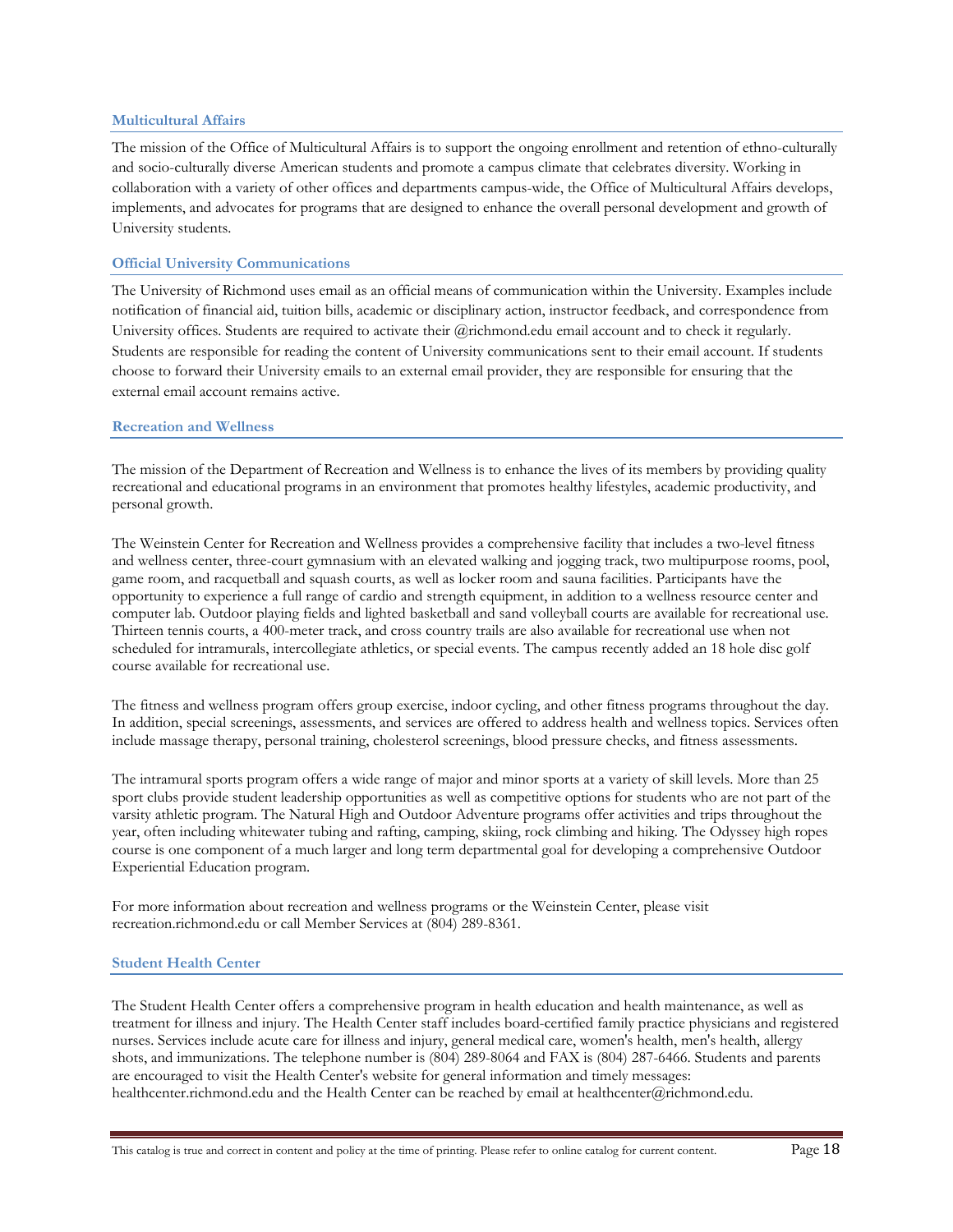Rather than walking in without an appointment, students are encouraged to call and speak with a registered nurse about their concerns through the Dial-A-Nurse system (call 804-289-8700 for the Dial-A-Nurse). After evaluating the history and symptoms of the illness, the nurse will advise the most appropriate treatment. If indicated after the Dial-A-Nurse evaluation, an appointment will be made. Appointments may be made for annual gynecological examinations, doctorrequested follow-up visits, allergy shots, immunizations, and PPD tests by calling (804) 289-8064.

All full time students are eligible for the services provided by the Student Health Center. (School of Professional and Continuing Studies students are not eligible.) The cost of prescription drugs, some laboratory tests, hospital emergency room treatment, hospitalization, x-rays, and referral off campus for consultation with medical specialists are not covered by any student fees. These costs will be billed separately by the provider.

The Student Health Center does not accept insurance assignments. This means we will not bill a patient's insurance company. Any charges incurred at the time of visit will be billed through student accounts or may be paid by check, cash, or Spider Card. The patient will be provided with a medical encounter form itemizing all charges and containing all necessary information to submit for insurance reimbursement.

Information regarding hours of operation, descriptions of services, details of allergy shot procedure, billing and insurance questions, medical information, community facilities, medical referrals, and helpful links can be found on the Health Center's website.

Virginia law mandates that each student submit an immunization record and tuberculosis screening status prior to enrollment. In compliance with this requirement, the immunization record is included in the health history form provided to entering students and is to be returned to the Student Health Center.

All communications between student and Health Center staff are strictly confidential. Information will not be released from the Student Health Center without the patient's prior approval except in an emergency or by court order.

#### **Student Identification Number**

In an effort to better protect the privacy of each member of the University of Richmond community, the University uses randomly generated ID numbers of each student, employee, faculty member, and alumnus/a.

A student will be assigned a University of Richmond ID number as the primary identification for University records when he/she enters the University. This eight-digit number will be printed on each student's One-Card (unless the student requests that it not be printed). This ID number also will be used in conjunction with a confidential PIN for students to register for classes and access their academic records through the Web using the University of Richmond's Student Information System (BannerWeb). A Social Security number will still be required to be on file with the University to fulfill IRS and federal reporting requirements.

#### Additional Student Resources

#### **Arts and Cultural Events**

The Modlin Center for the Arts presents more than 35 world-class performing arts events as part of the Modlin Great Performances Series, four main-stage productions presented by the University Players and Dancers, and another 22 music performances as part of the Department of Music's annual free concert series. Located throughout campus, University Museums presents more than 20 exhibitions of national and international art and artifacts as well as student work. In addition to arts events, the Jepson School of Leadership Studies, the WILL program, and many academic departments sponsor lecture series.

#### **Bonner Center for Civic Engagement**

The Bonner Center for Civic Engagement (CCE) helps students, faculty, and staff get involved in the Greater Richmond community. The CCE brings together its campus constituents and community members to address social issues in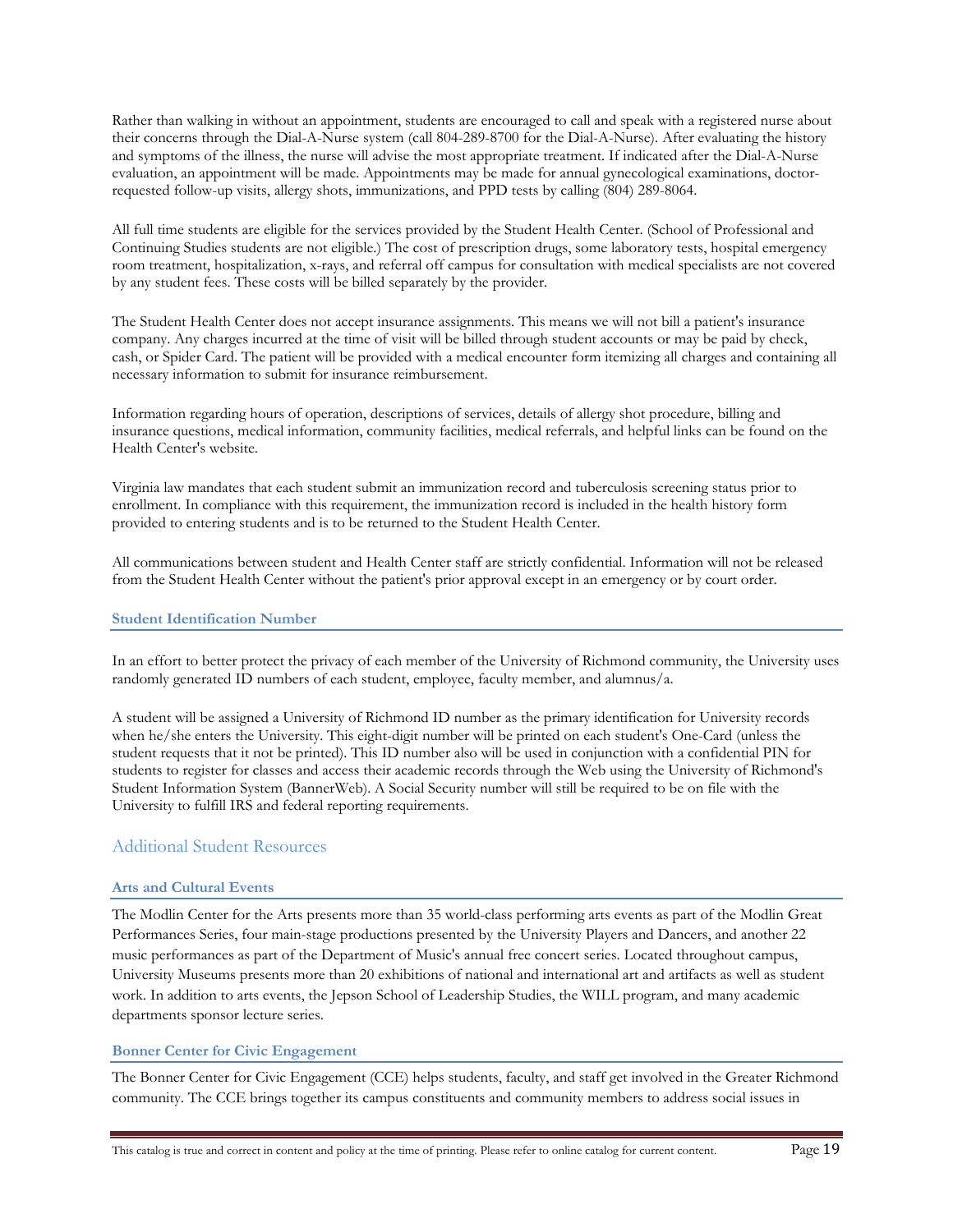context and to respond to community-identified needs through community-based learning and research, advocacy work, deepened awareness of current events, service, alternative breaks, and city tours. Located in Tyler Haynes Commons, the CCE works with faculty and students to integrate academic learning with the pressing social issues facing the Richmond region and beyond. The CCE also sponsors educational programming on important local, national, and international issues.

#### **Bookstore**

The University Bookstore carries textbooks for all courses scheduled for a given term at the University. A comprehensive selection of reference books and general reading materials is also available. The store offers academically priced software, computer and office supplies, greeting cards, gifts, clothing, and health and beauty aids. Services include faxing and UPS shipping. The bookstore's website is urspidershop.com.

#### **Counseling and Psychological Services**

CAPS staff members are licensed doctoral-level mental health professionals who help students derive the greatest benefit from the educational opportunities at UR. Services offered include short-term individual psychotherapy, crisis intervention, outreach, training, consultation, and referral to other on- or off-campus resources as needed. Services are offered from about mid-August to about mid-June and are available to full-time students. Common reasons students come to CAPS include stress, anxiety, depression, relationship concerns, academic difficulties, grief, family concerns, traumatic events, eating problems, substance abuse, and sleep disturbance. Appointments can be made by visiting the CAPS office (Brunet Hall for the 2016-17 academic year) Monday through Friday from 8:30 a.m. to 12 noon and 1 to 5 p.m. Confidentiality is assured to the full extent allowed by law. The CAPS Web site (caps.richmond.edu) has additional information on CAPS services, links to anonymous online screening surveys, and a variety of other mental health information. Phone: (804) 289-8119; FAX: (804) 287-1227.

#### **Disability Accommodations**

The University seeks to comply with all applicable federal, state, and local laws regarding the rights of individuals with disabilities. To facilitate such compliance, the vice president for student development serves as the University's disability coordinator. The University does not discriminate on the basis of disability in admission. Therefore, applicants are not required to provide information about their physical condition or disability status prior to admission. Individuals with disabilities are invited to contact the disability coordinator regarding any accommodations they may require in visiting the campus or upon matriculation. The University provides reasonable adjustments or accommodations in its academic programs as necessary for equal opportunity and participation for qualified students with disabilities.

#### **Identification Card/One-Card**

Each degree- or certificate-seeking student will be issued a picture identification card (One-Card) upon request. This card verifies that the holder is eligible to receive University library and certain other campus privileges. A campus ID is required for check cashing and access to athletic facilities and serves as your meal card if applicable and library card. Neither the card nor its privileges is transferable.

All University students may sign up for the University's SpiderCard Account, a declining balance program which allows students to access previously deposited funds via their University One-Card. The SpiderCard Account allows students the ability to make purchases without carrying cash and can be used at the bookstore, the Student Health Center, most vending machines, for on-campus pizza delivery, in One Card Services for passport photos, for concessions in Robins Stadium/ Robins Center, and all campus dining locations. Students will be mailed information before the fall semester regarding SpiderCard sign up. Complete information on the One-Card is available at onecard.richmond.edu.

#### **Office of Alumni and Career Services**

The Office of Alumni and Career Services, advises and supports undergraduate students and alumni throughout the career development process. The office approaches career development as a continuous learning experience that begins during a student's first year at Richmond. Staff members work with undergraduate students in all majors to assist them in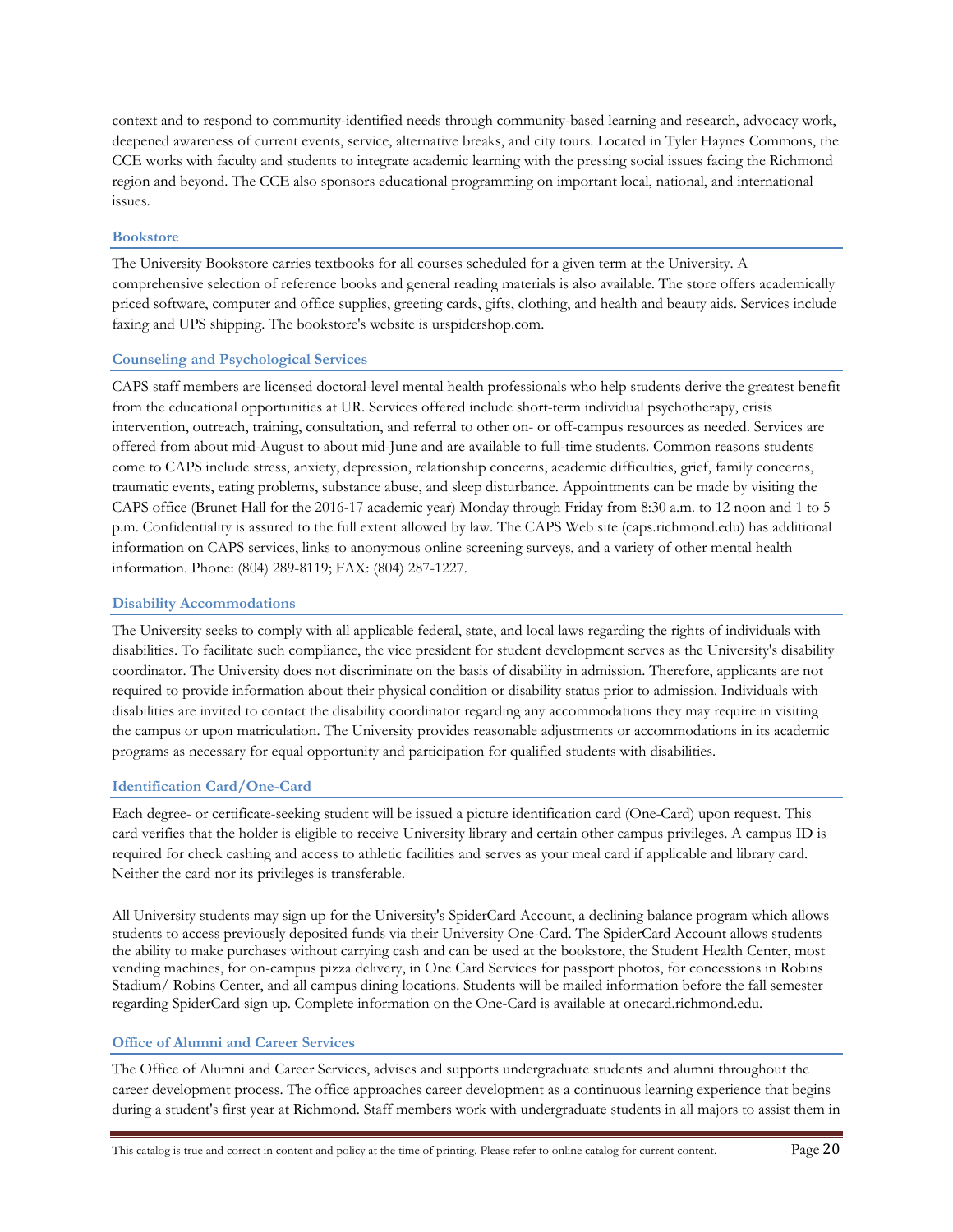discovering their individual paths for success. Richmond students achieve a high rate of success after graduation. They are employed in a diverse range of industries and are accepted at some of the best graduate and professional schools in the world. In fall 2008, the office relocated to a newly renovated space located on the third floor of Tyler Haynes Commons.

The Office of Alumni and Career Services assists students in:

- Exploring interests and abilities
- Choosing majors
- Connecting with internships and learning experiences
- Investigating graduate and professional school options
- Landing their first jobs

Programs & Events include:

- Individual career advising
- Industry expos
- Career workshops and panels
- Spider Road Trips to explore industries in various metropolitan areas
- "Evening of Etiquette"
- Mock interviews
- On-campus interviews
- Off-campus recruiting events

#### **Exclusive Search Engines**

Richmond students and alumni have access to the University's exclusive job opportunity database, SpiderConnect, which allows them to search for internships and full-time position postings, apply for interviews and register to attend organizational information sessions. Career15 gives Richmond students access to opportunities open to students from Virginia's colleges and universities. The University Career Action Network (UCAN) allows Richmond students access to internship postings throughout the world.

The UR Career Network allows students to search for and connect with Richmond alumni in varying industries and geographic areas for career networking.

#### **Recruiting Programs & Events**

Every year, the Office of Alumni and Career Services hosts organizations for information sessions and on-campus interviews. Organization representatives, professionals and alumni also attend five industry-focused expos held throughout the academic year. In addition to bringing employers on campus to recruit Richmond students, the office works to bring students to major metropolitan areas through Spider Road Trips. The office also assists students in applying for and attending regional and national career fairs.

For more information, visit careerservices@richmond.edu.

#### **Office of Common Ground**

Common Ground supports the University's core principles of diversity and inclusion. Offering signature programs such as Safe Zone, the Cultural Advisors, Diversity Roundtable and an annual social justice retreat, Common Ground invites all students to join in the work of building a truly inclusive community.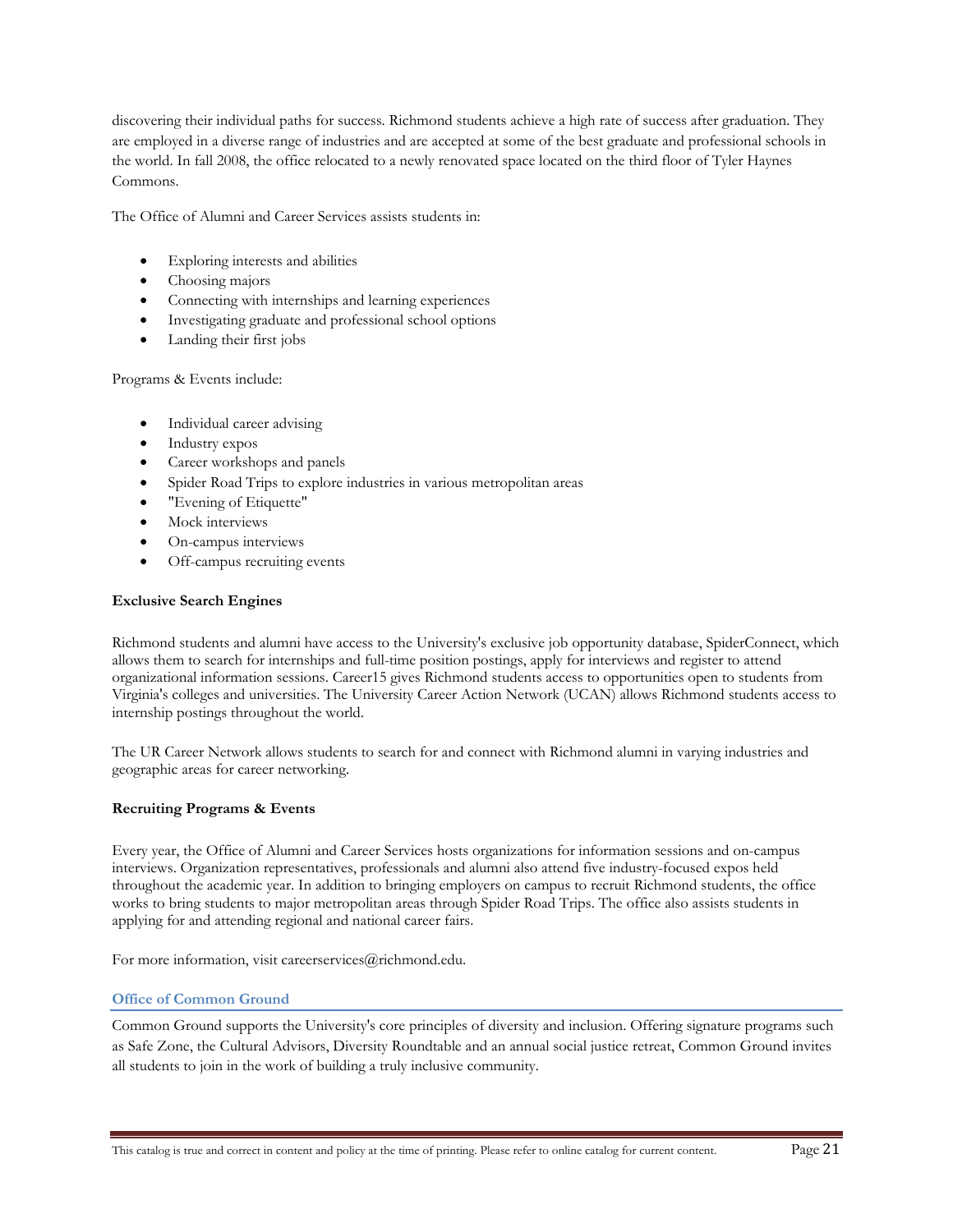Through workshops, diversity trainings for student leaders, all-campus programs, private consultation, and resources on numerous issues of difference, the staff of Common Ground is ready and willing to work with any student or group who wishes to explore topics of diversity, community, inclusion, or social justice.

#### **Parking Services**

The University of Richmond's Parking and Transportation Office strives to provide adequate, safe, convenient, and accessible parking for faculty, staff, students, and visitors to the University. To accomplish this, Parking Services will:

- Continuously assess the parking needs of the campus community.
- Create effective rules and regulations.
- Collaborate with other departments to better serve the campus community.
- Provide 24-hour police patrols of all parking lots.

## **Ethics, Conduct, and Policies**

#### **Alcoholic Beverages and Other Drugs**

The legal age for the consumption and possession of beverage alcohol is 21 in the Commonwealth of Virginia; the law governs all sites within the Commonwealth and all persons including temporary visitors from other places. The University supports the laws of the Commonwealth and has policies to educate and regulate its campus constituencies regarding the consumption of alcohol. Similarly, statutes as well as University policies prohibit the possession, distribution, sale, or use of illegal drugs or narcotics, including marijuana and hallucinogens. Moreover, each person is responsible for his or her destructive, obstructive, or otherwise inappropriate behavior, whether under the influence of any substance or not. Persons in violation of the law are subject to prosecution by law enforcement agencies as well as disciplinary proceedings by the University.

More information about the University's alcohol and drug policy can be found online at wellness.richmond.edu/common/pdfs/factsheets/alcohol-drug-policy.pdf

#### **Grievances and Complaints**

Students who wish to file a complaint or grievance pertaining to University policies, procedures, or conditions may address their complaint in written form to the appropriate department head or official who oversees the area of concern. If in doubt as to whom to direct the complaint, the following officials may be contacted:

#### **Student Life Concerns**

Housing Carolyn Bigler, Office of Undergraduate Student Housing

Financial policies David Hale, Vice President for Business and Finance

All other concerns Steve Bisese, Vice President for Student Development

#### **Academic Concerns**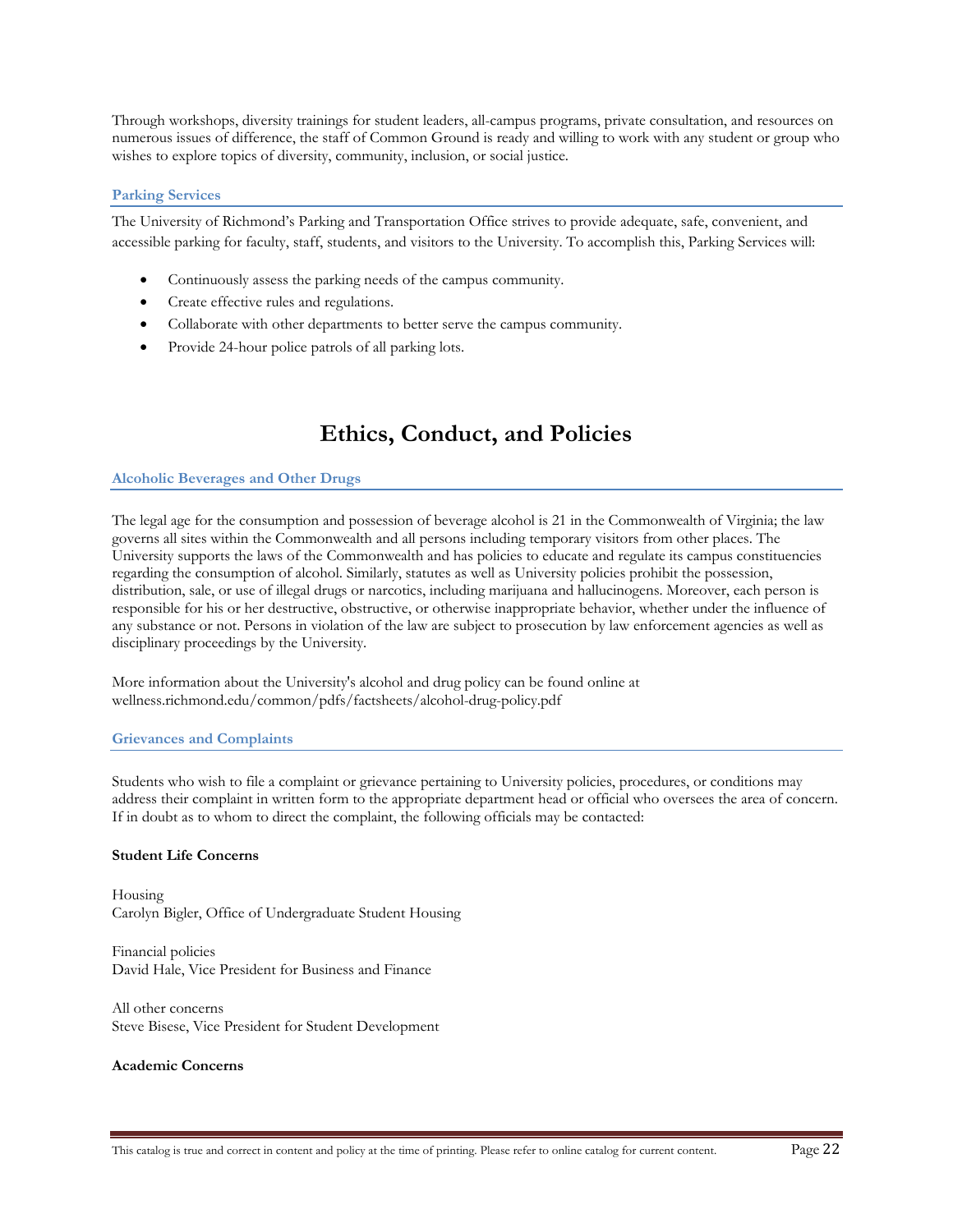School of Arts and Sciences Joe Boehman, Dean of Richmond College Mia Reinoso Genoni, Interim Dean of Westhampton College

#### Robins School of Business Jim Monks, Associate Dean for Undergraduate Business Programs Richard Coughlan, Senior Associate Dean and Director of the Reynolds Graduate School of Business

**Jepson School of Leadership Studies Sandra Peart, Dean** 

School of Law Alex Sklut, Associate Dean for Student Services and Administration

School of Professional and Continuing Studies Ellen Walk, Associate Dean for Administration and Student Services

#### **Harassment & Discrimination**

The University of Richmond prohibits any form of harassment or discrimination against applicants, students, faculty, or staff on the basis of race, religion, national or ethnic origin, age, sex, sexual orientation, gender identity, gender expression, disability, status as a veteran or any classification protected by local, state, or federal law. . The University prohibits such discrimination or harassment by all students, faculty and staff, and Affiliates of the University.

For more information, please see the Policy on Preventing and Responding to Discrimination and Harassment Against Students https://policy.richmond.edu/documents/policypdfs/Public/Governance/policy\_prohibiting\_discrimination\_and\_harrassment\_for\_faculty\_and\_staff.pdf.

#### **Hazing**

The purpose of this policy is to ensure that students at the University of Richmond are not subjected to any type of hazing when joining a fraternity, sorority, athletic team or any other University of Richmond sponsored student organization. For more information, please see the Hazing Policy https://policy.richmond.edu/documents/policypdfs/Public/Student-Development/hazing\_policy.pdf.

#### **Jeanne Clery Disclosure of Campus Security Policy and Campus Crime Statistics Act**

University of Richmond is committed to assisting all members of the university community in providing for their own safety and security. The annual security and fire safety compliance document is available on the University of Richmond website at police.richmond.edu/reports/index.html.

If you would like to receive a copy of the security and fire safety report which contains this information, you can stop by the University Police Department at Special Programs Building, #31 UR Drive, University of Richmond, VA 23173 or you can request a copy be mailed to you be calling (804) 289-8722.

The website and document contain information regarding campus security and personal safety including topics such as: crime prevention, University police law enforcement authority, crime reporting policies, disciplinary procedures and other matters of importance related to security on campus. They also contain information about crime statistics for the three previous calendar years concerning reported crime that occurred on campus, in certain off-campus buildings or property owned or controlled by University of Richmond, and on public property within, or immediately adjacent to and accessible from the campus.

This information is required by law and is provided by the University of Richmond Police Department.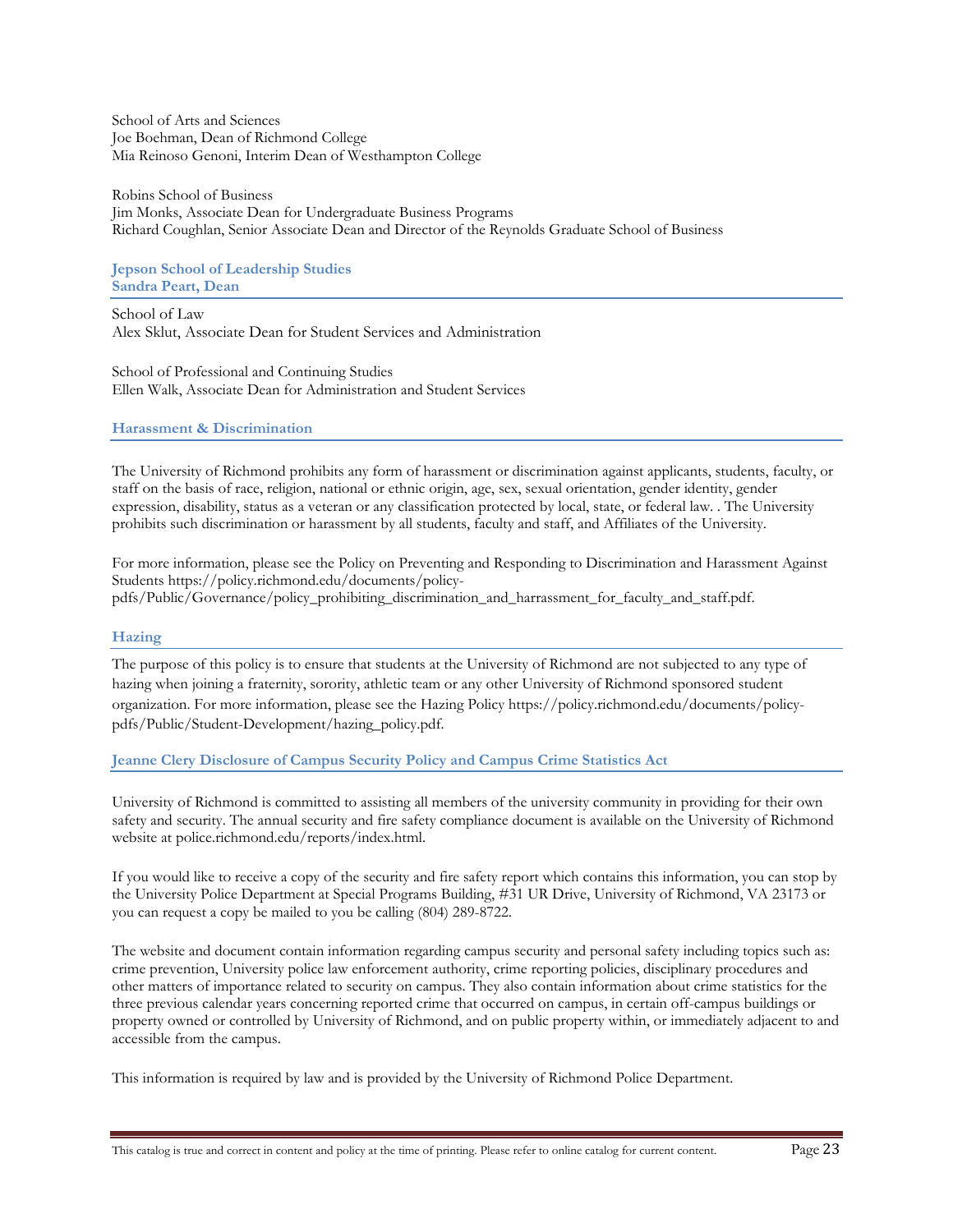#### **Policies**

The University of Richmond is governed by policy statements that guide individual members in their actions toward each other and toward the larger community. These policy statements support the University's educational mission while seeking to ensure that both individual and group rights are appropriately observed and maintained.

**Response to Troubled Students** 

#### **If immediate assistance is needed because of a threat to someone's safety, call the police:**

On-campus situations: Call UR Police emergency (804-289-8911); or 911 from any campus phone

Off-campus situations: Call 911 to access local police responders

#### **For all other types of mental health or safety concerns, please fill out an Incident Report Form, which will be routed to the appropriate office(s):**

- Undergraduate women: Westhampton College Dean's Office (804) 289-8468
- Undergraduate men: Richmond College Dean's Office (804) 289-8061
- Law students: Kris Henderson (804) 289-8186
- MBA students: Richard Coughlan (804) 289-8553
- School of Professional and Continuing Studies students: John Zinn (804) 287-6378
- Counseling and Psychological Services (CAPS): (804) 289-8119.
- AFTER-HOURS: Contact University of Richmond Police: (804) 289-8715 (non-emergency), (804) 289-8911 (emergency).

#### **Be alert to signs of difficulty:**

- Deterioration in classroom performance or quality/quantity of work
- Missed assignments
- Repeated absences from class
- Disorganized or erratic performance
- Frequently falls asleep in class
- Comes to class bleary-eyed, hungover, or smelling of alcohol
- Continually seeks special provisions (late papers, extensions, postponed examinations); NOT including accommodations granted by a UR Disability Accommodation Notice
- Essays or creative work which indicate extremes of hopelessness, social isolation, rage, or despair
- Inappropriate or atypical behavior in class (e.g., hostile glances; highly argumentative; leaving class abruptly)

#### **General behavioral indicators:**

- Direct statements indicating distress, family problems or other difficulties
- Unprovoked or excessive anger or hostility
- Exaggerated personality traits (e.g., more withdrawn or more animated than usual)
- **Excessive dependency**
- Tearfulness
- Dramatic mood swings
- Flat affect (i.e., no display of emotion at all)
- Deterioration in physical appearance, or lack of personal hygiene
- Impaired speech; disjointed thoughts
- Social withdrawal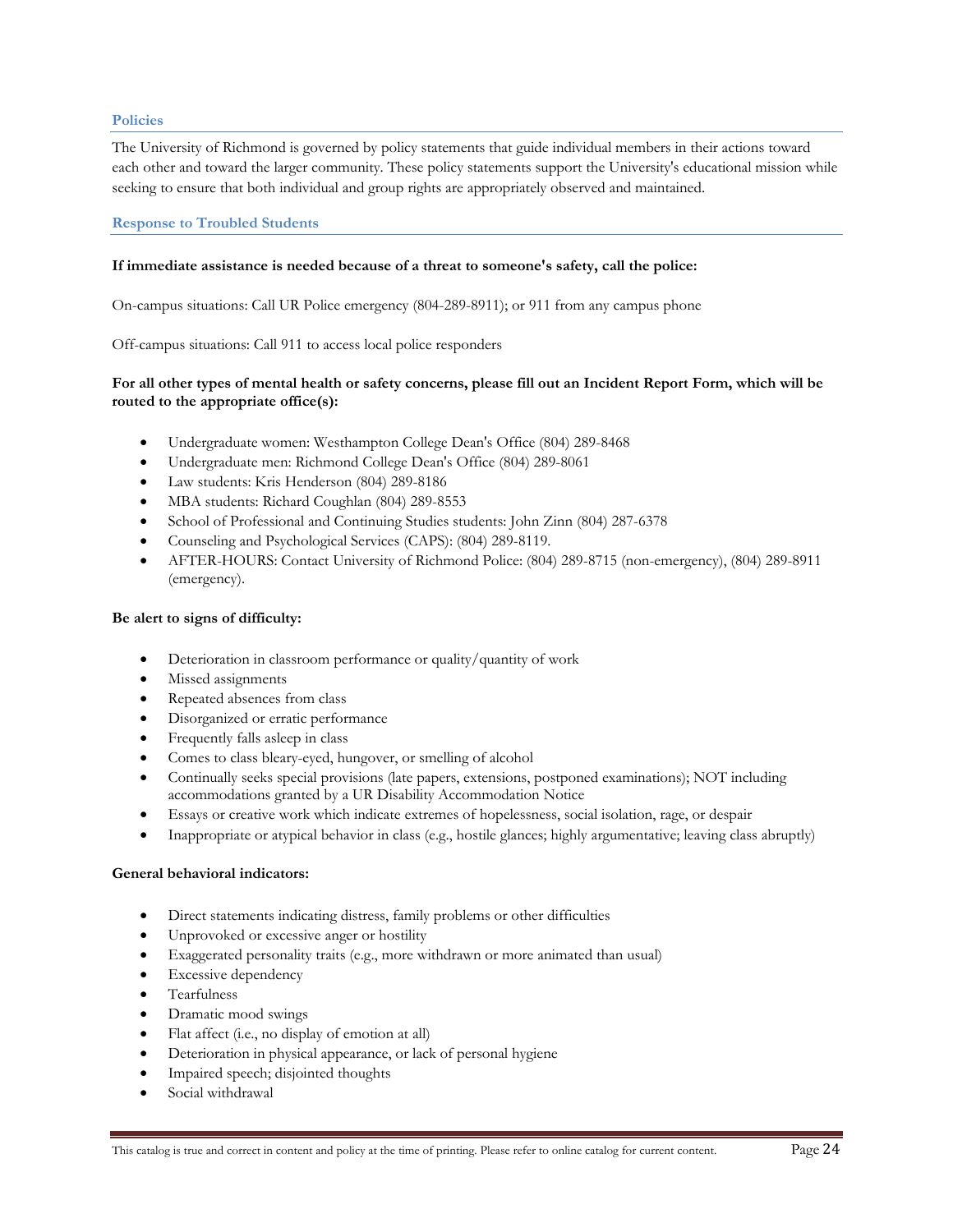- Loss of interest in previously enjoyed activities
- **•** Excessive fatigue
- Significant changes in weight
- Marked worries, fears, anxiety
- Marked restlessness, tension, or agitation

#### **Safety risk indicators:**

- Hints about not being around in the future, or saying goodbye
- Any statement, written or oral, which has a sense of finality or a suicidal tone to it
- Essays or papers which focus on despair, rage, suicide or death
- Gives away prized possessions
- Self-injurious or self-destructive behaviors
- Active substance abuse and/or increase in use of drugs or alcohol
- High degree of agitation, or impulsivity
- Any other behavior which seems out of control
- Has been a victim of bullying by others
- Enjoys hurting animals
- History of previous violent acts
- Frequently starts or participates in fights
- Extreme hostility toward peers or authority figures
- Loses temper and self-control easily
- Becomes easily frustrated and converts frustration into physical violence
- Access to or preoccupation with weapons
- Possesses or creates media depicting graphic images of death or violence
- Statements indicating harmful intentions toward others
- Detailed plans for committing acts of violence

#### **Take these signs seriously**

Don't disregard what you've observed. At the very least, convey your observations and concerns to the appropriate dean's office. The dean's office usually has the most holistic picture of each student, and is best able to gather information from a variety of sources. The dean's office can call a student in, express concern and make referrals to appropriate sources of help.

#### **Sex Offender**

In accordance with the Jacob Wetterling Crimes Against Children and Sexually Violent Offender Registration Act, the Virginia State Police will advise the University of Richmond Police Department if a registered sex offender is employed, carries a vocation, or is a student at the University of Richmond. This information is also available at the Virginia State Police Sex Offender registry.

#### **Sexual Misconduct**

As an educational institution, the University of Richmond values a learning community in which all members feel secure, physically and intellectually. Behavior that harms others or threatens campus security challenges the institution's key mission to "sustain a collaborative learning and research community that supports the personal development of its members and the creation of new knowledge." Sexual misconduct is such behavior and is prohibited at the University of Richmond. Sexual misconduct is a broad range of behavior that includes but is not limited to non-consensual sexual intercourse, non-consensual sexual contact, sexual exploitation, sexual harassment, and stalking. Additionally, the University prohibits retaliation against anyone who reports or witnesses an incident of possible sexual misconduct.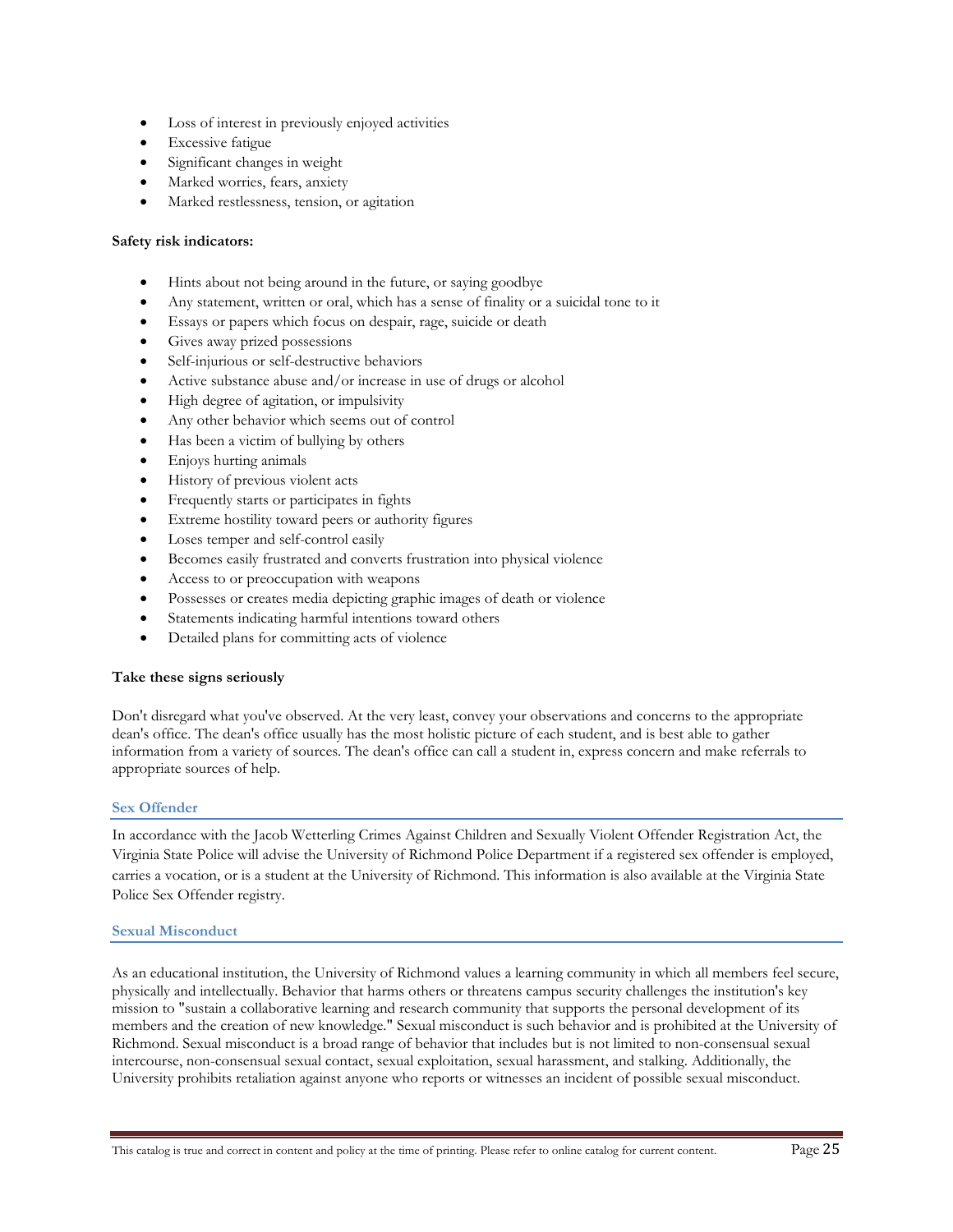As a recipient of federal funds, the University of Richmond complies with Title IX of the Education Amendments of 1972 (Title IX). Title IX provides: "No person in the United States shall, on the basis of sex, be excluded from participation in, be denied benefits of, or be subjected to discrimination under any education program or activity receiving Federal financial assistance."

This sexual misconduct policy ("Policy") also applies to sexual misconduct complaints involving applicants for admission, or students aggrieved by third parties such as contractors or vendors serving the University.

For cases involving students, either as the victim or the accused, contact:

Maura Smith, Title IX Coordinator & Director of Compliance, at (804) 289-8654.

Tracy Cassalia, Interim Deputy Title IX Coordinator and Manager of Health Education & Wellness at at (804) 289-6484.

For cases involving faculty or staff as the victim, contact:

Carl Sorensen Title IX Coordinator and Associate Vice President of Human Resource at (804) 289-8166..

Further information about Title IX and sexual discrimination in education is available from the Office of Civil Rights, 400 Maryland Avenue, SW, Washington, DC, 20202-1100; 800-421-3481; OCR@ed.gov. Additional information is located at studentdevelopment.richmond.edu/student-concerns/sexual-misconduct/index.html.

#### **Standards of Student Conduct**

The University of Richmond considers cultivation of self-discipline and resolution of issues through process of reason to be of primary importance in the educational process and essential to the development of responsible citizens. All members of the University community have a responsibility to comply with local, state, and federal laws and with all published University policies and regulations. In a community of learning, individual or group conduct that is unlawful disrupts or interferes with the educational processes, causes destruction of property, or otherwise infringes upon the rights of others or of the University itself cannot be tolerated.

The trustees of the University of Richmond have authorized a policy statement on standards of conduct, penalties, and disciplinary procedures to guide the conduct of students and their guests. This statement sets forth those standards of conduct that the University of Richmond deems essential for fulfilling its educational mission. Any person who violates the standards of conduct and regulations of the University of Richmond shall be subject to disciplinary action and, if need be, legal action. Disciplinary action may range from disciplinary warning up to and including suspension or expulsion from the University. Sanctions will be imposed after proper determination has been made in accordance with established disciplinary procedures of the University, with fair procedures observed and with appropriate appeal procedures available, as outlined in the policy statement and any approved revisions thereof.

A copy of this policy statement and/or any officially approved revisions thereof is readily available in the Student Handbook for each student who matriculates. All members of the University community should familiarize themselves with this policy statement and revisions and with any other official publications, handbooks, or announcements issued on occasion by the University of Richmond or by individual colleges and schools of the University.

#### **University Academic Honor Code Statute**

All schools within the University of Richmond operate under an Academic Code of Ethics; copies are available in the appropriate dean's office. Breaches of the code include cheating, plagiarism, violation of a signed pledge, lying, academic theft, and in general, breaking one's word of honor in any circumstance. Any person who violates these standards shall be subject to disciplinary action ranging from reprimand up to and including expulsion from the University. Determination of guilt or innocence and imposition of penalties, when necessary, will be effected according to established procedures, with procedural fairness observed, and with appropriate appeal procedures available.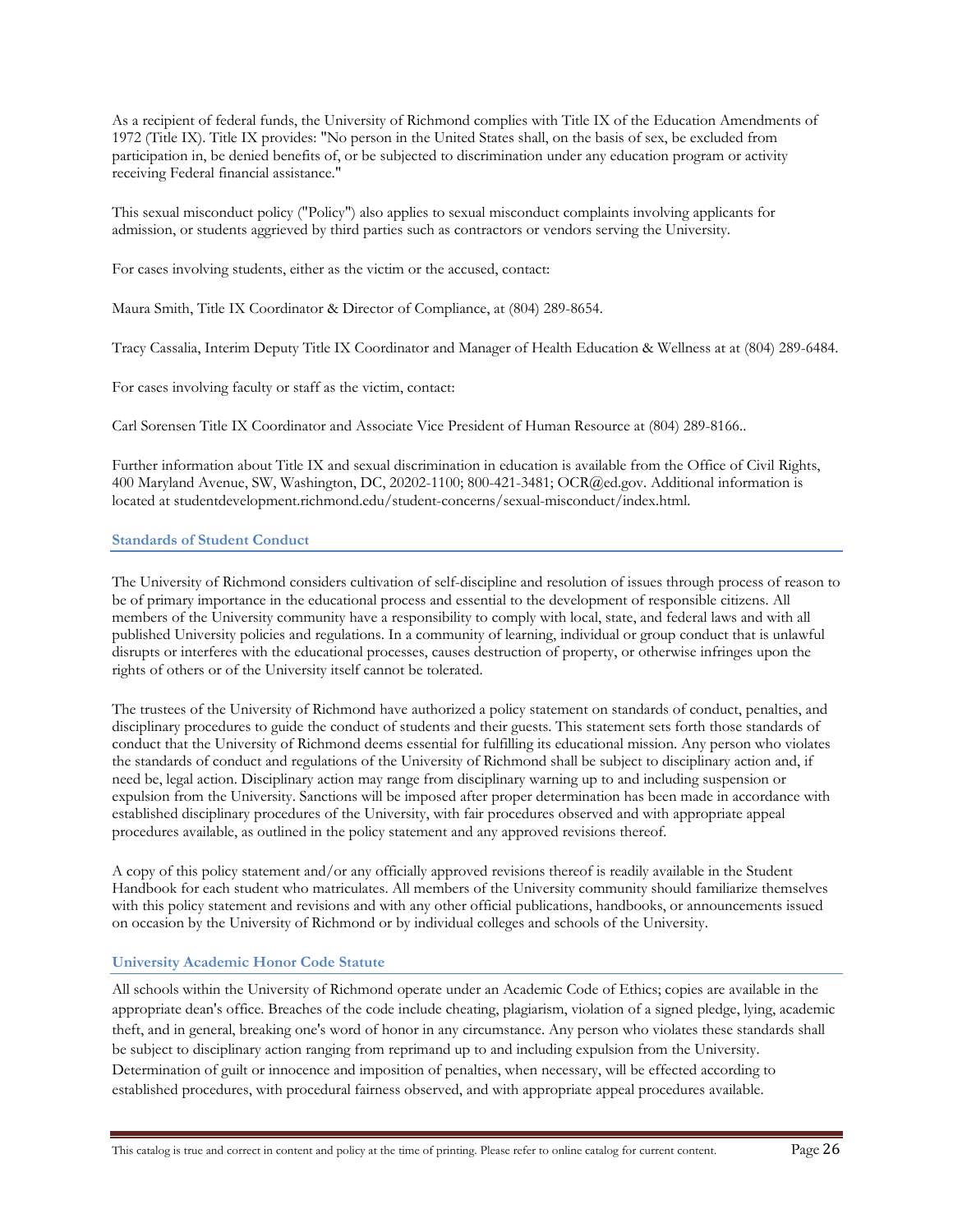#### **University Police**

The University of Richmond Police Department, a nationally accredited police department, is committed to providing a safe and secure environment for our students, faculty, staff, and visitors. The University of Richmond Police Department provides 24-hour uniformed response to calls for service, provides routine and directed patrol activities, performs vehicular crash investigation, and investigates criminal offenses. Additionally, all police officers are Red Cross First Responder/CPR-certified. Uniformed security officers also assist with building security and other calls for service as needed. All crimes that occur on campus should be reported to the University Police in person or by calling 911, (804) 289-8911 or (804) 289-8715. More information about the police department, including crime statistics, can be found online at police.richmond.edu.

# **Confidentiality/Privacy Rights/Right to Know**

University of Richmond procedures and the Family Educational Rights and Privacy Act (FERPA) prohibit the unauthorized release of confidential information about individual students. However, directory information is not considered to be confidential and may be published or otherwise released. Directory information includes: name; addresses, including permanent, campus, local (off-campus), email, and campus computer network (IP) address; associated telephone numbers; date and place of birth; school or college; major and/or minor fields of study; degree sought; expected date of completion of degree requirements and graduation; degrees conferred; awards and honors (e.g., dean's list); full- or part-time enrollment status; dates of attendance; previous institutions attended; participation in officially recognized activities and sports; weight and height of members of an athletic team; and photograph. A full list of information considered directory information is available on the Office of the University Registrar's web page at registrar.richmond.edu/ferpa/index.html or by contacting the Office of the University Registrar. Students may opt to have their directory information withheld. To exercise this option, the appropriate form must be obtained from the Office of the University Registrar, completed, and returned to that office. Once filed, this form remains in effect until withdrawn by the student in writing to the Office of the University Registrar. For further information, contact the Office of the University Registrar.

#### **Rights with Respect to Education Records**

The Family Educational Rights and Privacy Act (FERPA) affords students certain rights with respect to their education records. These rights include:

1. Access to Education Records: students have the right to inspect and review their education records within 45 days of the day the University receives a written request for access. Students should submit their request to the Office of the University Registrar and specify the record(s) they wish to inspect. Arrangements will be made for access and the student notified of the time and place where the records may be inspected.

2. Request for Amendment of Education Records: students have the right to request amendment of their education records if they believe the records are inaccurate. They should write the University Registrar, clearly identify the part of the record they want changed, and specify why it is inaccurate. If the University decides not to amend the record as requested by the student, the University will notify the student of the decision and advise the student of his or her right to a hearing regarding the request for amendment. Additional information regarding hearing procedures will be provided to the student when notified of the right to a hearing.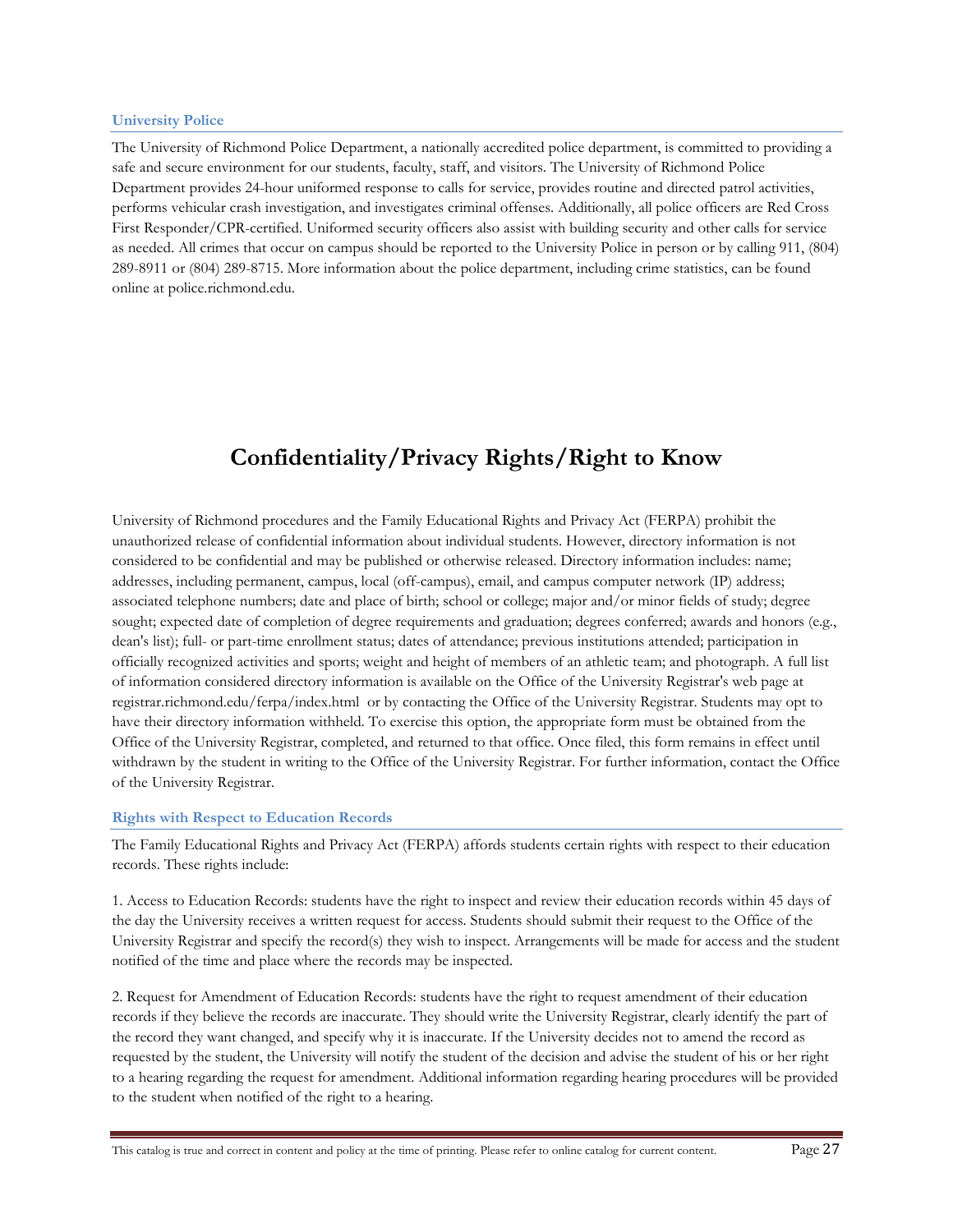3. Disclosure of Education Records: students have the right to consent to disclosures of personally identifiable information contained in education records, except to the extent that FERPA authorizes disclosure without consent.

One exception which permits disclosure without consent is disclosure to school officials with legitimate educational interest. A school official is a person employed by the University in an administrative, supervisory, academic or research, or support staff position (including law enforcement unit personnel and health staff); a person or company with whom the University has contracted (such as an attorney, auditor, or collection agent); a person serving on the Board of Trustees; or a student serving on an official committee, such as a disciplinary or grievance committee, or assisting another school official in performing his or her tasks. A school official has a legitimate educational interest if the official needs to review an education record in order to fulfill his or her professional responsibility.

As of January 3, 2012, the U.S. Department of Education's FERPA regulations expand the circumstances under which your education records and personally identifiable information (PII) contained in such records—including your Social Security Number, grades, or other private information—may be accessed without your consent. First, the U.S. Comptroller General, the U.S. Attorney General, the U.S. Secretary of Education, or state and local education authorities ("Federal and State Authorities") may allow access to your records and PII without your consent to any third party designated by a Federal or State Authority to evaluate a federal- or state-supported education program. The evaluation may relate to any program that is "principally engaged in the provision of education," such as early childhood education and job training, as well as any program that is administered by an education agency or institution. Second, Federal and State Authorities may allow access to your education records and PII without your consent to researchers performing certain types of studies, in certain cases even when we object to or do not request such research. Federal and State Authorities must obtain certain use-restriction and data security promises from the entities that they authorize to receive your PII, but the Authorities need not maintain direct control over such entities. In addition, in connection with Statewide Longitudinal Data Systems, State Authorities may collect, compile, permanently retain, and share without your consent PII from your education records, and they may track your participation in education and other programs by linking such PII to other personal information about you that they obtain from other Federal or State data sources, including workforce development, unemployment insurance, child welfare, juvenile justice, military service, and migrant student records systems.

Upon request, the University discloses records without consent to officials of another school in which a student seeks or intends to enroll.

4. Right to File a Complaint: Students have the right to file a complaint with the U.S. Department of Education concerning alleged failures by the University of Richmond to comply with the requirements of FERPA. The name and address of the office that administers FERPA is:

Family Policy Compliance Office U.S. Department of Education 400 Maryland Avenue, SW Washington, D.C. 20202-4605

The University's complete policy statement can be found on the University Registrar's website at registrar.richmond.edu/ferpa/statement/index.html.

Note: Because of the access afforded by a University ID, this number is not considered directory information and will not be released without a student's consent except in situations as listed above. Students should treat the University ID as confidential; it should be protected and not carelessly shared with others. It will be used for a student's entire time at the University of Richmond, so it should always be treated in a confidential manner.

**Right To Know**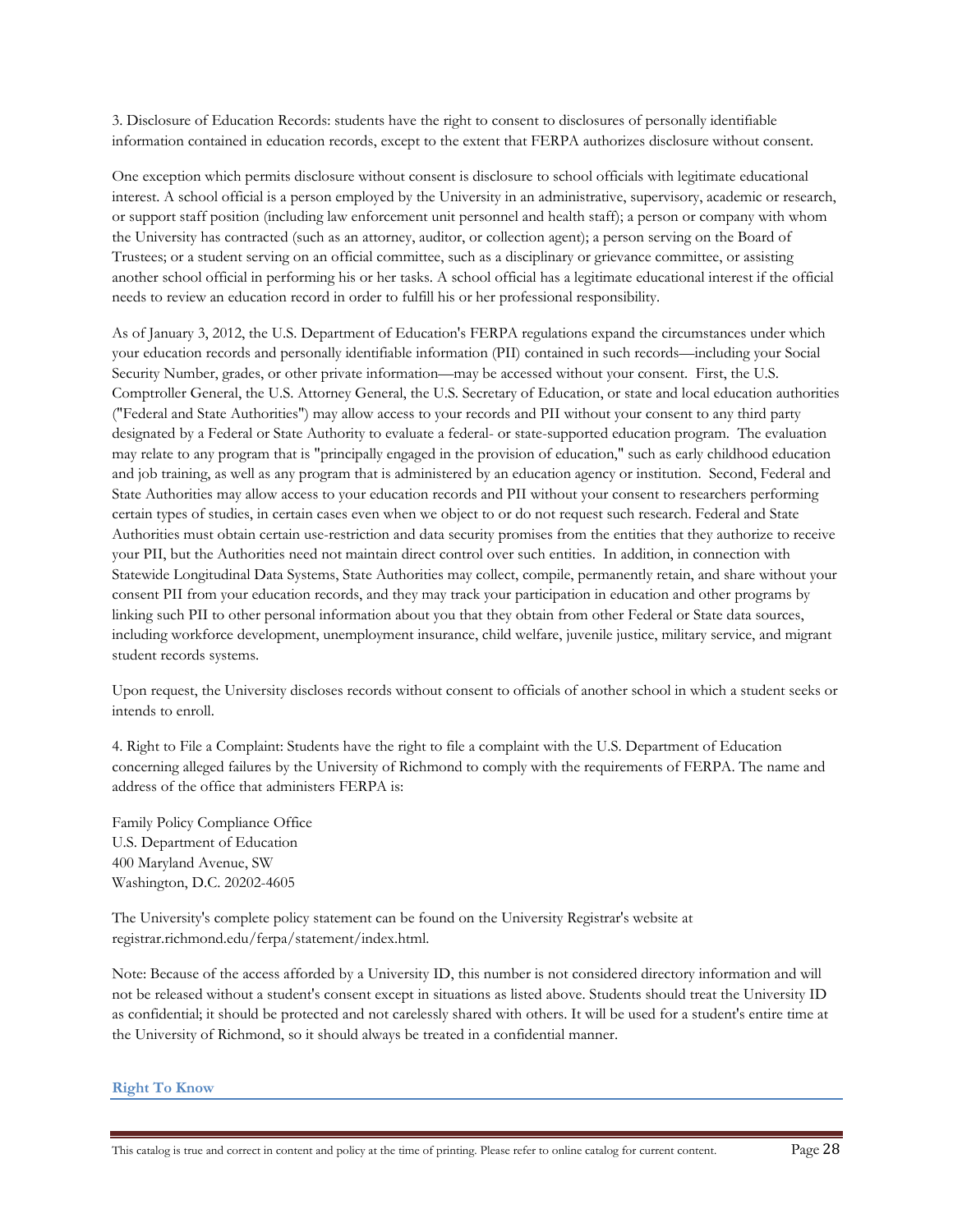In accordance with the Student Right To Know and Campus Security Act, the University of Richmond makes graduation rates available to all current and incoming students. These figures can be found at ifx.richmond.edu/research/fact-book.html.

## **Academic Procedures**

#### **Registration**

In registering for courses, it is presumed that students enrolled in advanced-level courses will have the necessary academic background.

Students shall register each term according to the instructions published by the graduate business office and the University Registrar. A calendar is published concurrently with pertinent dates.

Students are able to register for classes through BannerWeb, a secured website that may also be accessed over the Internet through the Registrar's Office homepage.

Through BannerWeb, students can register for classes, drop classes, view their class schedules, view grades for a specific term, and view their unofficial University of Richmond transcript. Students are responsible for all activity on their BannerWeb account including PIN maintenance, registration, and security. If a student has questions or needs assistance with any aspect of BannerWeb, he or she should contact the Office of the University Registrar at (804) 289-8639 or registrar@richmond.edu.

Once registered, students may change their registration (add/drop) according to the published schedule. Students must contact the Graduate Business Programs Office to add/drop a class after registration has closed. For a regular term, generally adds and withdrawals without academic record may be made during the first two weeks of classes. After that time only withdrawals-with-record are possible. The grade to be recorded during the withdrawal-with-record period is left to the instructor's discretion. To initiate changes in registration, the student should contact the graduate business office promptly.

#### **Class Attendance**

Each student is expected to attend all meetings of all classes, including lectures, seminars, laboratories, and workshops, in which he or she is enrolled. The specific attendance policy in each course, however, is determined by the instructor of the course, subject to the section on University holidays below. The specific attendance policy for each course will be announced to the students and distributed on the course syllabus at the beginning of each semester.

Faculty members will honor an official notification from the appropriate dean that a student is to be excused from participation in a University-sponsored event, such as choral performances off campus, intercollegiate athletic events, or judicial hearings at which the student must be present. A student generally will be held responsible for all work of a class or laboratory missed during an absence. Acceptance of any excuse for an absence, other than those excused by the appropriate dean, and any provision for makeup, will be at the discretion of the instructor, provided it is consistent with the announced policy for the course and with the University holiday schedule below. Missed classes, work, tests, and/or excessive absences with or without good cause may result in a poorer grade, or failure, in the course.

Generally, absences that may be excused by faculty members include accident or illness, death or serious illness of a family member, bona fide religious holiday observance, or participation in other University activities such as field trips. Students should make arrangements with their instructors as far in advance as possible for the make-up of any missed work. Students experiencing difficulty in making reasonable arrangements for make-up work may see their dean.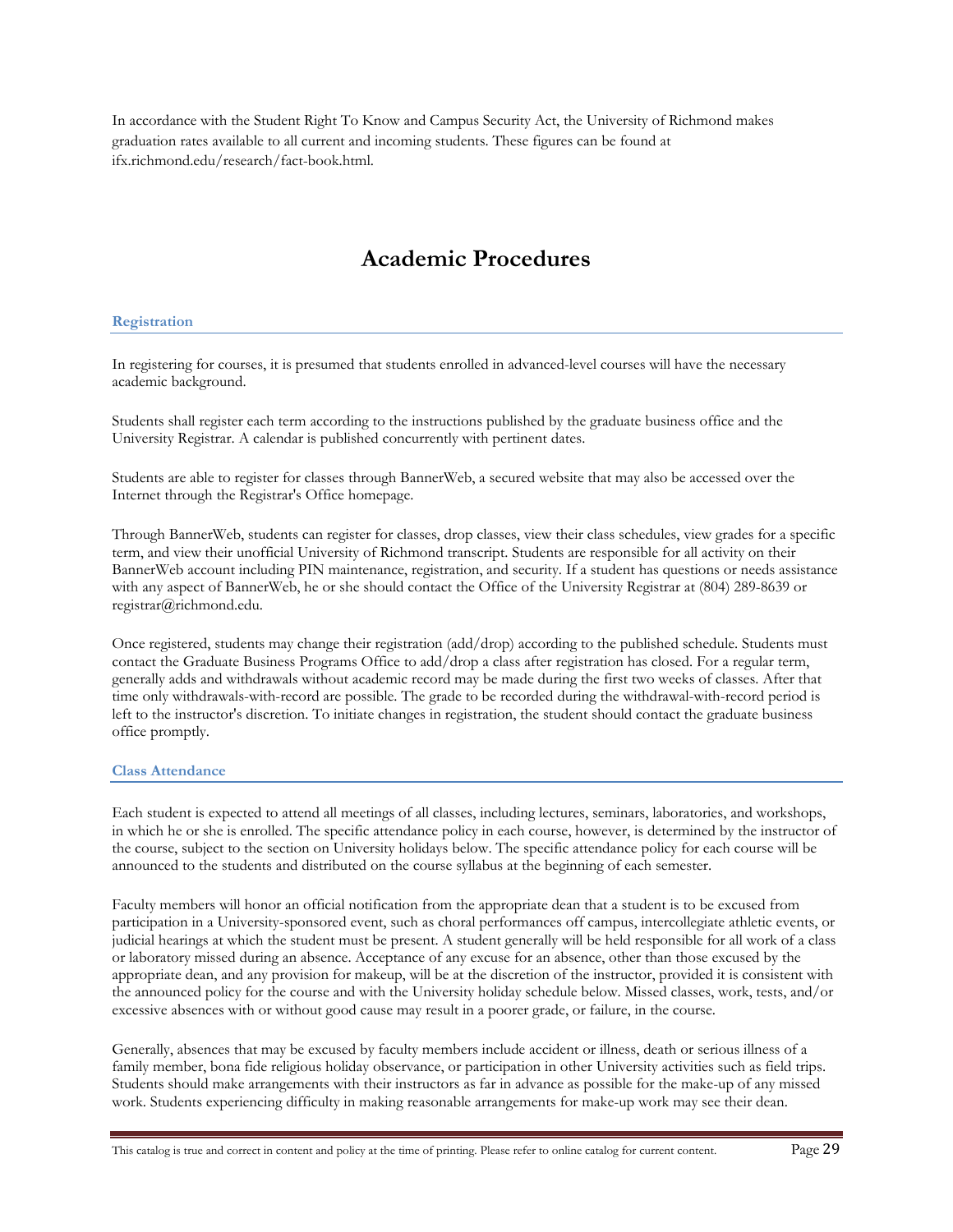Students enrolled in business school courses must attend at least 75 percent of the class meetings, regardless of the reasons for absence, to be eligible to receive credit for the course.

#### **Credit and Grades**

The graduate business programs use the semester hour credit value and the four-point grading system as applied to a normal A-F grading scale.

A semester hour is the value of one class hour of work a week through the semester. Grade points are given to each semester hour according to the following scale:

A+ 4.0 B+ 3.3 C+ 2.3 D+ 1.3 A 4.0 B 3.0 C 2.0 D 1.0 A- 3.7 B- 2.7 C- 1.7 D- 0.7 F 0.01 0.0M 0.0V 0.0

These letter grades may be accompanied by a  $(+)$  or minus  $(.)$  to indicate a relative position within the grade category. The grade point average is calculated by dividing the total number of grade points earned by the total number of GPA units. The grade point average is represented to two significant decimal figures and truncated, not rounded. Each of these totals is accumulated term by term. Students may not choose to take a class pass/fail in the MBA program. However, certain classes (e.g., the opening residency) may be offered on a pass/fail basis. Special grades also are used as follows: V-failing due to excess absence; W-withdrawn passing; M-withdrawn failing; and X-grade unavailable. The V and M count as F in the grade point average computation.

An unclassified MBA student (not working toward a degree) may opt to have one or more normally standard-graded courses graded on a pass/fail basis. In each case, the student must receive written approval to enroll on a pass/fail basis from the course instructor. The level of performance necessary to earn a pass grade in a student-opted pass/fail course is C+ or better. A passing grade will be recorded as P on the permanent record. The credit will be added into credit earned, but will not affect the grade point average. A failing grade will be recorded as F on the permanent record. The credit will affect the grade point average. To opt for pass/fail grading, a permission form must be obtained from and returned with appropriate signatures to the Office of the University Registrar by the end of the 10th day of classes. The student must first register for the course and then file the permission form. Once the form is submitted to the University Registrar, the decision may not be reversed. All unclassified students will be bound by the Graduate School's attendance policy, which requires attendance at 75% or more of the class meetings in order to be eligible to earn credit for the course.

**Course Load** 

Most MBA students will enroll in seven to nine credits per semester.

#### **Repeated Courses**

Coursework may not be repeated for credit toward graduation except as sanctioned by the University; however, particular coursework may meet more than one requirement for graduation. An example of a sanctioned repeat-forcredit is the subsequent registration for a course in which the content changes from term to term, such as special topics or independent studies. Also, certain courses in a major or program may have to be repeated if the grade earned the first time does not meet requirements; in such a case, the credit will be counted only once but both grades will be calculated in the cumulative grade point average.

Courses taken on an audit basis cannot be repeated for credit unless approved by the appropriate dean.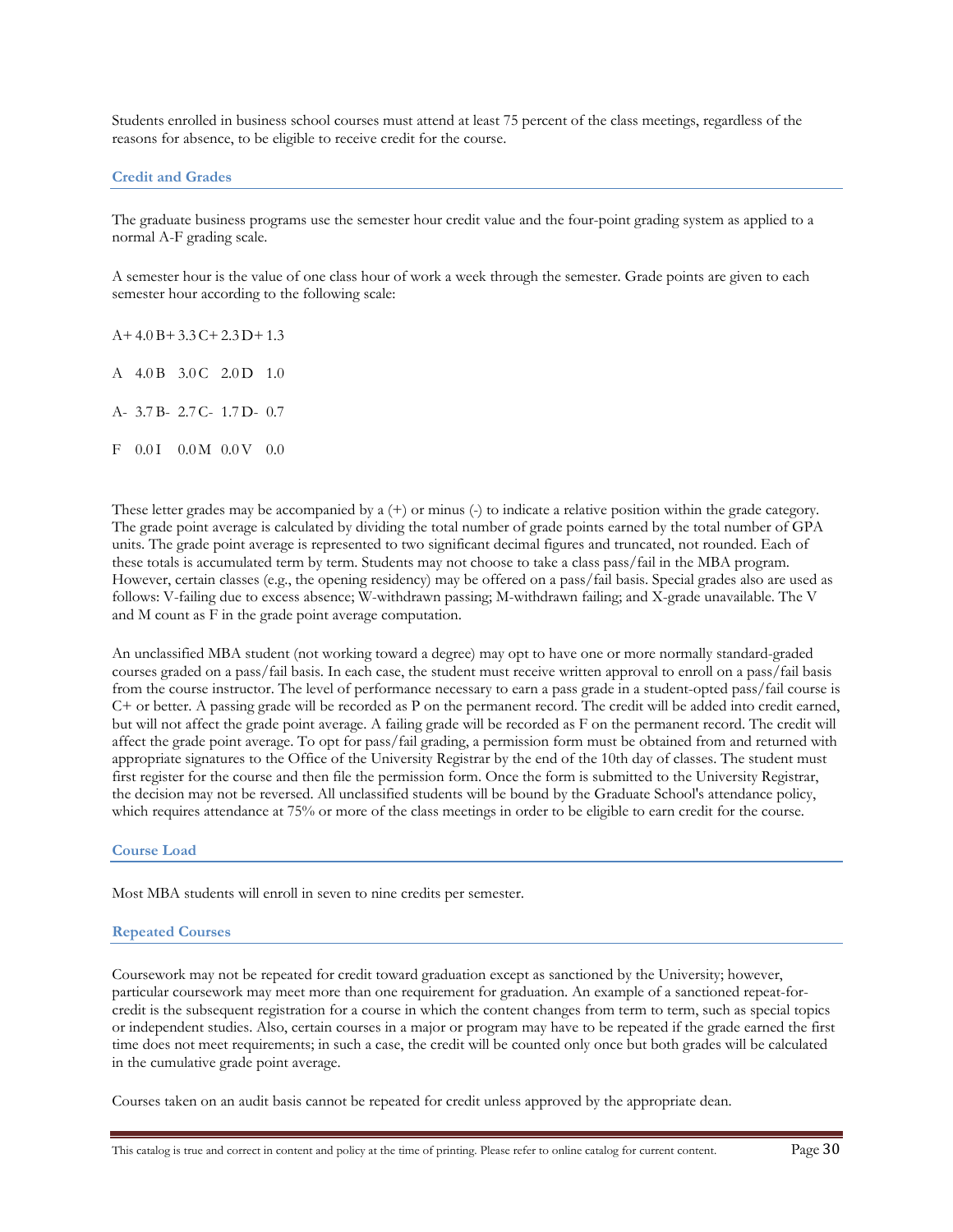Except in clear situations, the Office of the University Registrar should be consulted before registration to learn if a proposed repeat is sanctioned for credit or if sanction is possible.

All courses taken at the University of Richmond become a part of the permanent academic record. The grade for a course repeated at the University of Richmond becomes a part of the grade point average if the grade otherwise would be included in the computation.

#### **Academic Progress and Scholarship**

A student is expected to make steady progress toward completion of the graduate business program. A student who, over a period of 12 months, fails to complete a graduate business course at the University of Richmond, unless completing elsewhere an approved course for transfer credit, will be suspended from the program. A student is expected to maintain an average of no less than B- (2.70) to remain in or graduate from the graduate business program. A student whose average falls below 2.70 may be suspended from the program; a student whose average is less than 2.70 after the completion of all coursework will be suspended from the program and not be granted the degree.

A student who earns less than B in two courses (whether or not they are being taken for graduate credit) may be suspended from the graduate business program. A student who earns three Cs, one C and one D, or one F will automatically be suspended from the program.

A student who has been suspended may apply for readmission after the lapse of one calendar year after the date of suspension. Such a student desiring to return to the program must reapply and be readmitted under the catalog standards applicable at the time of reapplication. Application for readmission must be made in writing to:

*Graduate Council*

*c/o Director Graduate Business Programs*

*Robins School of Business*

*University of Richmond, VA 23173*

A student who fails to complete the requirements for the degree, as stated in the catalog at the time of entrance, within five years of the date of original entry will be suspended from the program. Reinstatement to the program after five years requires permission of the Graduate Council. If an extension of time is granted, the student may be required to satisfy the degree requirements in effect at the time of reentrance.

#### **Transfer Credits**

It is expected that all work for the MBA degree will be completed at the University of Richmond. Under certain circumstances, a maximum of 9 semester hours may be accepted in transfer credit. All coursework transferred must be completed at a graduate school accredited by AACSB at the time the coursework is completed.

Written approval by the director must be obtained in advance if a student desires to take coursework elsewhere for transfer credit. Upon completion of the approved coursework, credit will be allowed only if a grade of B or better is earned and after an official transcript documenting the fact is received by the Graduate Business Programs Office directly from the institution giving the instruction.

Students who have a degree in accounting, economics, or another business subject may be exempt from taking the Core Course covering that subject. For example, a student with a degree in Finance may be exempt from MBA 510 Financial Management; a student with a degree in accounting may be exempt from MBA 501 Financial and Managerial Accounting. Under such circumstances, the student will be required to take elective course(s) to replace the credit hours of the Core Course from which the student is exempt. Written approval by the Director must be obtained in advance if a student desires to substitute elective coursework for a Core Course requirement.

This catalog is true and correct in content and policy at the time of printing. Please refer to online catalog for current content. Page 31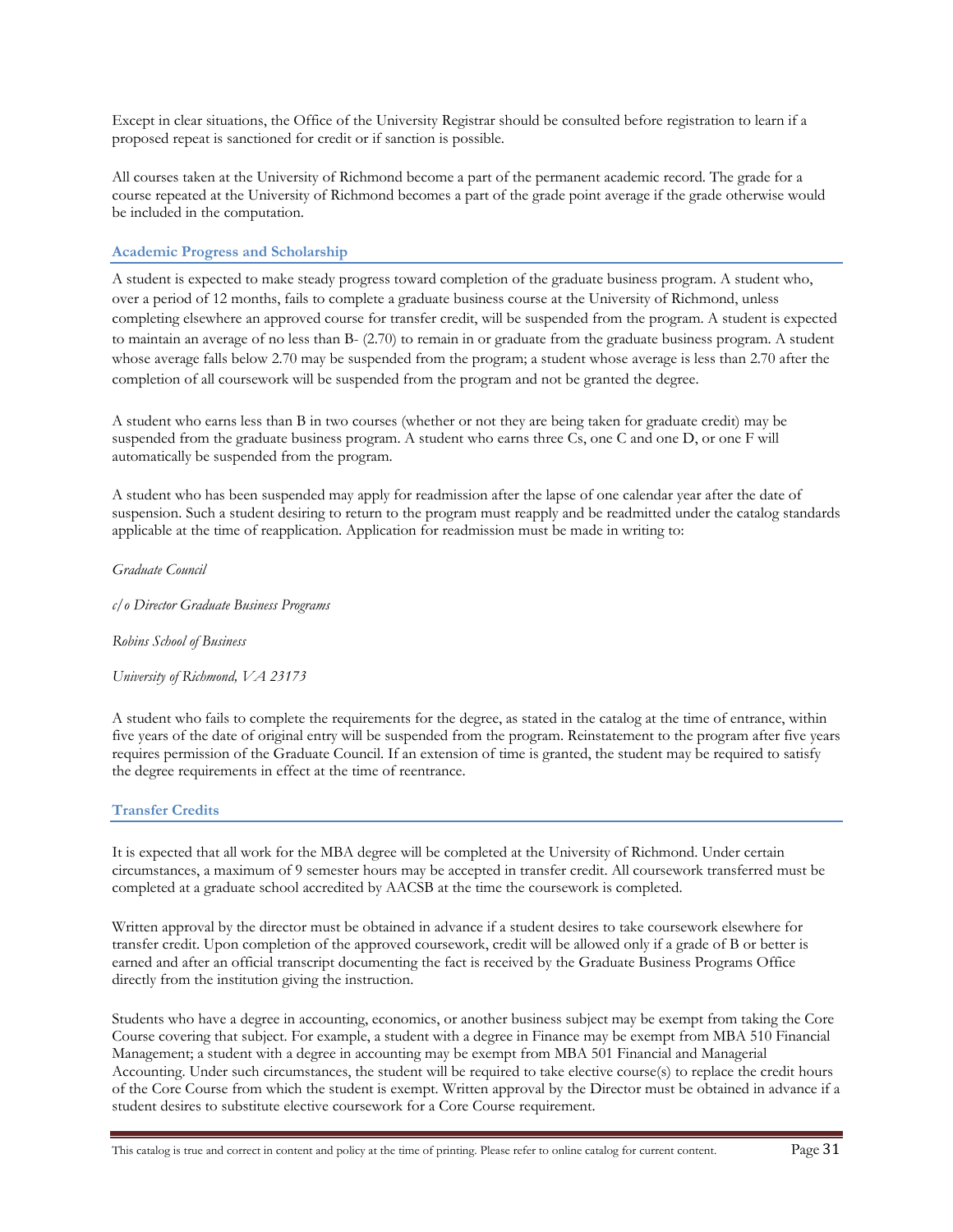#### **Academic Records and Transcripts**

Grades are available through BannerWeb. Students may also check grade changes, incomplete makeups and posting of transfer credit throughout the year from any location. Grades are deemed correct unless notification to the contrary is received by the University Registrar within three (3) months after the close of the term specified.

If students need an official copy of the academic record, they can request a transcript through the Office of the University Registrar. All courses taken at the University of Richmond become a part of the permanent academic record.

Advice concerning progress toward the degree may be obtained in the Graduate Business Program Office.

#### **Registration Holds**

The following holds will prevent students from registering (students can access BannerWeb to check holds): Admissions Office, Cashier, Dean's Office, Library, Long-Distance (Student Account Hold), Parking Services (Student Account Hold), Student Credit Service, Perkins Loan in Repayment, Registrar's Office, Student Health, and Student Accounts. For further information on these types of holds, contact the office from which the hold originated.

#### **Religious Observance Policy**

The University is a secular institution that values a diversity of religious expression. The University is also an active community with a wide range of personal commitments and academic and extracurricular activities.

Planning for academic and extracurricular activities should be done with sensitivity to the diverse religious commitments of the community and an awareness of religious holidays. Scheduling large-scale, one-time academic or extra-curricular events on a religious holiday should be avoided whenever possible.

Any student may be excused from class or other assignments because of religious observance. A student who will miss an academic obligation because of religious observance is responsible for contacting his or her professor within the first two weeks of the semester. The student is responsible for completing missed work in a timely manner.

Faculty are expected to be mindful of potential conflicts with religious observances and should make reasonable accommodations when students' religious practices conflict with their academic responsibilities.

The religious observance calendar is meant to serve as a scheduling guide. It lists significant holidays from the five largest global faith traditions. However, it is not comprehensive and students may choose to observe a holiday not included on the calendar.

The holidays listed are those which occur during the academic year when the University is open. Please see the academic calendar page to view religious observance dates.

#### **Incomplete Work**

Two other letters are used in reports for graduate business students. I and Y mean that course work has not been completed by the end of the term. The I, which counts as a failing grade in the grade point average, is given when the reasons for incomplete work are deemed unjustifiable by the instructor. The work is to be made up by the date the instructor specifies, but no later than the midterm point of the next regular term. If the work is not made up during the grace period, the I will be converted to F unless the instructor has submitted to the registrar a written request for delay until a specified date, which has been approved by the director. The Y, which does not count as a failing grade, is given when the reasons for incomplete work are deemed justifiable by the instructor. There is no deadline for completion of the work unless the instructor so specifies. In the case of an I or Y, once the make-up grade is received, it appears to the right of the incomplete grade on the student's permanent record. In any case, it is the student's responsibility to make arrangements for and progress toward the completion of an incomplete course.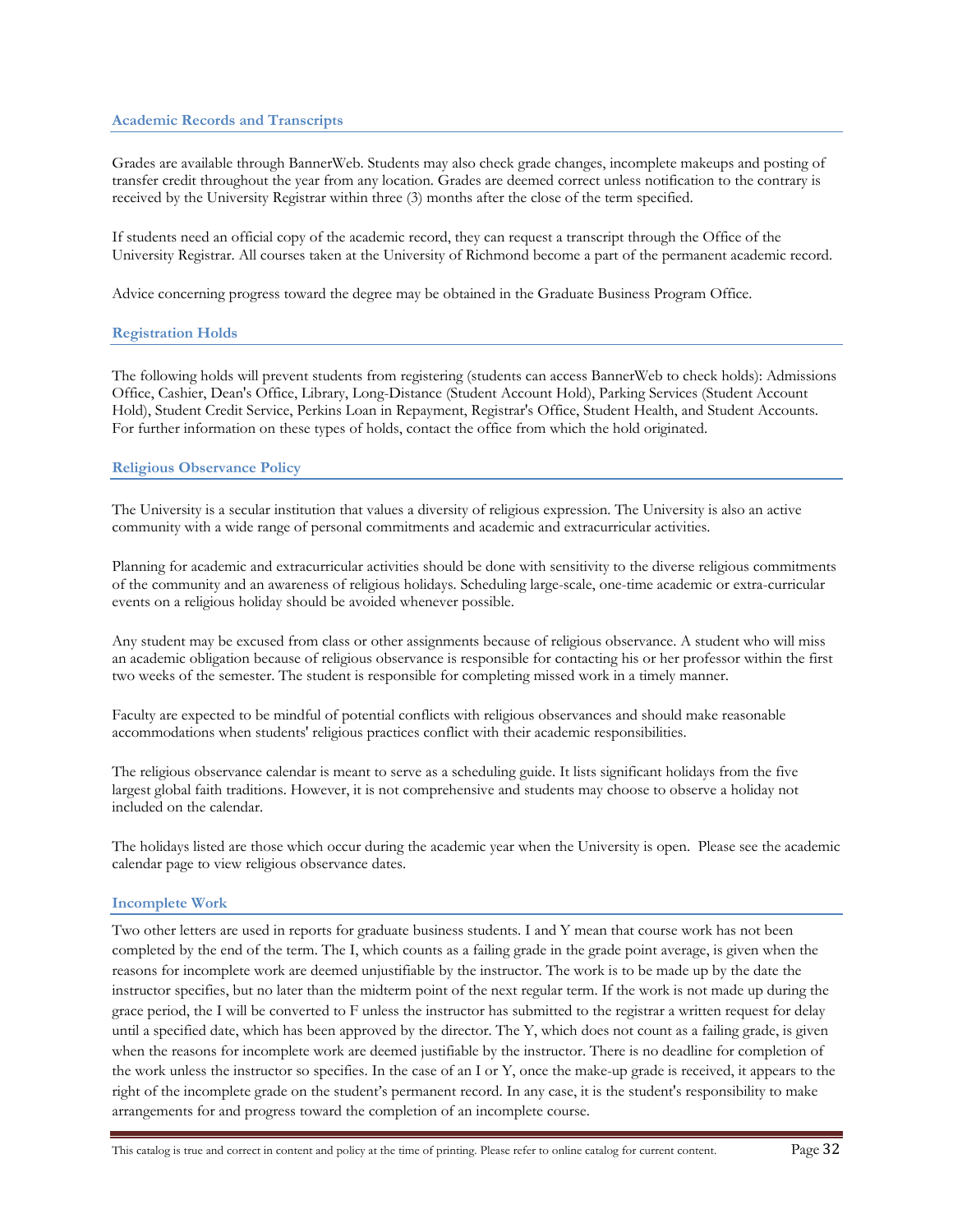#### **Evaluation**

Instructors establish grading criteria for their courses and prepare and submit the final course reports (using the grades defined under Credits and Grades) to the University Registrar for recording. In the event of a question about the accuracy of the recorded grade, a student should direct inquiries to the instructor and/or the Office of the University Registrar.

It is recognized that each class and each student in a class has unique characteristics that the instructor alone is in the best position to evaluate; consequently, except in unusual circumstances, formal appeals concerning the evaluation on which a grade is based are not appropriate.

If unusual circumstances appear to have existed which could have affected the evaluation, the student should first bring the matter to the attention of the instructor (if available). If that informal inquiry is impossible, or if its results are disputed, the student may next bring the matter to the attention of the department chair and the instructor, jointly. In the event of continued dispute, the student may formally petition the dean of the student's school who, in consultation with department faculty, may present the matter to the appropriate academic council for a decision.

#### **Withdrawal from the University**

Students who plan to withdraw from the University of Richmond must submit an official withdrawal letter to their Dean. The Dean's Office will notify the appropriate offices of the student's withdrawal from the University of Richmond including the actual withdrawal date.

## **MBA Program**

Graduate study in business administration at the University of Richmond is designed for professionals who hold an undergraduate degree. The MBA degree program is a decision-based course of study that provides students with the ability to advance to higher levels of management in all types of organizations.

The objectives of the MBA program are:

- To prepare students for career growth as they move through different organizations and industries
- To provide students with the knowledge and tools to deal with contemporary business challenges
- To provide an educational environment that allows students to interact with peers who work in a broad range of companies and industries
- To provide a classroom experience that encourages analysis, decision-making, and written and verbal communication

Key characteristics of the MBA program in the Robins School of Business:

- The school of business is among a select group of business schools that are fully accredited by the Association to Advance Collegiate Schools of Business (AACSB International). The University of Richmond also is accredited by the Commission on Colleges of the Southern Association of Colleges and Schools
- Outstanding facilities and teaching environment
- Class sizes of 15 to 25 students ensure a personal class environment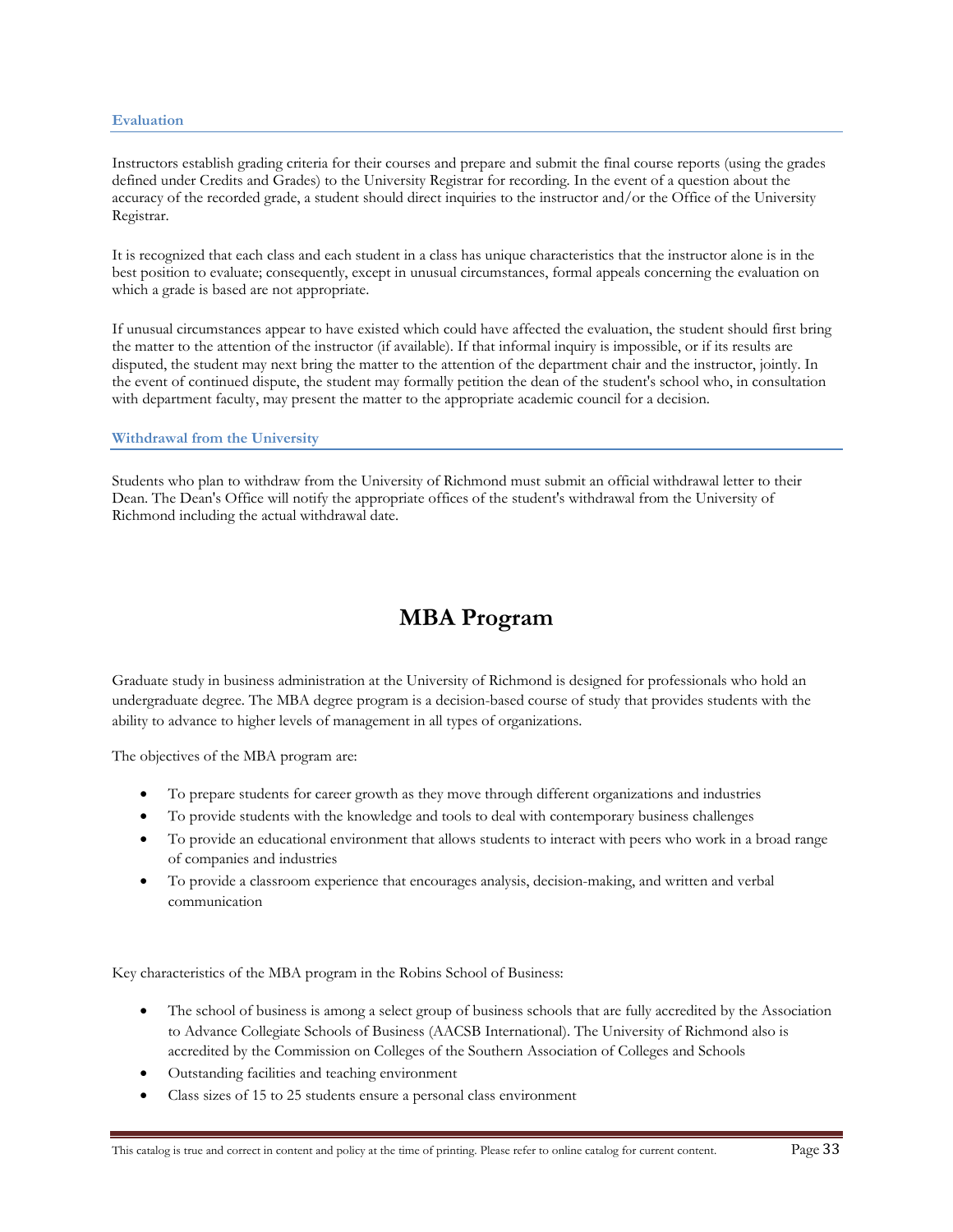- Convenient location on the western outskirts of Richmond, with ease of parking close to the business school
- A wealth of data in our business information center
- An MBA faculty dedicated to quality teaching and to providing a real-world orientation to meet today's business challenges
- A student-centered approach to learning

#### **Degree Requirements**

To qualify for the Master of Business Administration degree, a candidate must complete the curriculum satisfactorily, including the achievement of at least a 3.00 grade point average on all applicable coursework. Of the 45 required hours, the MBA candidate must complete at least 36 semester hours of applicable graduate-level coursework at the University of Richmond and must complete the curriculum requirements within five years of starting the program, unless amended by the graduate council.

To graduate, a student must file a degree application and participate in commencement. Degree applications must be filed in the Office of the University Registrar by the second Friday in September for the coming May or August commencement or by the first Friday in February for the coming December commencement. The graduate degree application form is available on BannerWeb under Student Services or in the Graduate Business Programs Office.

Degrees are awarded in person except by the decision of the University not to do so. A student who expects to graduate may request absentia status by explaining in writing the very unusual circumstance which prevents participation in the ceremony. This request must be received by the University Registrar no later than eight working days before the ceremony. The Registrar will notify the degree candidate of the status granted by the University. Unless approved as "absentia," a candidate for graduation who does not participate in the commencement ceremony does not graduate. Such a candidate may graduate at a later date by again filing a degree application and by following the appropriate commencement policy.

August and December degrees are conferred as of the date specified in the University calendar and diplomas are mailed to those qualified.

Note: No degree is conferred if the student's responsibilities to the University are in an unsatisfactory condition. Such responsibilities include financial and administrative matters such as, but not limited to, delinquent payments, parking fines, or overdue library books.

#### **Curriculum Program Options**

#### Option I: The MBA Program

The MBA program is designed to meet the needs of people holding responsible positions with Richmond-area business organizations and institutions, and who wish to continue their education on a part-time basis. Accordingly, all classes meet in the evening.

#### Option II: The JD/MBA Program

The JD/MBA program is offered through a reciprocal arrangement with the University of Richmond School of Law. A student may pursue a dual-degree program designed to provide its graduates with two degrees, the JD and the MBA, attesting to competency in both the law and in business administration. Because certain credits may count in both degree programs, the student pursuing this option may complete the JD and MBA degrees in less time than would be necessary to complete the two degrees independently.

Option III: The LL.M./MBA Program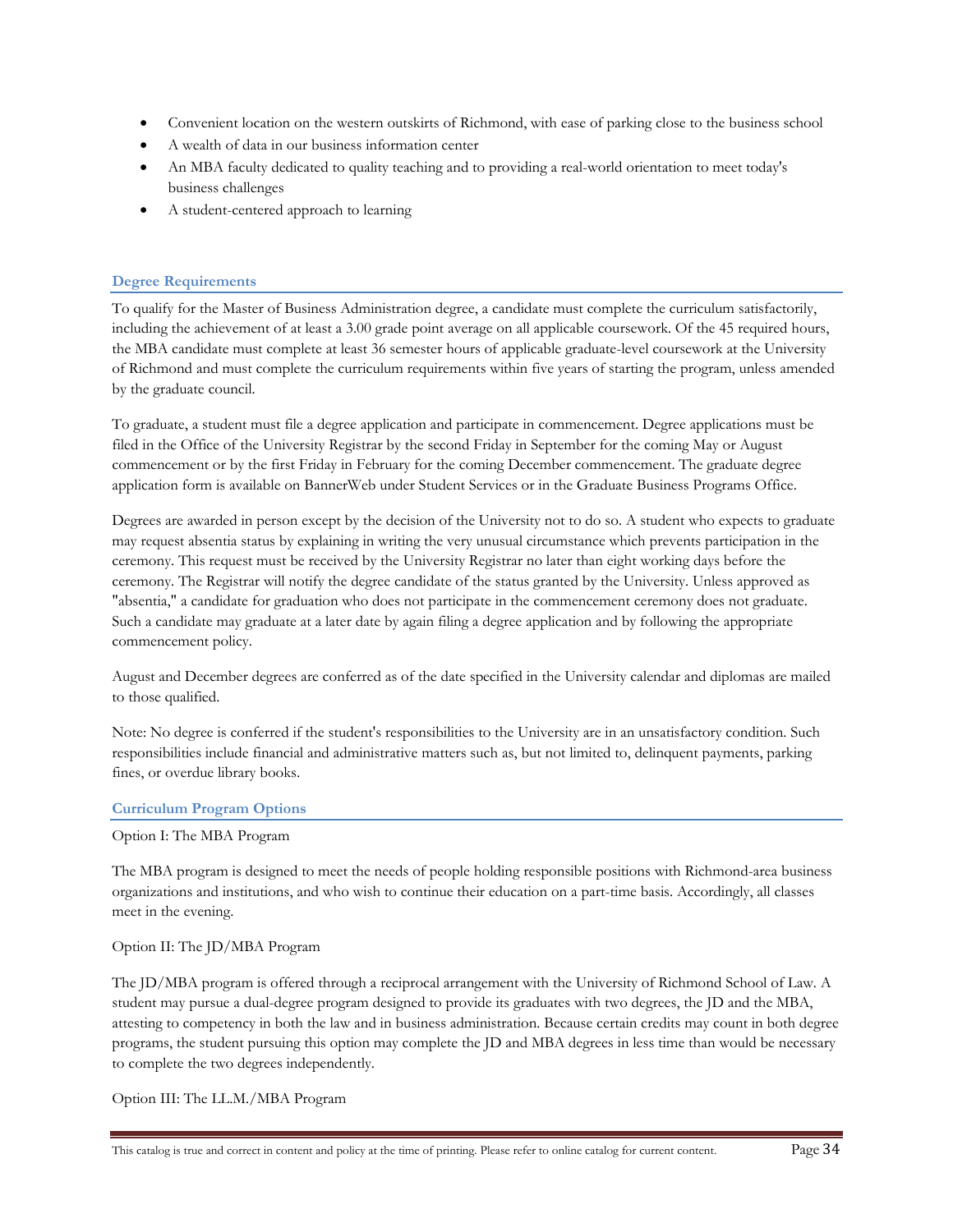For the LL.M./MBA program, students take classes over two academic years and the summers in between. Students take courses in both programs during both years, and need a total of 30 credits in the MBA program and 24 credits in the LL.M. program. In addition to the two required law school courses, students must take Business Associations unless a waiver is appropriate based on prior experience/education.**.** 

#### **Courses and Curriculum**

The MBA degree program includes 21 courses ranging from 1 to 3 credits. The core curriculum totals 37 credits and includes 17 courses, many of which serve as prerequisites to other courses. In addition, students will complete 4 courses (8 credits) of electives.

The only course transfer credits that will be considered will be equivalent graduate business courses completed at an AACSB-accredited school. A maximum of nine credits may be transferred into the program. See Academic Procedures section for specifics on transfer credits.

Students who have a degree in accounting, economics, or another business subject may be exempt from taking the Core Course covering that subject. For example, a student with a degree in Finance may be exempt from MBA 510 Financial Management; a student with a degree in accounting may be exempt from MBA 501 Financial and Managerial Accounting. Under such circumstances, the student will be required to take elective course(s) to replace the credit hours of the Core Course from which the student is exempt. Written approval by the Director must be obtained in advance if a student desires to substitute elective coursework for a Core Course requirement.

#### **Core Courses**

The satisfactory completion of 17 core courses is required. These courses form a common body of knowledge of business administration. The core courses are:

MBA 500 Opening Residency

- MBA 501 Accounting for Managers
- MBA 504 Statistical Analysis for Business
- MBA 506 Economics for Managers
- MBA 508 Social, Ethical, and Legal Issues in Business
- MBA 510 Financial Management
- MBA 520 Marketing Management
- MBA 530 Organizational Behavior
- MBA 540 Operations Management
- MBA 555 Analytics and Information
- MBA 561 Principles of Business Communication
- MBA 570 Global Environment of Business/International Residency
- MBA 580 Strategic Management
- MBA 591 Capstone Project: Scope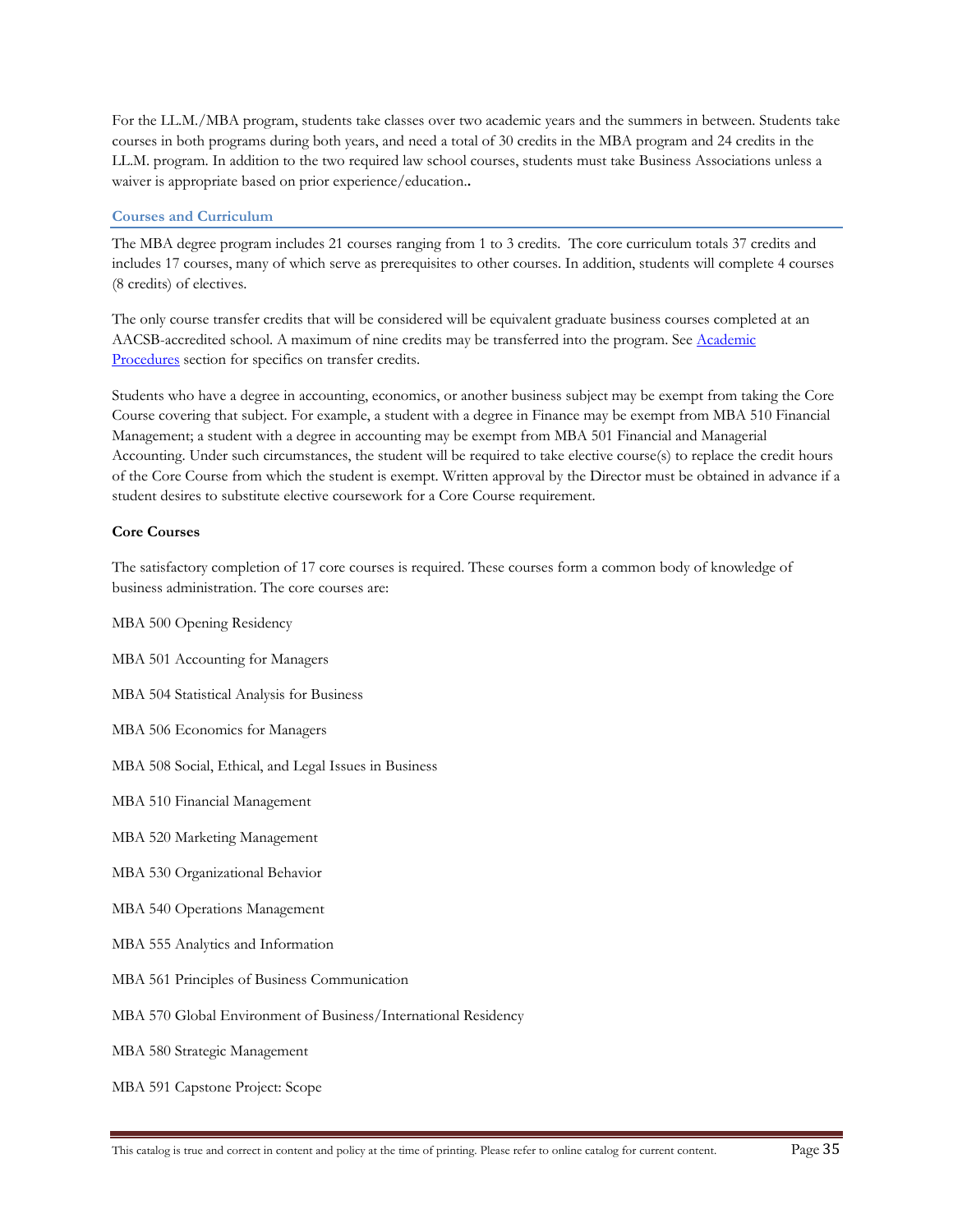MBA 592 Capstone Project: Analysis

MBA 593 Capstone Project: Recommendations and Conclusion

#### **Four Elective Courses**

The four elective courses, each of 2 or 3 credit hours, provide an opportunity for students to further skills and knowledge in areas of personal interest.

#### **JD/MBA Curriculum Requirements**

JD/MBA students normally substitute four law school elective courses for the MBA elective courses, and two courses (MBA 508 and MBA 561) are waived from their degree requirements. More details and suggested curricula are available in the dean's office of each school. Students who are pursuing the combined JD/MBA program and who complete the JD degree before the MBA degree must satisfy the MBA degree requirements within one year of completing the JD requirements. Further, the requirements for both degrees must be completed within five years of the starting date of the degree program, JD or MBA, in which the students first enrolled.

#### **Courses**

MBA 500 Opening Residency Semester hours: 2 Description The objectives of the opening residency are to develop esprit de corps among all participants; to give the participants

concrete, take-away knowledge; and to set the appropriate expectations about effort, quality, and cooperation. To accomplish these goals students analyze a "live case" on a topic of relevant strategic importance. The residency ends with a case competition among the student teams, judged by University faculty and selected executives from the case company on both content and presentation quality. As part of the residency, participants are introduced to the goals, expectations, and methods that are used throughout the program, including case analysis methods and business research and analysis skills

**Prerequisites** Departmental approval required.

MBA 501 Accounting for Managers

Semester hours: 3

Description

Integrates financial and managerial accounting topics with corporate governance issues to demonstrate how various stakeholder groups use accounting information to make decisions. These stakeholders include managers, board members, investors, creditors, and government regulators. Our focus is interpreting accounting information, rather than creating it. Topics include interpreting the income statement, balance sheet, and statement of cash flows, the implications of cost structure, planning, performance evaluation, and management responsibility for internal control over financial statement information. Mastery of pre-course instruction in accounting is assumed when the course begins.

MBA 504 Statistical Analysis for Business

## Semester hours: 2

**Description** 

Addresses the theory, methodology, and application of statistics to contemporary business problems. Topics include descriptive statistics, probability theory, discrete and continuous distributions, one- and two-population statistical inference, analysis of variance, correlation, regression, and selected other topics.

MBA 506 Economics for Managers Semester hours: 3 Description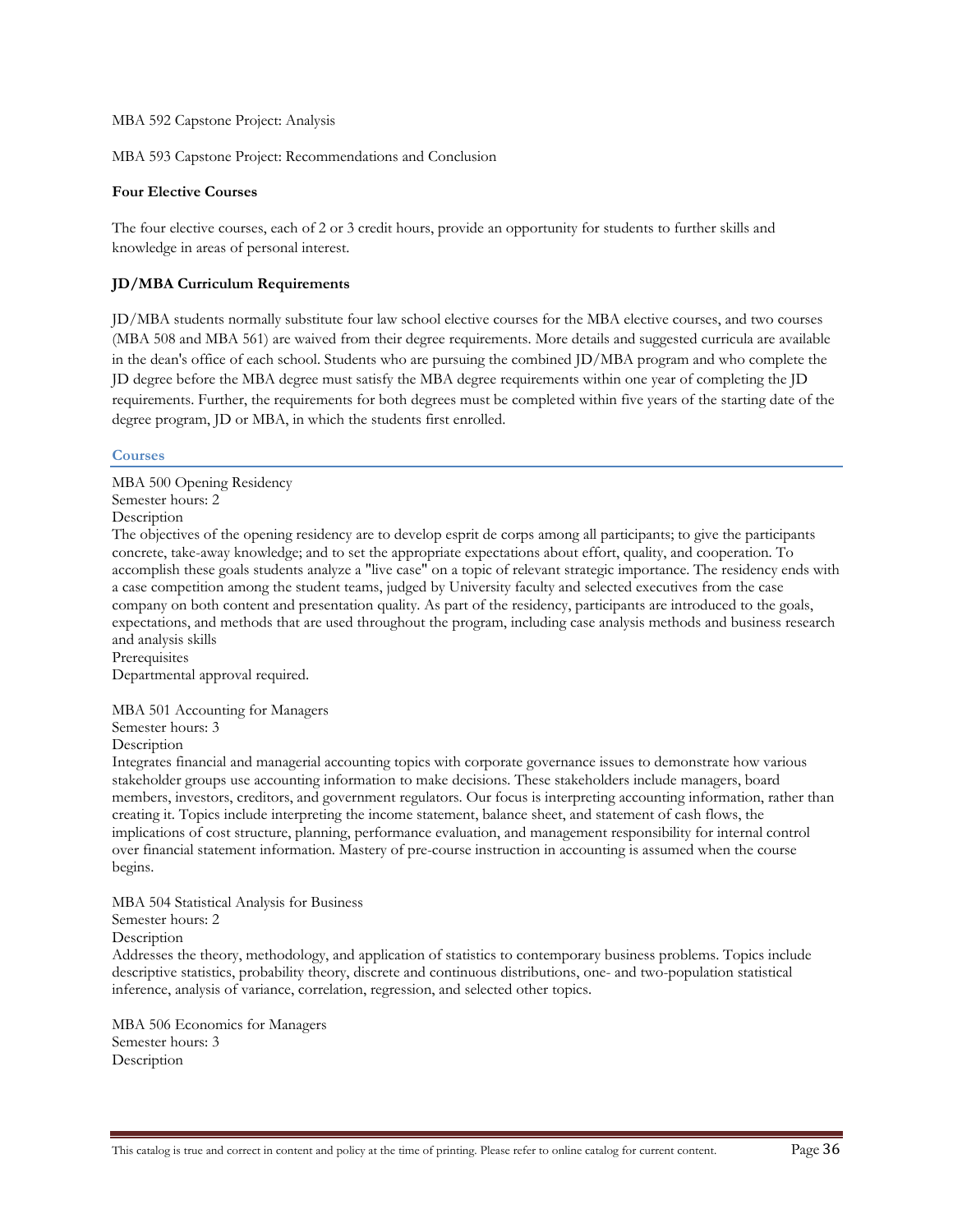Examines fundamentals of macroeconomics and international economics, including analysis of business cycles and macroeconomic policy. Explores economic methodologies to solve business-oriented problems, with a focus on the role that economic analysis plays in the decision process.

MBA 508 Social, Ethical, and Legal Issues in Business

Semester hours: 2

**Description** 

Examines the theory and practice of law and ethics in the context of economic and other organizational interactions. Discussion will center on engagements between organizations, their stakeholders and society at large. Topics include human rights, labor issues, the natural environment, international laws and norms, and cultural relativism among others.

MBA 509 Selected Topics in Economics Semester hours: 2 **Prerequisites** MBA 506

MBA 510 Financial Management Semester hours: 3 Description

Financial management techniques, policies, and theory are discussed via case studies and problem-scenario analysis. Policies and strategies for current and longterm assets, working capital, total capitalization, and profit distribution presented in the context of share price maximization. Multinational considerations, leasing, risk analysis, project evaluation, and cost of capital are specifically addressed.

MBA 512 Investments Semester hours: 2

**Description** 

Covers the structure, trading, and valuation of financial instruments in dynamic competitive markets. Both money markets and capital markets are examined with an emphasis on longer-term investing. Uses a blend of theoretical and practical approaches to investment strategies. Specific topics include market efficiency, yield and rate of return analysis, risk measurement, asset pricing theory, portfolio theory, valuation models, futures, and derivative contracts. Prerequisites

MBA 510

MBA 514 Global Financial Management Semester hours: 2

Description

Tools and concepts used to identify and analyze risks in dynamic international financial markets are addressed. Designed in three modules. The first module provides a foundation in currency valuation, currency markets, parity theories, and balance of payments phenomena. The second module examines hedging concepts and practices. Applications of forward, future, option, and swap contracts are emphasized. The last module focuses on different approaches to the management of transaction, translation, and operating exposures of a firm. Case studies are employed as integrating exercises.

**Prerequisites** MBA 510

MBA 517 Selected Topics in Accounting Semester hours: 2 **Prerequisites** MBA 501

MBA 519 Selected Topics in Finance Semester hours: 2 Prerequisites MBA 510

MBA 520 Marketing Management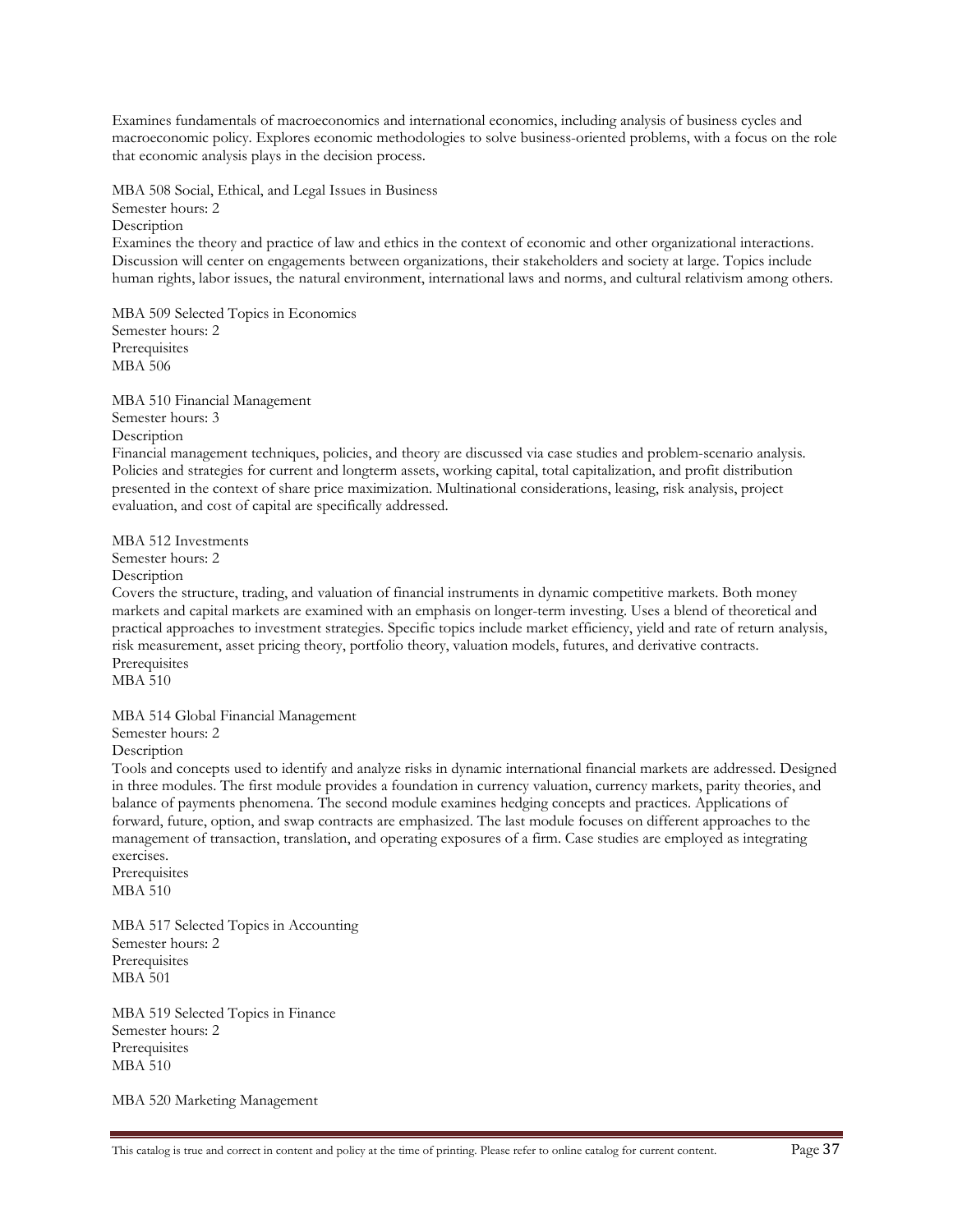#### Semester hours: 3 Description

An intensive study of the marketing process in advanced market economies concerning the environment within which marketing decisions are made. Areas of concentration: consumer wants; motivation and purchasing power; structure of distribution; product service market offerings; a global approach; and management of the firms marketing effort. Strategic decisions of the marketing mix variables applied to both service and manufacturing companies of various sizes. Lectures and the case analysis method are used to integrate the student's marketing background. MBA 529 Selected Topics in Marketing

Semester hours: 2 Prerequisites MBA 520

MBA 530 Organizational Behavior Semester hours: 2

Description

Analysis of workplace behaviors and organizational psychology as they relate to the management of employees, teams, and other key organizational constituents. Understanding of basic management issues such as motivation, individual differences, leadership, teams, and managing change, provides students with a foundation needed for enhancing individual and team performance and attitudes at work.

MBA 532 Mergers and Acquisitions

Semester hours: 2 **Description** 

Explores how mergers and acquisitions can achieve the strategic growth objectives of a corporation. The issues raised in merger and acquisition decisions are addressed, specifically (1) negotiation strategies, (2) valuation analysis, (3) strategic fit, (4) effects of competitive bidding, and (5) problems with post-acquisition integration. The alternative mechanisms for corporate diversification such as joint and internal ventures also are explored. Prerequisites

MBA 510

MBA 534 Negotiations Semester hours: 2 **Description** Multidisciplinary study of concepts related to bargaining and negotiations. Situations involving interpersonal behavior and group conflict will be examined using research findings from several disciplines. Prerequisites MBA 530

MBA 539 Selected Topics in Management Semester hours: 2-3 Prerequisites MBA 530

MBA 540 Operations Management Semester hours: 3 Description The systematic direction and control of the process that transforms inputs into finished goods or services. It emphasizes the concepts and analytical methods that are used in understanding the management of the firm's operations. **Prerequisites** MBA 504

MBA 555 Analytics and Information Semester hours: 3 Description The purpose of the course is to provide the knowledge, skills, and abilities needed to manipulate very large data sets, analyze complex business problems, and develop evidence-based recommendations to improve firm performance. Students will work with relational database and spreadsheet software to import, structure, cleanse, transform, filter, and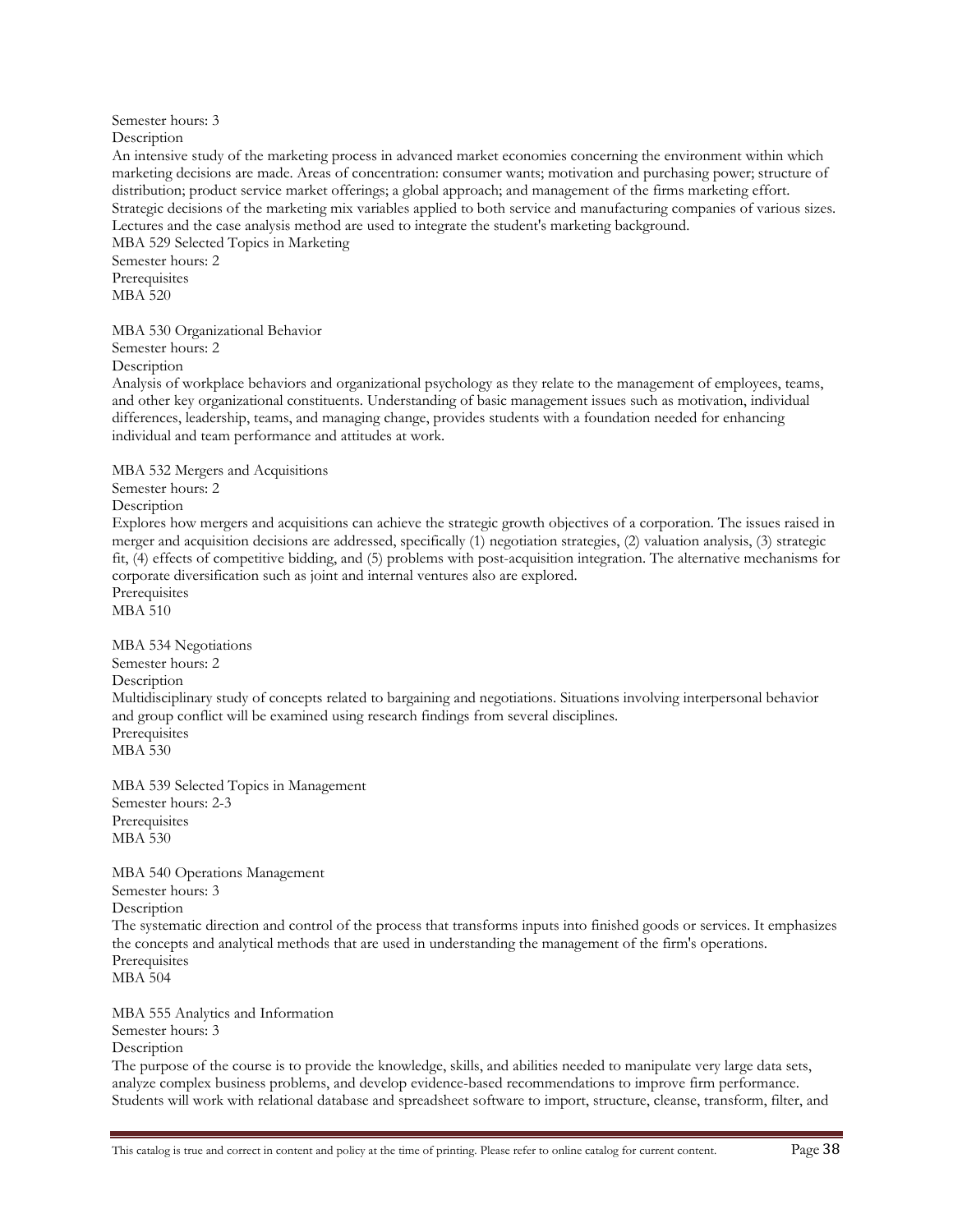analyze data. You will also learn to integrate data from a variety of sources and utilize visualization software to graphically communicate analytical results. Prerequisites MBA 504

MBA 561 Principles of Business Communication Semester hours: 2

**Description** 

Practical learning experience designed to sharpen written and oral communications skills. The course addresses various forms of written communications designed to inform, convince, and persuade: professionalism of written communications, communications planning, and the appropriateness of various written media for conveying information. The course emphasizes oral communications in organizations: planning and professional execution of various types of oral communications, message reinforcement, executive presence, use of humor, crisis communications, best practices for conference calls and face-to-face meetings, the art of asking questions, and communicating difficult messages.

MBA 570 Global Environment of Business/ International Residency

Semester hours: 3 Description

An intensive, in-depth experience designed to enhance understanding of a country or region and the unique issues that it faces. The residency will consist of travel abroad and discussions with local business people, academics, politicians, and civil servants, coupled with visits to other local operations to enhance this understanding. In addition, there will be a project relating to a relevant company or institution to be completed by students upon their return to the U.S. The project will begin prior to departure, developed during the residency, and completed after the residency. A presentation of the final project report is required.

Prerequisites

MBA 501, MBA 506, 510, and 520.

MBA 580 Strategic Management Semester hours: 3

**Description** 

Examines strategic alternatives and choices to be made by companies in light of opportunities and threats within the external environment. Also examines how companies should create core competencies to enhance the strategic choice and to create sustainable competitive advantage. Different levels of strategic management are emphasized. Prerequisites MBA 510 and MBA 520

MBA 587 Independent Study Semester hours: 2 or 3

MBA 591 Capstone Project: Scope Semester hours: 1 **Description** A field-based course in which students, under the direction of a faculty member, articulate and appropriately scope a strategic challenge facing a host organization. The course builds on principles taught in MBA 580 (Strategic Management). Prerequisites MBA 580.

MBA 592 Capstone Project: Analysis, Insights and Recommendations

Semester hours: 1 **Description** 

A field-based course in which students, under the direction of a faculty member, conduct quantitative and qualitative analyses to gain insight about possible solutions to a strategic challenge facing a host organization. Students will make strategic recommendations based on insights developed during analysis. The course builds on principles taught in MBA 555 (Analytics & Information). Prerequisites

This catalog is true and correct in content and policy at the time of printing. Please refer to online catalog for current content. Page 39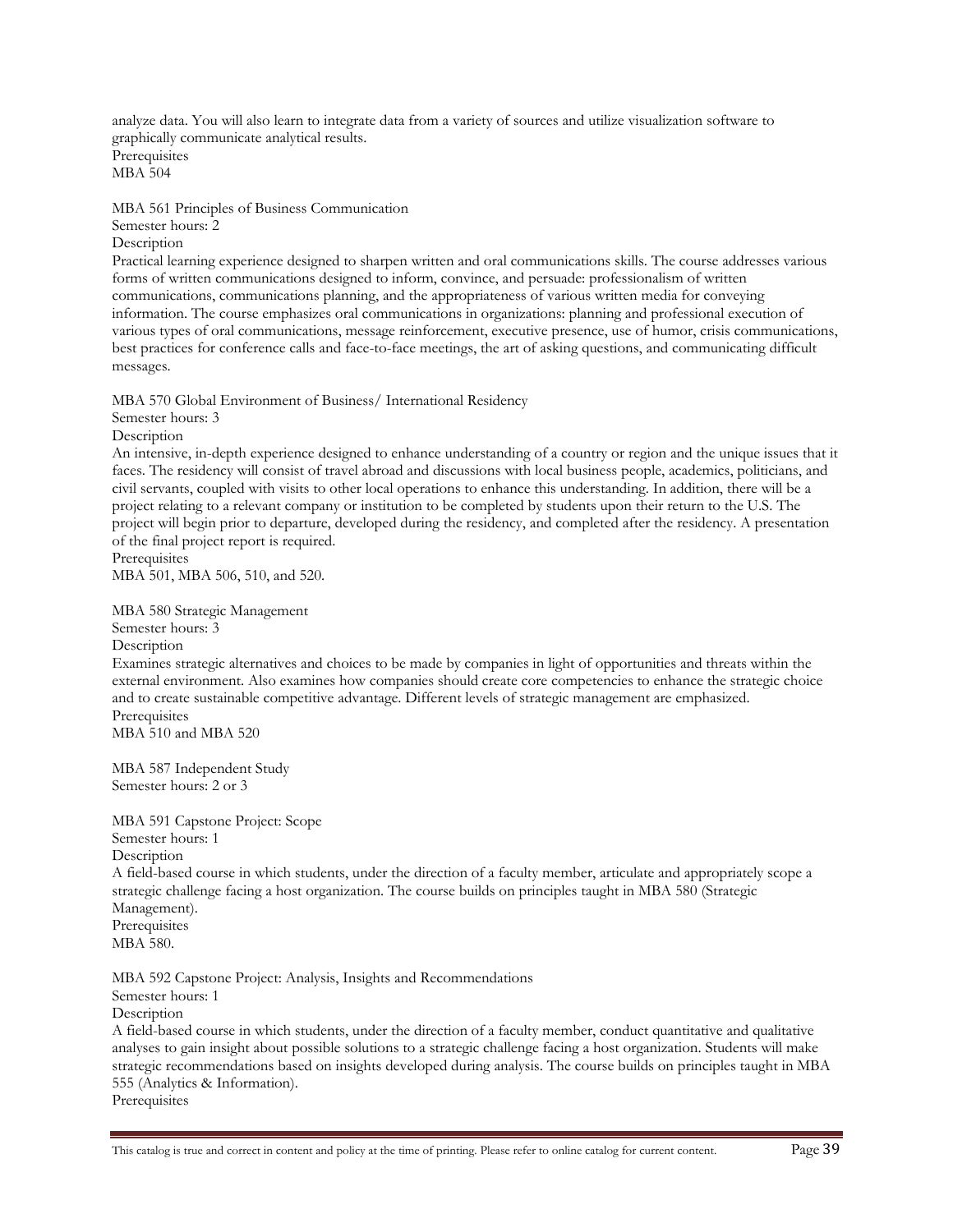MBA 555. Co-requisite MBA 593.

MBA 593 Capstone Project: Recommendations and Conclusion Semester hours: 1

Description

A field-based course in which students, under the direction of an advisor, create recommendations to address a strategic challenge facing a host organization. Students will be required to present recommendations both orally and in writing. In addition to recommendations, students will present an implementation plan, implications of their recommendations for the host organization, and future projects the organization should pursue. Prerequisites

Co-requisite MBA 592.

## **Directory**

#### **2018-19 Board of Trustees**

Stephen J. Aronson North Salem, New York

Russell C. Ball III Gladwyne, Pennsylvania

R. Lewis Boggs Richmond, Virginia

Jeff A. Brown, M.D. Richmond, Virginia

Ronald A. Crutcher Richmond, Virginia

H. Hiter Harris III Richmond, Virginia

Kathleen Hughes London, United Kingdom

Susan M. Humphreville Los Angeles, California

Tracey H. Ivey Bryn Mawr, Pennsylvania

Jeffrey M. Lacker Richmond, Virginia

Mariana Lopez de Lara Guatemala City, Guatemala

Herbert H. McDade III Rye, New York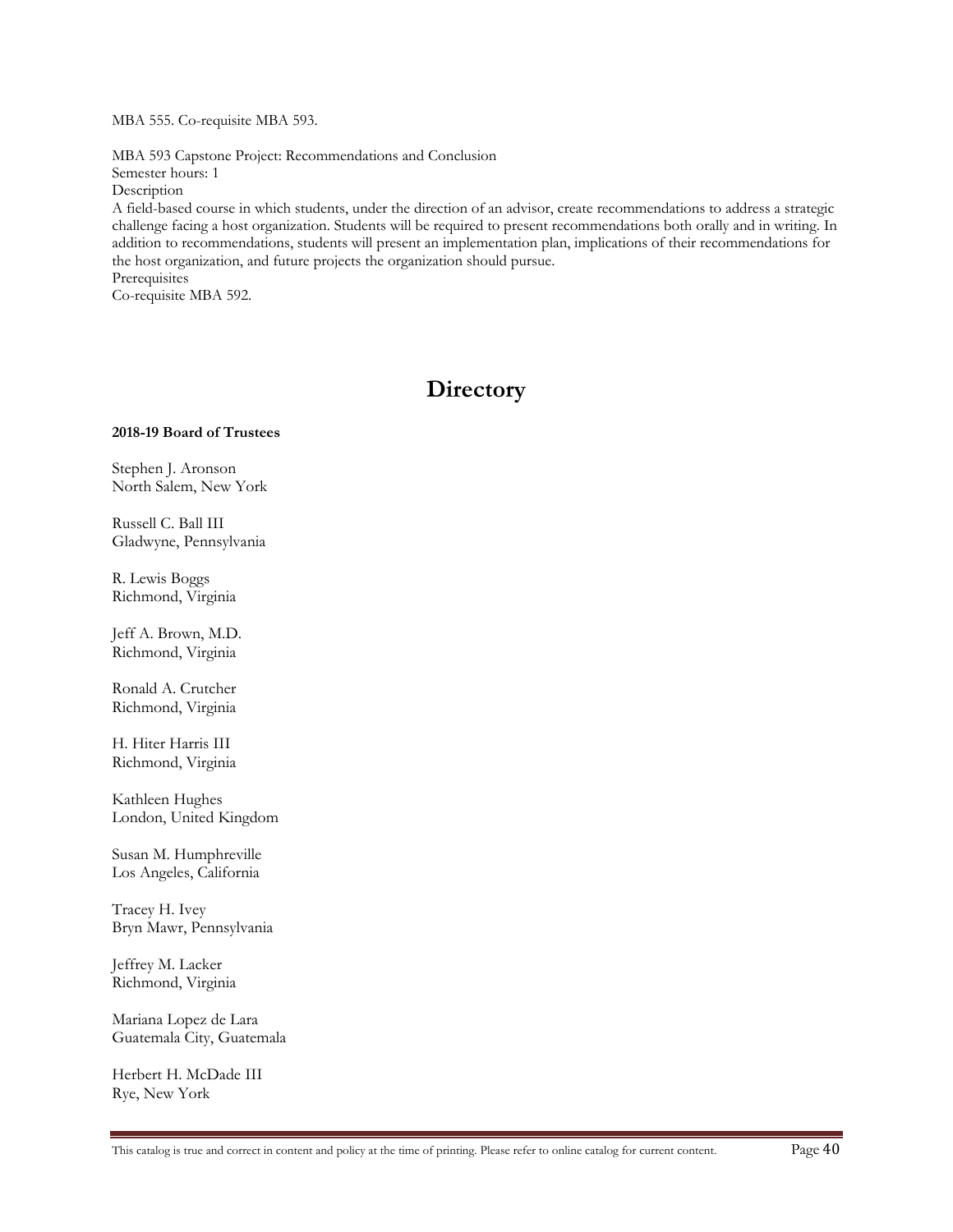William H. McLean Wilmette, Illinois

Louis W. Moelchert, Jr. Richmond, Virginia

S. D. Roberts Moore Roanoke, Virginia

Austin P. Neuhoff Dallas, Texas

S. Georgia Nugent New York, New York

Karen G. O'Maley Cincinnati, Ohio

Paul B. Queally Palm Beach, Florida

Susan Gunn Quisenberry Richmond, Virginia

Robert E. Rigsby Richmond, Virginia

Gregory S. Rogowski Atlanta, Georgia

Patricia L. Rowland Glen Ellyn, Illinois

Wendell L. Taylor Lorton, Virginia

Michael P. Walrath Locust Valley, New York

#### **Trustees Emeriti**

Waldo M. Abbot Greenwich, Connecticut

Alan W. Breed Greenwich, Connecticut

Austin Brockenbrough III Richmond, Virginia

Dale P. Brown Naples, Florida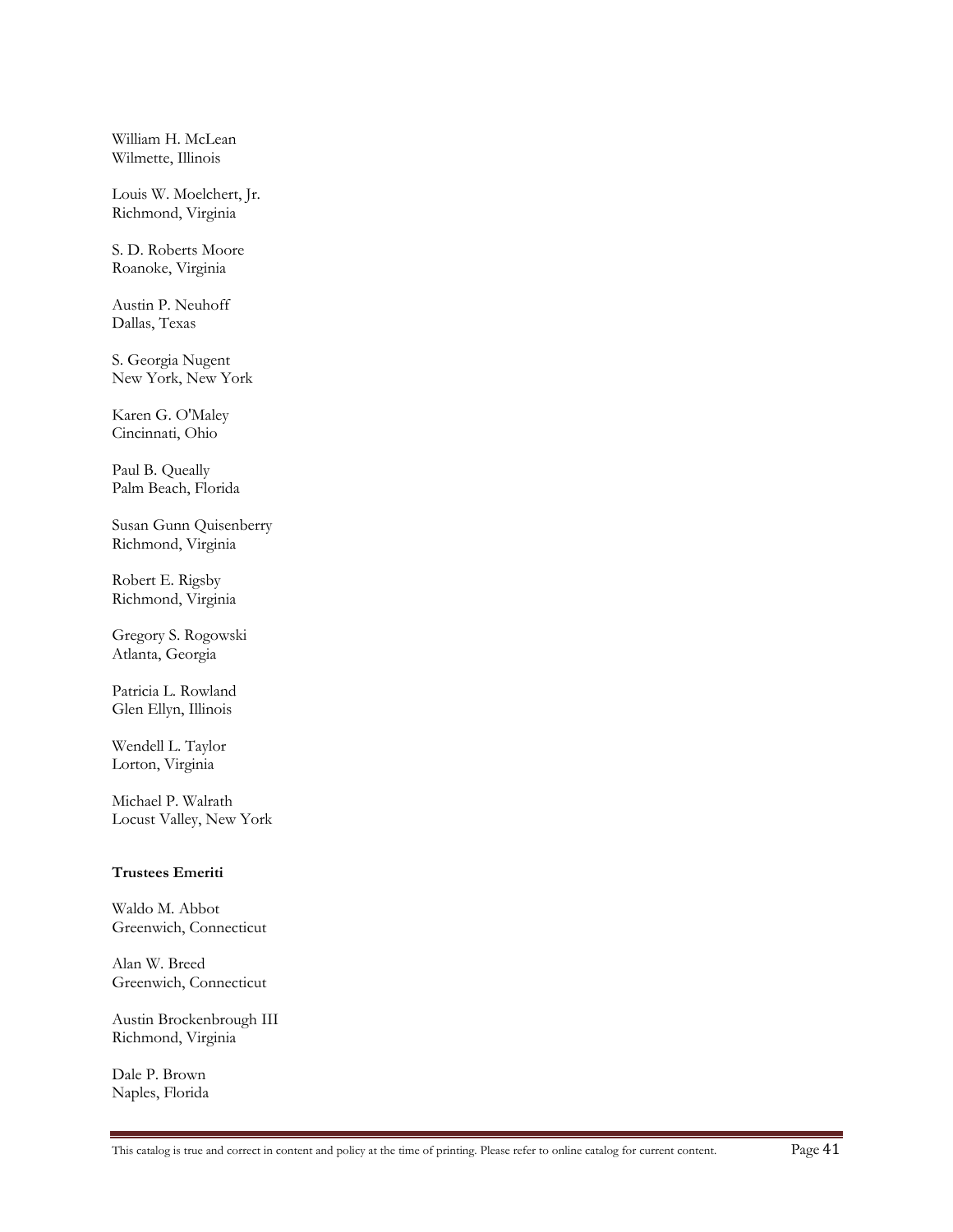Robert L. Burrus, Jr. Richmond, Virginia

Martha A. Carpenter Charlottesville, Virginia

Otis D. Coston, Jr. McLean, Virginia

Kevin M. Cox Johns Island, South Carolina

John R. Davis, Jr. Glen Allen, Virginia

F. Amanda DeBusk Potomac, Maryland

Ed Eskandarian Boston, Massachusetts

Timothy W. Finchem Ponte Vedra Beach, Florida

Floyd D. Gottwald, Jr. Richmond, Virginia

Roger L. Gregory Richmond, Virginia

Joseph P. Jangro Ponte Vedra Beach, Florida

Robert S. Jepson, Jr. Savannah, Georgia

Richard S. Johnson Richmond, Virginia

Allen B. King Richmond, Virginia

Stephen J. Kneeley Malvern, Pennsylvania

Charles A. Ledsinger, Jr. Bethesda, Maryland

Thomas C. Leggett Halifax, Virginia

Stephen M. Lessing New York, New York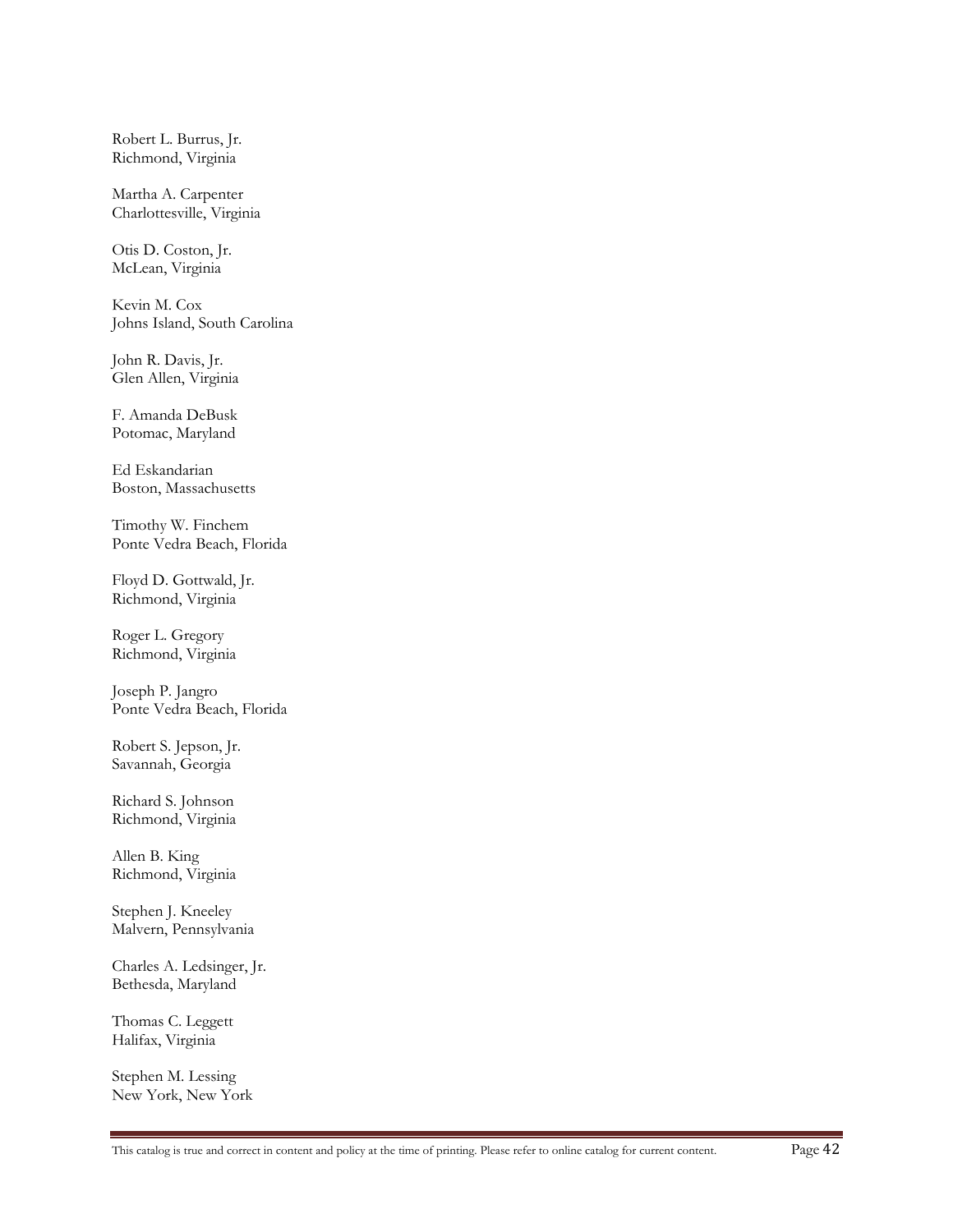Daniel J. Ludeman St. Louis, Missouri

Lawrence C. Marsh New York, New York

Leland D. Melvin Lynchburg, Virginia

Janice R. Moore Deltaville, Virginia

Dennis A. Pryor Manakin-Sabot, Virginia

Claire M. Rosenbaum Richmond, Virginia

Guy A. Ross Key West, Florida

Leonard W. Sandridge, Jr. Charlottesville, Virginia

Jeremiah J. Sheehan Vero Beach, Florida

Frederick P. Stamp, Jr. Wheeling, West Virginia

Charles W. Sweet, Jr. Barrington, Illinois

Fred T. Tattersall Vero Beach, Florida

Suzanne F. Thomas Irvington, Virginia

Allison P. Weinstein Richmond, Virginia

George W. Wellde, Jr. New York, New York

Elaine J. Yeatts Richmond, Virginia

#### **Administration**

**The University**  Ronald A. Crutcher, President John M. Barry, Vice President for Communications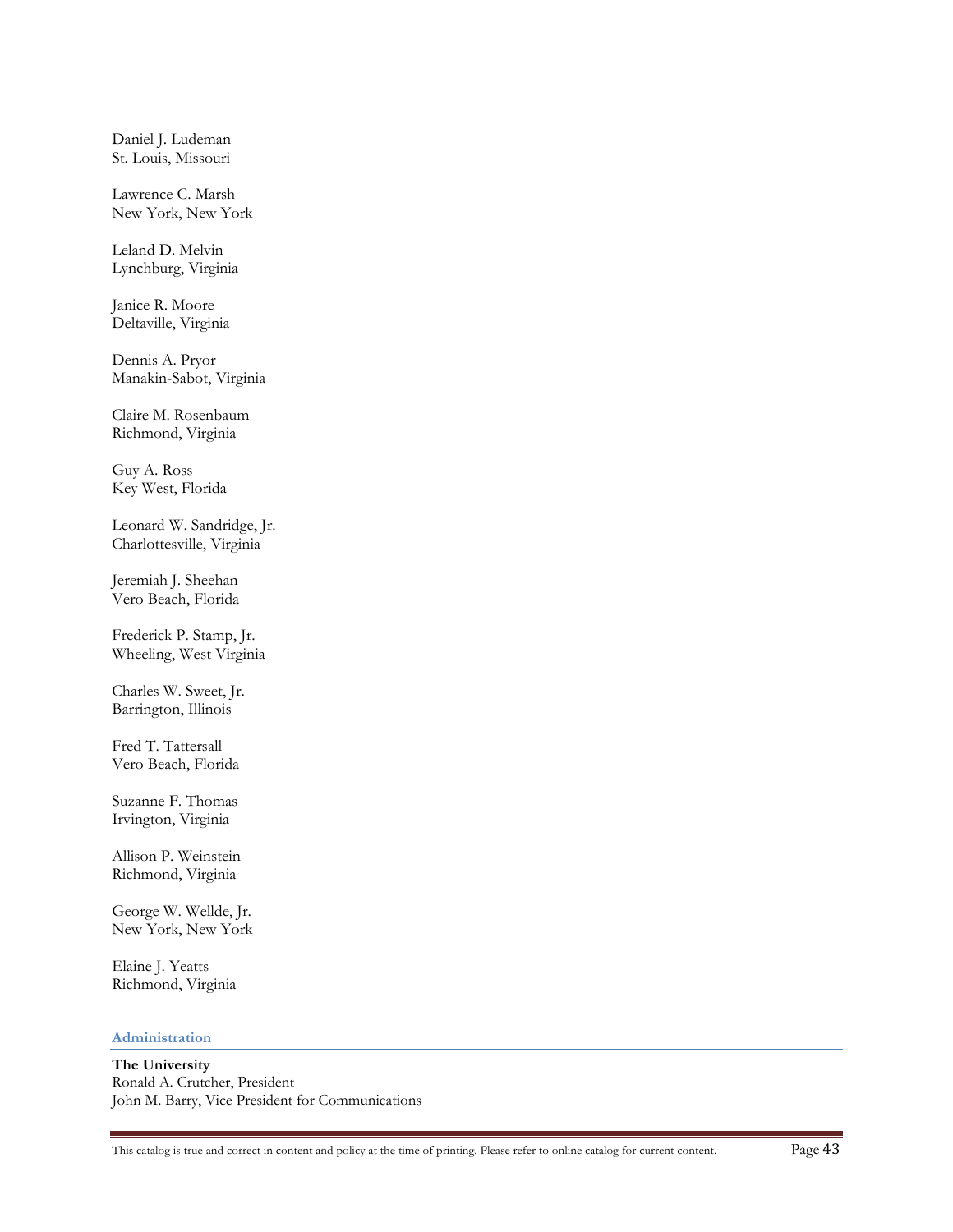Stephen D. Bisese,Vice President, Student Development Ann Lloyd Breeden, Vice President and Secretary to the Board Stephanie Dupaul, Vice President, Enrollment Management David Walsh, Interim Director of Athletics Thomas C. Gutenberger,Vice President, Advancement David B. Hale, Executive Vice President and Chief Operating Officer Rev. Craig T. Kocher,Chaplain to the University Jeffrey W. Legro, Executive Vice President and Provost Keith W. McIntosh, Vice President and Chief Information Officer, Information Services Lorraine G. Schuyler, Vice President for Planning and Policy, and Chief of Staff Shannon E. Sinclair, Vice President and General Counsel

#### **University Deans**

Nancy Bagranoff, Dean, Robins School of Business Joseph R. Boehman, Dean, Richmond College Mia Reinoso Genoni, Dean, Westhampton College Martha Merritt, Dean and Weinstein Chair, International Education Sandra J. Peart, Dean, Jepson School of Leadership Studies Wendy Collins Perdue, Dean, Richmond School of Law Patrice Rankine, Dean, School of Arts and Sciences Gil Villanueva, Assistant Vice President and Dean of Admission Jamelle S. Wilson, Dean, School of Professional and Continuing Studies

Susan D. Breeden, University Registrar Kevin Butterfield, University Librarian

#### **Academic Associates**

Patricia J. Brown, Associate Dean, School of Professional and Continuing Studies Thomas J. Cosse, Associate Dean for International Programming, The E. Claiborne Robins School of Business Elisabeth Gruner Associate Dean, School of Arts and Sciences Malcolm Hill Associate Dean, School of Arts and Sciences Jim Monks, Associate Dean for Undergraduate Business Programs, The E. Claiborne Robins School of Business Terry L. Price Associate Dean for Academic Affairs, Jepson School of Leadership Studies Randle Raggio, Associate Dean and Director, The Richard S. Reynolds Graduate School, The E. Claiborne Robins School of Business Vincent Wei-cheng Wang Associate Dean, School of Arts and Sciences

**Faculty of the Robins School of Business** 

The year given designates the year of appointment. The year with () is the year of first appointment.

Alexander, Maura H., Visiting Instructor of Finance 2016 BA (Tulane University), MBA (New York University)

Arnold, Thomas M., Professor of Finance, Joseph A. Jennings Chair in Business ; 2003 B.A. (LaSalle University), M.S. (Temple University), Ph.D. (University of Georgia)

Ashworth, D. Neil, Professor of Management; 1981 B.B.A. (University of Kentucky), M.Com. (University of Richmond), M.B.A., Ph.D. (University of South Carolina)

Austin, Ashley A., Assistant Professor of Accounting 2016 BS, MS (University of Virginia), PhD (University of Georgia)

Bagranoff, Nancy A., Dean and Professor; 2010 B.S., (The Ohio State University), M.S., (Syracuse University), D.B.A., (The George Washington University)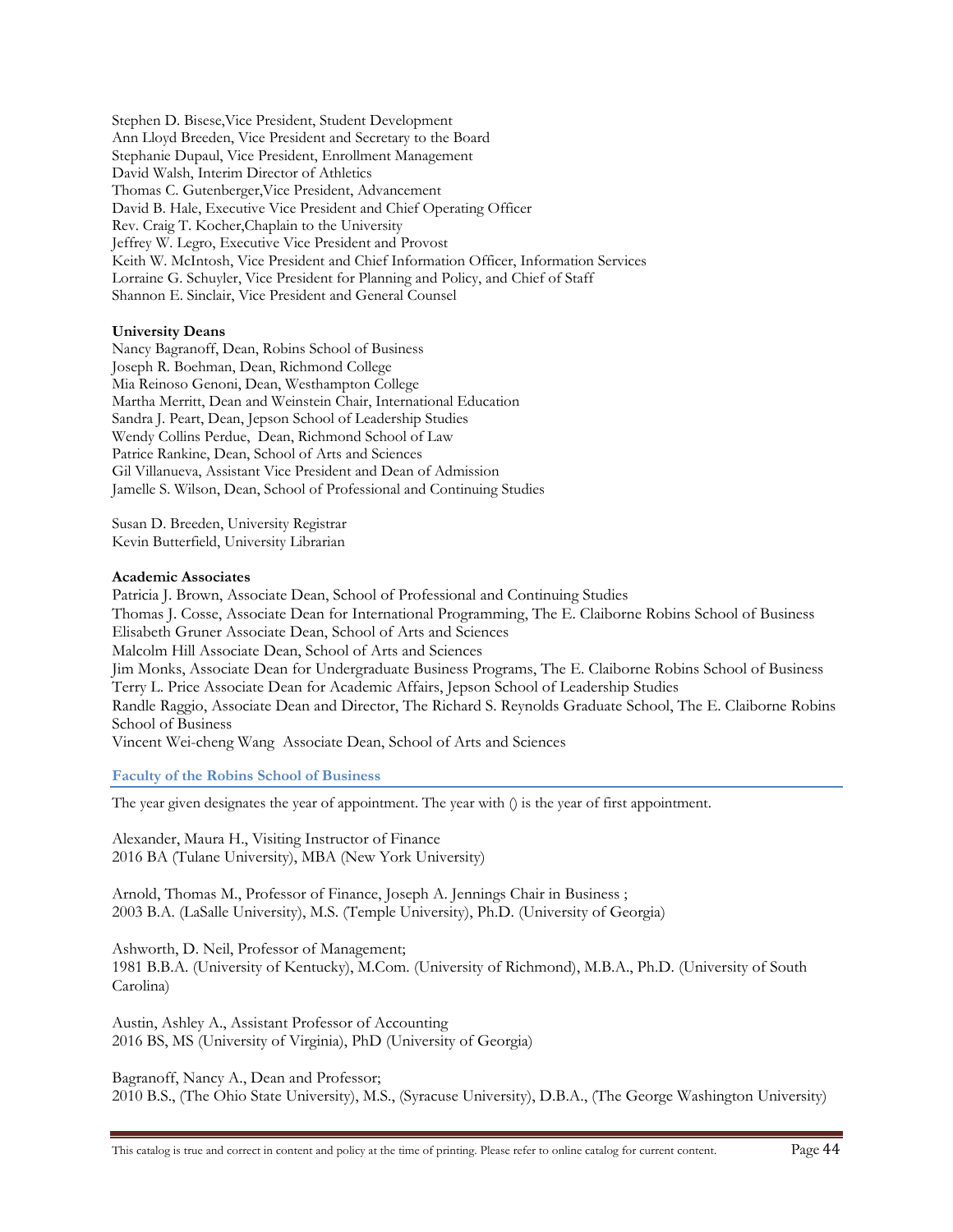Bergman, William H., Instructor of Marketing; 2009 B.A. (University of Oklahoma), M.B.A. (Southern Methodist University)

Bosse, Douglas A., Associate Professor of Management; 2006 B.S. (Miami University), M.B.A., Ph.D. (Ohio State University)

Carlson, Jeffrey, Assistant Professor of Marketing; 2014 B.A. (West Virginia Wesleyan College), M.A. (Purdue University), Ph. D. (University of Connecticut)

Clikeman, Paul M., Associate Professor of Accounting; 1995 B.S. (Valparaiso University), M.B.A. (University of Chicago), Ph.D. (University of Wisconsin)

Cohen, Susan L., Assistant Professor of Management; (2013) 2014 B.A. (University of Michigan), M.M.G.T. (Northwestern University), Ph.D. (University of North Carolina at Chapel Hill)

Conover, C. Mitchell, Associate Professor of Finance; 2000 B.A. (University of Maryland), M.B.A. (East Carolina University), Ph.D. (Florida State University)

Cosse, Thomas J., Associate Dean for International Business Programs and Professor of Marketing and International Business Studies; 1975 B.S.B.A. (University of Southwestern Louisiana), M.B.A., Ph.D. (University of Arkansas)

Coughlan, Richard S., Associate Professor of Management; 1998 B.S. (University of Virginia), M.B.A, M.S., PhD. (University of Arizona)

Craft, Erik D., Associate Professor of Economics; 1994 B.A. (St. Lawrence University), M.A., Ph.D. (University of Chicago)

Croushore, Dean D., Professor of Economics, Department Chair and the Rigsby Fellow in Economics; 2003 A.B. (Ohio University), M.A., Ph.D. (Ohio State University)

Cruz, Kevin S., Assistant Professor of Management 2015 AA (St. Petersburg College), BS (University of South Florida), PhD (University of Pittsburgh)

Curtis, Chadwick C., Assistant Professor of Economics; 2012 B.A. (Northern Michigan University), M.A., Ph.D. (University of Notre Dame)

Dolan, Robert C., Professor of Economics; 1980 B.A. (Hobart College), M.S., Ph.D. (Rutgers University)

Earl, John H. Jr., Associate Professor of Finance and Department Chair; 1981 B.B.A., M.S.B.A. (University of Massachusetts at Amherst), Ph.D. (Arizona State University)

Eynan, Amit, Professor of Management and Department Chair,; 2003 B.S., M.S. (Technion-Israel Institute of Technology, Haifa, Israel), M.S., Ph.D. (Washington University in St. Louis)

Fishe, Raymond P. H., Professor of Finance and the Patricia A. and George W. Wellde, Jr. Distinguished Chair in Finance; 2003 B.S.B.A., Ph.D. (University of Florida)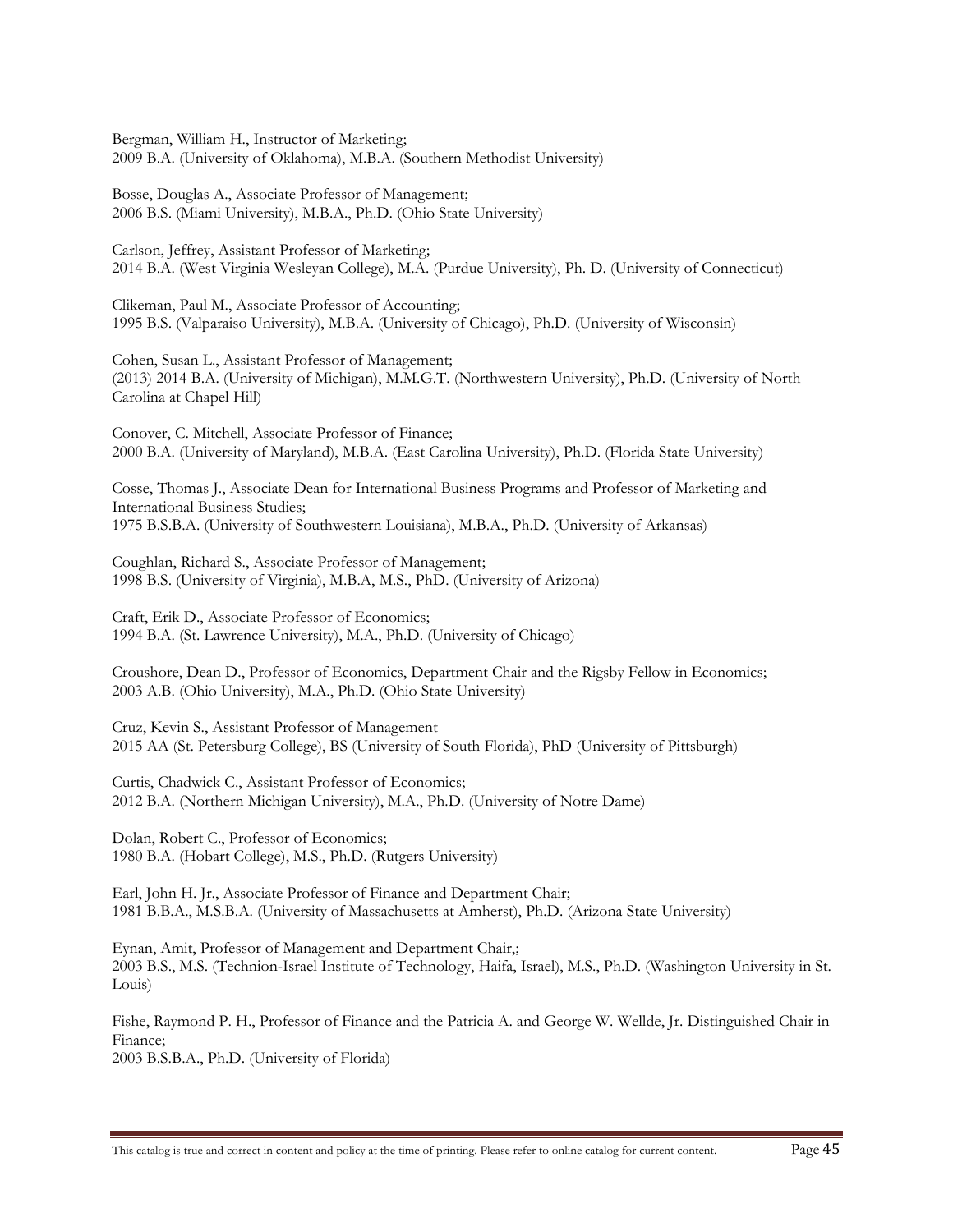Geiger, Marshall A., Professor of Accounting and the CSX Chair in Management and Accounting; 2000 B.S.B.A. (Bloomsburg University of Pennsylvania), M.S., Ph.D. (Pennsylvania State University)

Hamilton, Timothy, Assistant Professor of Economics; (2012) 2013 B.S. (Bentley College), Ph.D. (North Carolina State University)

Hanson, Sara K., Assistant Professor of Marketing 2016 BA (Boise State University), MS, PhD (University of Oregon)

Harrison, Jeffrey S., Professor of Management and the W. David Robbins Chair in Strategic Management; 2004 B.S. (Brigham Young University), M.B.A., Ph.D. (University of Utah)

Heinicke, Craig W., Visiting Professor of Economics; 2007 B.A. (SUNY College at Purchase), M.A., Ph.D. (University of Toronto)

Ho, Violet Tzu Wei, Associate Professor of Management; 2009 BAcc (Nanyang Technological University, Singapore), M.S., Ph.D. (Carnegie Mellon University)

Hoyle, Joe Ben, Associate Professor of Accounting; 1979 B.A. (Duke), M.A. (Appalachian State University), C.P.A.

Johnson, Erik B., Assistant Professor of Economics 2015 BS (Northern Michigan University), MA, PhD (University of Colorado - Boulder)

Kukar-Kinney, Monika, Professor of Marketing, Department Chair, and; The F. Carlyle Tiller Chair in Business 2003 B.A. (University of Ljubljana, Slovenia), M.S., Ph.D. (Indiana University)

Kumas, Abdullah, Assistant Professor of Accounting; 2013 B.S. (Bogazici University/Istanbul Turkey), M.S. (Oklahoma State University), M.A., Ph.D. (Southern Methodist University), Ph.D. (University of Texas at Dallas) Lancaster, M. Carol, Associate Professor of Finance; 1989 B.S.E. (University of Arkansas), M.B.A., D.B.A. (Louisiana Tech University)

Lascu, Dana-Nicoleta, Professor of Marketing; 1991 B.A. (University of Arizona), M.I.M. (American Graduate School of International Management), Ph.D. (University of South Carolina)

Linask, Maia K., Assistant Professor of Economics; 2011 A.B. (Harvard University), M.A., Ph.D. (Johns Hopkins University)

Litteral, Lewis A., Associate Professor of Management; 1982 B.S. (Georgia Southern College), M.S., Ph.D. (Clemson University)

Mackay, Daniel L., Visiting Lecturer of Economics; 2009 B.S. (George Mason University), M.A., Ph.D. (University of Virginia)

Mago, Shakun Datta, Associate Professor of Economics; 2006 B.A., M.A. (University of Delhi), M.S., Ph.D. (Purdue University)

Marquardt, Adam J., Associate Professor of Marketing; 2007 B.S. (Salisbury University), M.B.A. (University of Tennessee), Ph.D. (University of Oregon)

Marshall, Cassandra D., Assistant Professor of Finance; 2011 B.S. (Western Kentucky University), M.S., Ph.D. (Indiana University)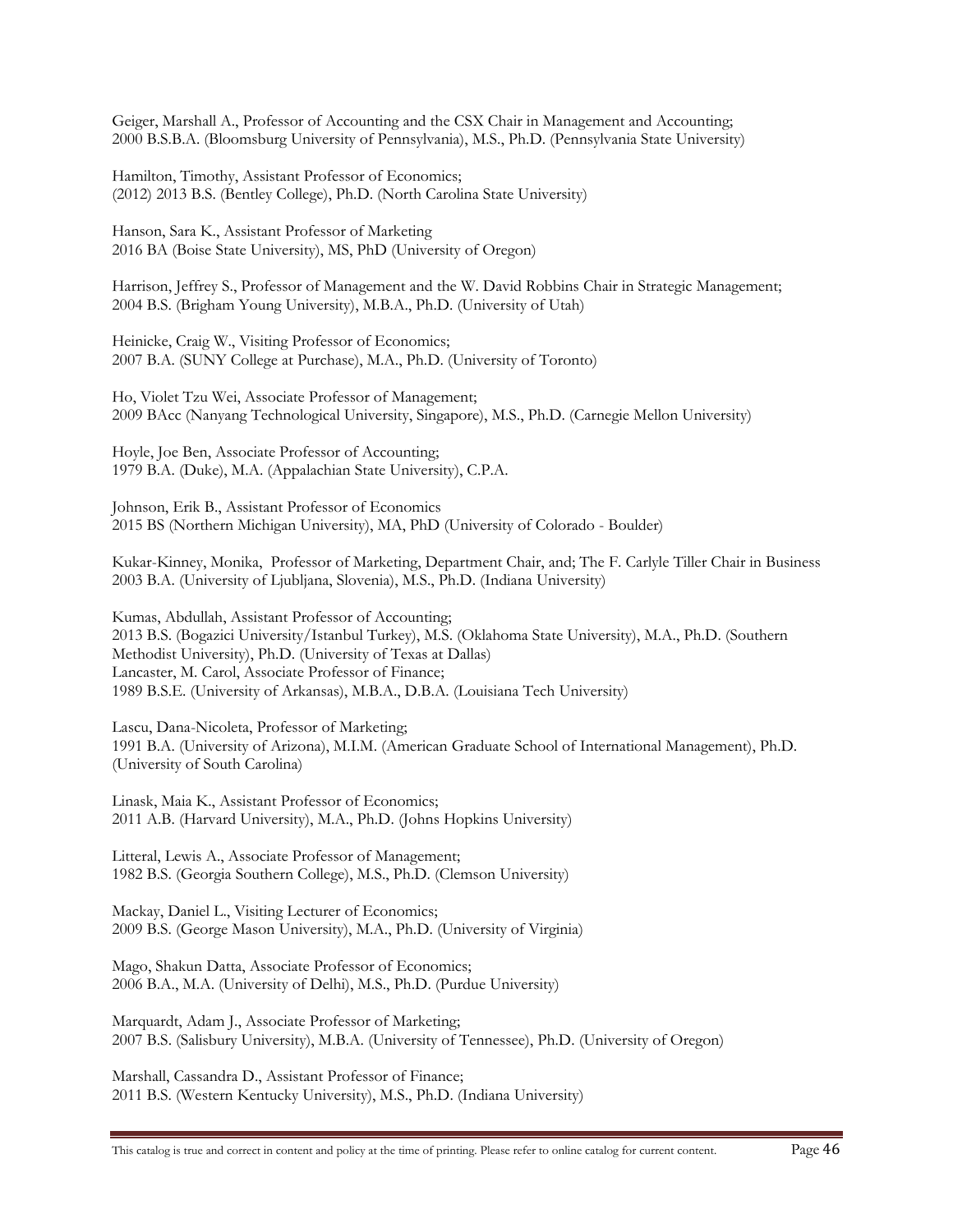Martin, Eric K., Instructor of Management and Director of the Innovation and Entrepreneurship Program; 2014 B.A. (University of North Carolina at Chapel Hill), M.B.A. (Harvard University)

Mattson, Thomas A., Assistant Professor of Management; 2013 B.A. (The George Washington University), M.B.A. (SUNY at Albany), Ph.D. (University of Hawaii at Manoa)

McGoldrick, KimMarie, Professor of Economics; 1992 B.S. (SUNY at Oswego), M.A., Ph.D. (SUNY at Binghamton)

Mehkari, Mohammad Saif, Assistant Professor of Economics; 2011 B.A. (Ohio Wesleyan University), M.A., Ph.D. (The Ohio State University)

Mier, Joel, Visiting Lecturer of Marketing 2016 BA (San Francisco State University), Executive Doctorate in Business Administration (Georgia State University)

Monks, James W., Professor of Economics and Associate Dean for Undergraduate Business Programs ; 2001 B.A. (Union College), M.A., Ph.D. (Boston College)

Nicholson, Robert H., Associate Professor of Economics; 1972 B.S. (University of Delaware), M.S., Ph.D. (North Carolina State University)

North, David S., Associate Professor of Finance; 2000 B.A. (Michigan State University), M.B.A. (University of Notre Dame), Ph.D. (Michigan State University)

Paik, Gyung Hyun, Associate Professor of Accounting; 2010 B.A. (Seoul National University), M.A. (Brigham Young University), M.B.A. (University of Utah), Ph.D. (University of Illinois at Urbana-Champaign)

Phillips, Robert A., Professor of Management and The David Meade White Jr. Chair in Business; (2005) 2009 B.S.B.A. (Appalachian State University), M.B.A. (University of South Carolina), Ph.D. (University of Virginia) Rabe, Collin Lee, Assistant Professor of Economics; 2014 B.S. (Brigham Young University), M.A., Ph.D. (Johns Hopkins University)

Raggio, Randle David, Associate Professor of Marketing and Associate Dean for Graduate Business and Executive Education;

2010 B.S.B.A. (University of Southern Mississippi), M.B.A. (Vanderbilt University), M.A., Ph.D. (Ohio State University)

Ridgway, Nancy M., Professor of Marketing; 2001 B.B.A., M.B.A., Ph.D. (University of Texas at Austin)

Rohrbach, Philip S., Instructor of Accounting; 2010 B.A. (College of William and Mary), M.Tax (Virginia Commonwealth University)

Rosenberger, Randy M., Visiting Lecturer of Management 2016-BA (Dickinson College), MBA (Cornell University), PhD (Pennsylvania State University)

Schmidt, Robert M., Professor of Economics; 1981 B.A. (University of Wisconsin), M.A., Ph.D. (Duke University)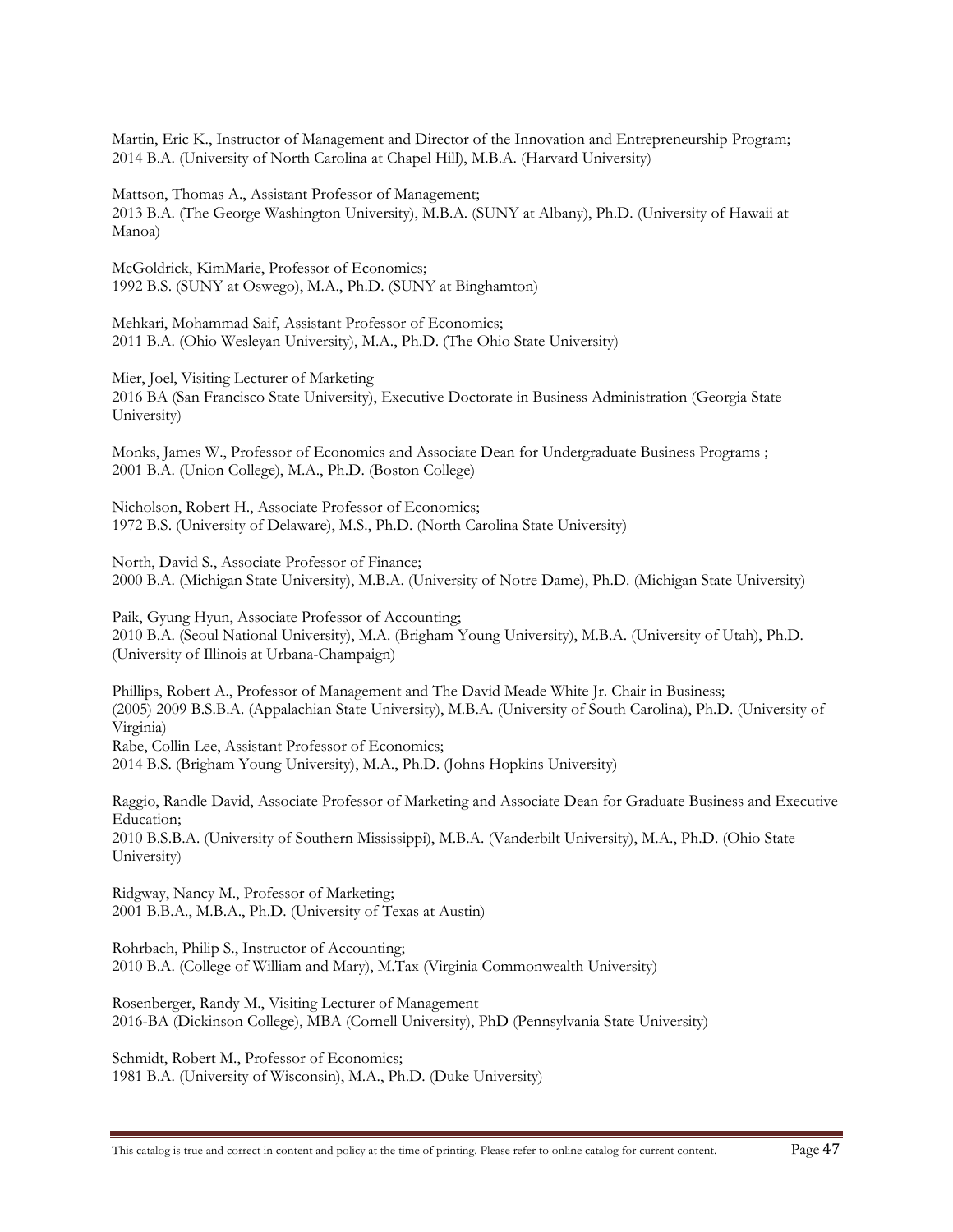Schrempf-Stirling, Judith, Assistant Professor of Management; 2011 M.A. (University of Maastricht (NL)), Ph.D. (Universite de Lausanne)

Slaughter, Raymond L., Associate Professor of Accounting; 1977 B.A. (Kentucky State College), M.B.A. (University of Pennsylvania), J.D. (Howard University), L.L.M. (College of William and Mary)

Stevens, Jerry L., Professor of Finance 1987 B.S. (Southwest Missouri State College), M.S., Ph.D. (University of Illinois)

Stravitz, L. Lindsey, Visiting Lecturer of Management; 2014 B.A. (College of William and Mary), M.A. (University of Richmond), J.D. (Duke University School of Law)

Sutton, Andrew L. III, Assistant Professor of Management 2015 BBA (Georgia Southern University), MBA (University of Georgia), PhD (Florida State University)

Szakmary, Andrew C., Professor of Finance; 2001 B.A., M.B.A. (Columbia University), Ph.D. (University of New Orleans)

Talbott, Frederick E., Visiting Lecturer of Management 2016-BA (Florida Southern College), MA, JD (University of South Carolina)

Tallman, Stephen B., Professor of Management and The E. Claiborne Robins Distinguished Professorship in Business 2005 B.S. (United States Military Academy), Ph.D. (University of California at Los Angeles)

Taylor, Porcher III, Professor of Paralegal Studies; 1996 B.S. (United States Military Academy, West Point), J.D. (University of Florida)

Thekdi, Shital A., Assistant Professor of Management; 2012 B.S., M.S. (University of Michigan), Ph.D. (University of Virginia)

Thompson, Steven Michael, Associate Professor of Management 2005 B.S., M.B.A., Ph.D. (University of Connecticut)

van der Laan Smith, Joyce Ann, Associate Professor of Accounting; 2008 B.S.B.A. (Florida International University), Ph.D. (Virginia Commonwealth University)

Vendrzyk, Valaria P., Associate Professor of Accounting; 2003 B.S., M.B.A. (Shippensburg University), Ph.D. (Texas A&M University) Waddle, Andrea Lynn, Assistant Professor of Economics 2014 B.A. (University of South Carolina), M.A., Ph.D. (University of Minnesota)

Walden, W. Darrell, Associate Professor of Accounting and Department Chair (1994) 1995 B.S. (Virginia Union University), M.S. (Syracuse University), Ph.D. (Virginia Commonwealth University)

Walk, Ellen M., Assistant Professor of Information Systems; 1997 B.S. (College of William and Mary), M.B.A. (University of Richmond), Ph.D. (VCU)

Whitaker, Jonathan W., Associate Professor of Management; 2007 B.A. (University of Southern California), M.B.A. (University of Chicago), PhD (University of Michigan)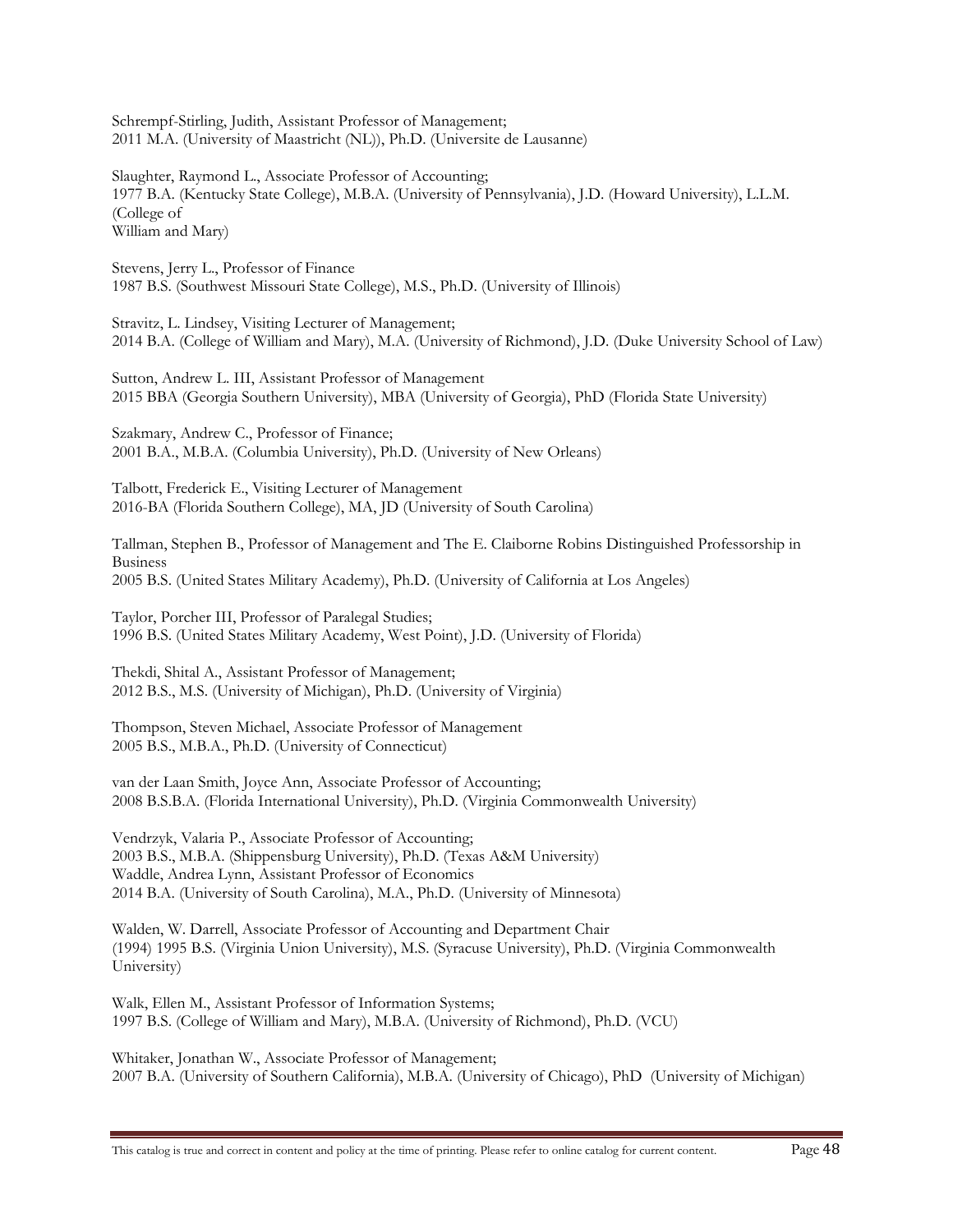Wight, Jonathan B., Professor of Economics and International Studies; 1982 B.A. (Duke University), M.A., Ph.D. (Vanderbilt University)

Retired Business Faculty

Babb, Harold W., Professor of Marketing, Emeritus, 1977 B.S. (University of Richmond), M.S. (Virginia Commonwealth University), Ph.D. (Virginia Polytechnic Institute and State University)

Bettenhausen, Albert E., Assistant Professor of Business Administration and Associate Dean, Robins School of Business, Emeritus; 1971 B.S., B.A. (University of Richmond), M.B.A. (University of Florida)

Bird, Francis A., C.P.A., Professor of Accounting, Emeritus; 1972 B.S. (Drexel University), M.S., Ph.D. (Pennsylvania State University)

Cook, Robert Winston, Jr., Associate Professor of Economics, Emeritus; 1980 B.A. (University of Richmond), M.A., Ph.D. (Virginia Polytechnic Institute and State University)

Edwards, N. Fayne, Professor of Economics, Emeritus; 1968 B.S. (Virginia Polytechnic Institute and State University), Ph.D. (University of Kentucky)

Fagan, Marbury A., II, C.P.A., Instructor of Accounting; 1994 B.S., M.B.A. (University of Richmond)

Giese, Thomas D., Professor of Marketing, Emeritus; 1978 B.S., M.S. (Southern Illinois University), Ph.D. (University of Mississippi)

Goodwin, James C., Jr., Professor of Management Systems, Emeritus; 1976 B.S., M.B.A. (Louisiana State University), Ph.D. (University of North Carolina)

Jones, Phillip A., Sr., Professor of Accounting, Emeritus; 1973 B.A. (Harpur College), M.A. (State University of New York at Binghamton), Ph.D. (Michigan State University)

Jung, Clarence R., Jr., Professor of Economics, Emeritus; 1966 B.A. (DePauw University), M.A., Ph.D. (Ohio State University)

King, Robert L., Professor of Marketing and Director of International Business Studies, Emeritus; 1990 B.B.A. (University of Georgia), M.A., Ph.D. (Michigan State University), Doctor Honoris Causa (Oskar Lange Academy of Economics, Wroclaw, Poland)

New, J. Randolph, Professor of Management, Emeritus; 1994 B.S.B.A., M.B.A. (University of Arkansas), Ph.D. (Arizona State University)

Partain, Robert T., Professor of Business Administration, Emeritus; 1963 B.B.A., M.B.A. (North Texas State University), Ph.D. (University of Texas)

Phillips, Robert Wesley, Professor of Finance, Emeritus; 1974 B.A. (Denison University), M.B.A. (Ohio University), D.B.A. (Indiana University)

Robbins, W. David, Professor of Business Policy, Emeritus; Dean Emeritus of the Robins School of Business; The W. David Robbins Chair of Business Policy; 1959 B.A. (North Texas State University), M.B.A. (Northwestern University), Ph.D. (Ohio State University)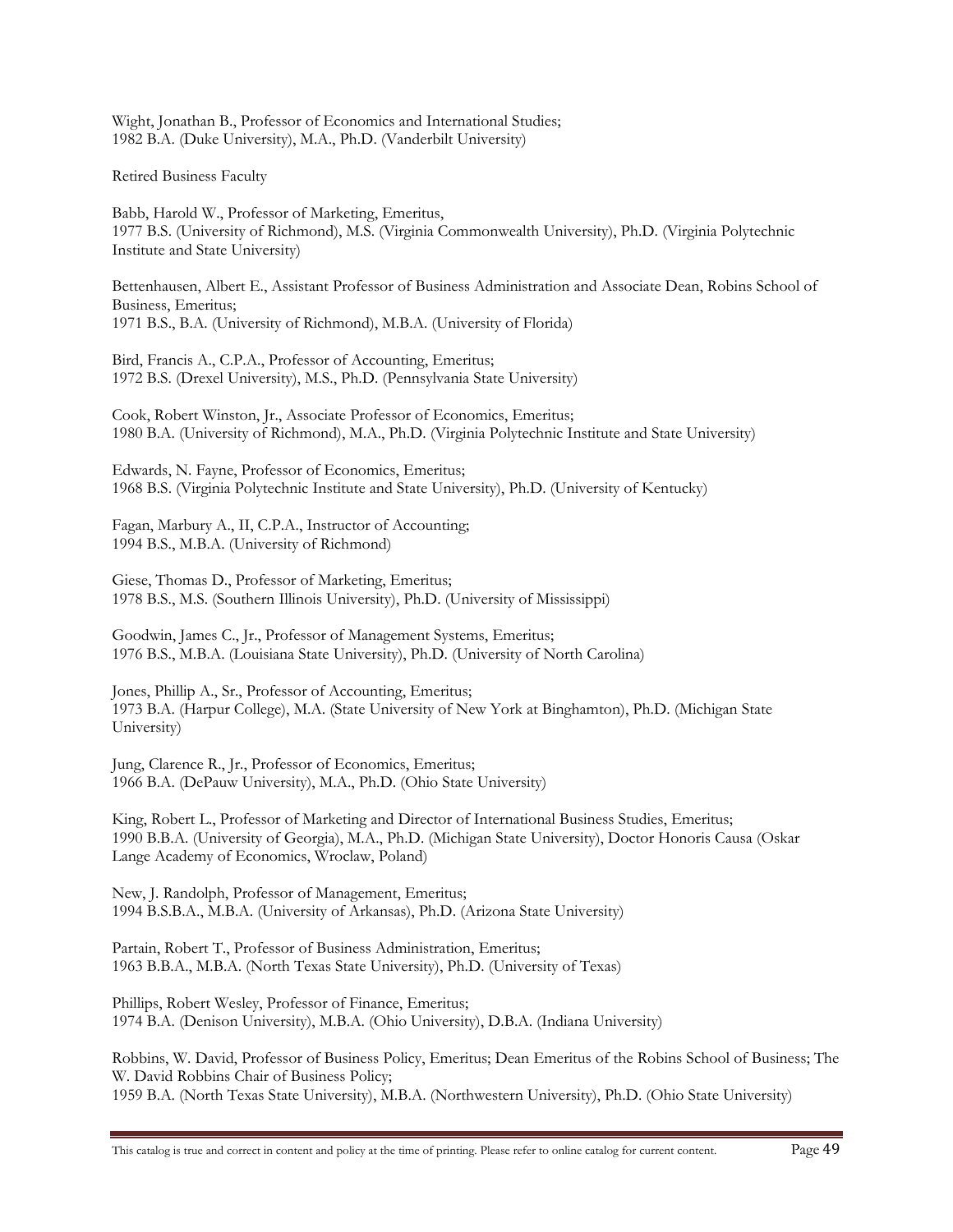Rose, John S., Professor of Management Systems, Emeritus; 1977 A.B., A.M. (University of Michigan), Ph.D. (Northwestern University)

Sanborn, Robert H., Associate Professor of Accounting, Emeritus; 1988 B.A. (Johns Hopkins University), M.B.A. (Boston University), Ph.D. (University of Georgia)

Weisenberger, Terry M., Associate Professor of Marketing, Emeritus; 1977 B.S., M.B.A., Ph.D. (Michigan State University)

Whitaker, David A., Professor of Economics, Emeritus; 1969 B.S. (Virginia Commonwealth University), M.S. (Virginia Polytechnic Institute and State University), Ph.D. (University of Florida)

Executive Education

Bosse, Douglas A., Associate Professor of Management; 2006 B.S. (Miami University), M.B.A., Ph.D. (Ohio State University)

Coughlan, Richard S., Senior Associate Dean and Associate Professor of Management; 1998 B.S. (University of Virginia), M.B.A, M.S., PhD. (University of Arizona)

Earl, John H. Jr., Associate Professor of Finance and Department Chair; 1981 B.B.A., M.S.B.A. (University of Massachusetts at Amherst), Ph.D. (Arizona State University)

Geiger, Marshall A., Professor of Accounting; 2000 B.S.B.A. (Bloomsburg University of Pennsylvania), M.S., Ph.D. (Pennsylvania State University)

Harrison, Jeffrey S., Professor of Management and the W. David Robbins Chair in Strategic Management; 2004 B.S. (Brigham Young University), M.B.A., Ph.D. (University of Utah)

Meluch, Jeanette M., Associate Professor of Management Development; 1988 B.A. (Ohio State University), M.A. (George Washington University)

Raggio, Randle David, Assistant Professor of Marketing; 2010 B.S.B.A. (University of Southern Mississippi), M.B.A. (Vanderbilt University), M.A., Ph.D. (Ohio State University)

Thompson, Steven Michael, Associate Professor of Management 2005 B.S., M.B.A., Ph.D. (University of Connecticut)

Whitaker, David A., Professor of Economics, Emeritus; 1969 B.S. (Virginia Commonwealth University), M.S. (Virginia Polytechnic Institute and State University), Ph.D. (University of Florida)

Wight, Jonathan B., Professor of Economics and International Studies; 1982 B.A. (Duke University), M.A., Ph.D. (Vanderbilt University)